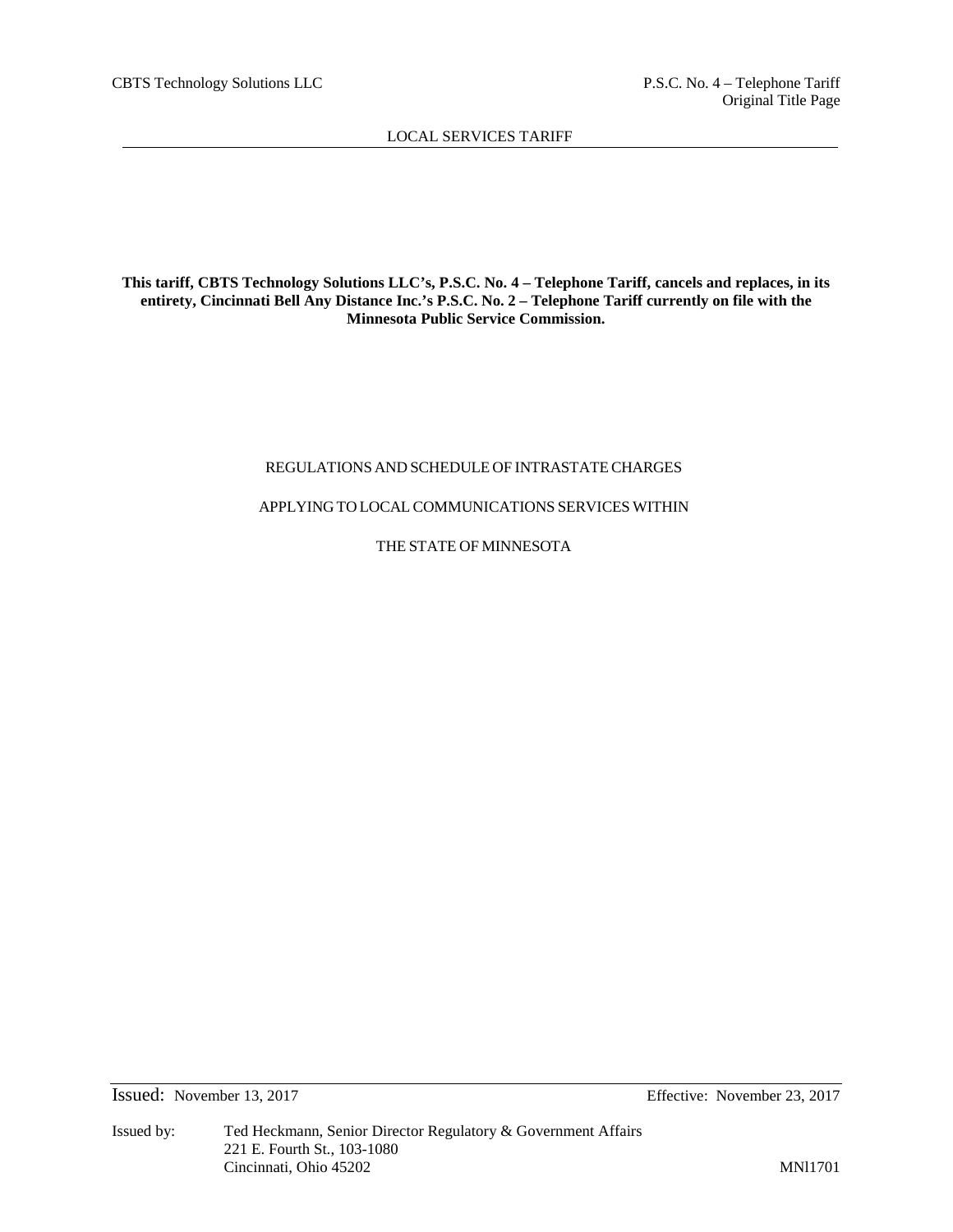# CHECK SHEET

Pages of this tariff, as indicated below, are effective as of the date shown at the bottom of the respective pages. Original and revised pages, as named below, comprise all changes from the original tariff and are currently in effect as of the date on the bottom of this page.

| PAGE             | <b>REVISION</b> |        | <b>PAGE</b> | <b>REVISION</b> |        | PAGE | <b>REVISION</b> |
|------------------|-----------------|--------|-------------|-----------------|--------|------|-----------------|
| Title            | Original        | $\ast$ | 33          | Original        | $\ast$ |      |                 |
| $\mathbf{1}$     | Original        | $\ast$ | 34          | Original        | $\ast$ |      |                 |
| $\overline{2}$   | Original        | ∗      | 35          | Original        | ∗      |      |                 |
| 3                | Original        | $\ast$ | 36          | Original        | $\ast$ |      |                 |
| $\overline{4}$   | Original        | $\ast$ | 37          | Original        | $\ast$ |      |                 |
| 5                | Original        | $\ast$ | 38          | Original        | $\ast$ |      |                 |
| 6                | Original        | ∗      | 39          | Original        | *      |      |                 |
| $\boldsymbol{7}$ | Original        | $\ast$ | 40          | Original        | $\ast$ |      |                 |
| $8\,$            | Original        | $\ast$ | 41          | Original        | $\ast$ |      |                 |
| 9                | Original        | $\ast$ | 42          | Original        | $\ast$ |      |                 |
| 10               | Original        | $\ast$ | 43          | Original        | *      |      |                 |
| 11               | Original        | $\ast$ | 44          | Original        | $\ast$ |      |                 |
| 12               | Original        | $\ast$ | 45          | Original        | $\ast$ |      |                 |
| 13               | Original        | $\ast$ | 46          | Original        | *      |      |                 |
| 14               | Original        | $\ast$ | 47          | Original        | $\ast$ |      |                 |
| 15               | Original        | $\ast$ | 48          | Original        | $\ast$ |      |                 |
| 16               | Original        | $\ast$ | 49          | Original        | *      |      |                 |
| 17               | Original        | $\ast$ | 50          | Original        | *      |      |                 |
| 18               | Original        | $\ast$ | 51          | Original        | $\ast$ |      |                 |
| 19               | Original        | ∗      | 52          | Original        | ∗      |      |                 |
| 20               | Original        | $\ast$ | 53          | Original        | $\ast$ |      |                 |
| 21               | Original        | $\ast$ | 54          | Original        | $\ast$ |      |                 |
| 22               | Original        | $\ast$ |             |                 |        |      |                 |
| 23               | Original        | $\ast$ |             |                 |        |      |                 |
| 24               | Original        | $\ast$ |             |                 |        |      |                 |
| 25               | Original        | *      |             |                 |        |      |                 |
| 26               | Original        | $\ast$ |             |                 |        |      |                 |
| 27               | Original        | *      |             |                 |        |      |                 |
| 28               | Original        | *      |             |                 |        |      |                 |
| 29               | Original        | $\ast$ |             |                 |        |      |                 |
| 30               | Original        | $\ast$ |             |                 |        |      |                 |
| 31               |                 |        |             |                 |        |      |                 |
|                  | Original        | $\ast$ |             |                 |        |      |                 |

\* - indicates those pages included with this filing

Issued: November 13, 2017 Effective: November 23, 2017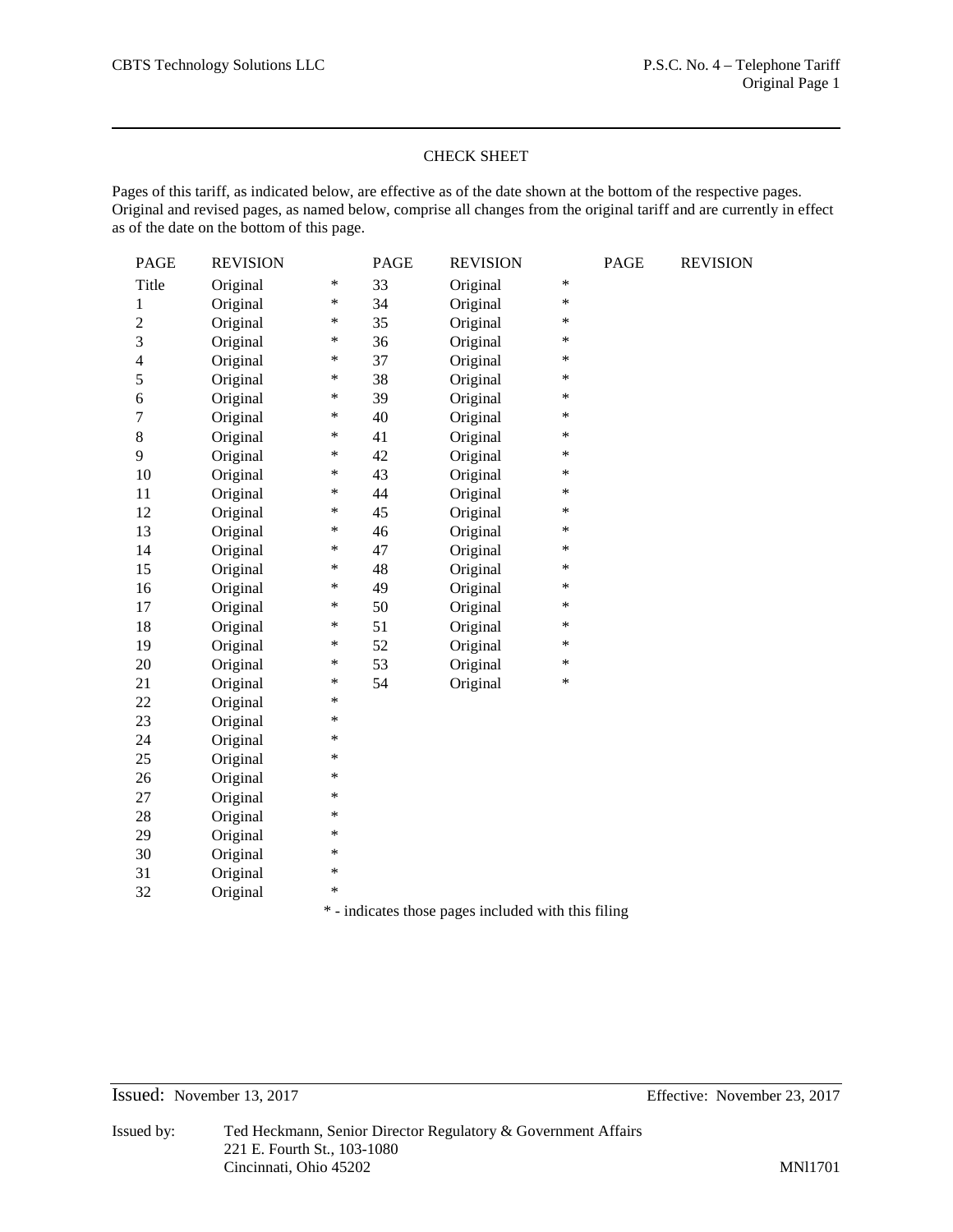# TABLE OF CONTENTS

|                                                          | Page  |
|----------------------------------------------------------|-------|
| <b>TITLE PAGE</b>                                        | Title |
| <b>CHECK SHEET</b>                                       | 1     |
| <b>TABLE OF CONTENTS</b>                                 | 2     |
| <b>INDEX</b>                                             | 3     |
| <b>EXPLANATION OF SYMBOLS</b>                            | 5     |
| <b>SECTION 1 - Application of Tariff and Definitions</b> | 6     |
| <b>SECTION 2 - Regulations</b>                           | 12    |
| <b>SECTION 3 - Directory Listings</b>                    | 34    |
| <b>SECTION 4 - Directory Assistance Service</b>          | 38    |
| <b>SECTION 5 - Operator Assistance Service</b>           | 39    |
| <b>SECTION 6 - Business Exchange Service</b>             | 40    |
| <b>SECTION 7 - PRI Service</b>                           | 43    |
| <b>SECTION 8 - Promotions</b>                            | 48    |
| <b>SECTION 9 - Special Services and Programs</b>         | 49    |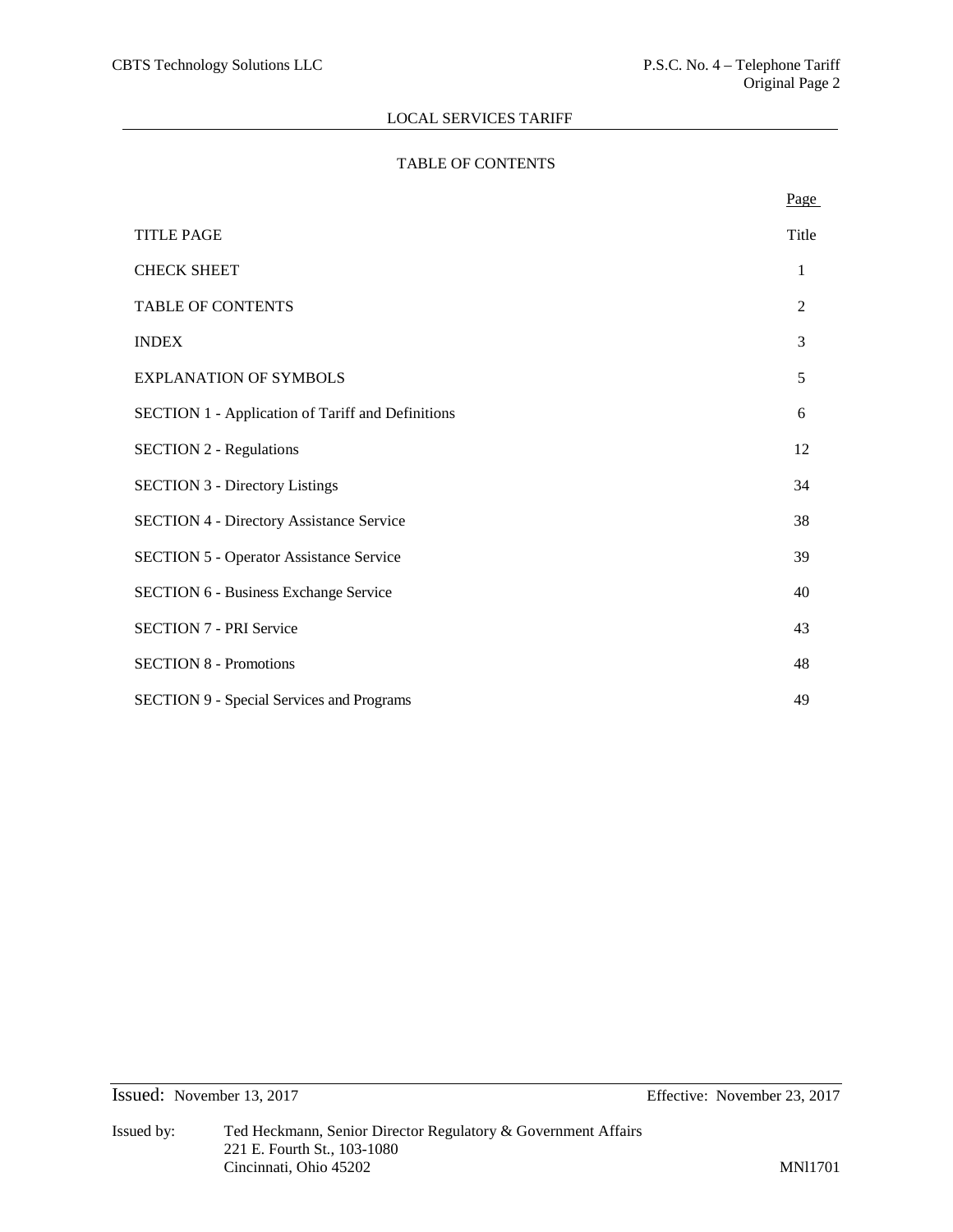# $\ensuremath{\mathsf{INDEX}}$

| Subject | Page |
|---------|------|
|         |      |
|         |      |
|         |      |
|         |      |
|         |      |
|         |      |
|         |      |
|         |      |
|         |      |
|         |      |
|         |      |
|         |      |
|         |      |
|         |      |
|         |      |
|         |      |
|         |      |
|         |      |
|         |      |
|         |      |
|         |      |
|         |      |
|         |      |
|         |      |
|         |      |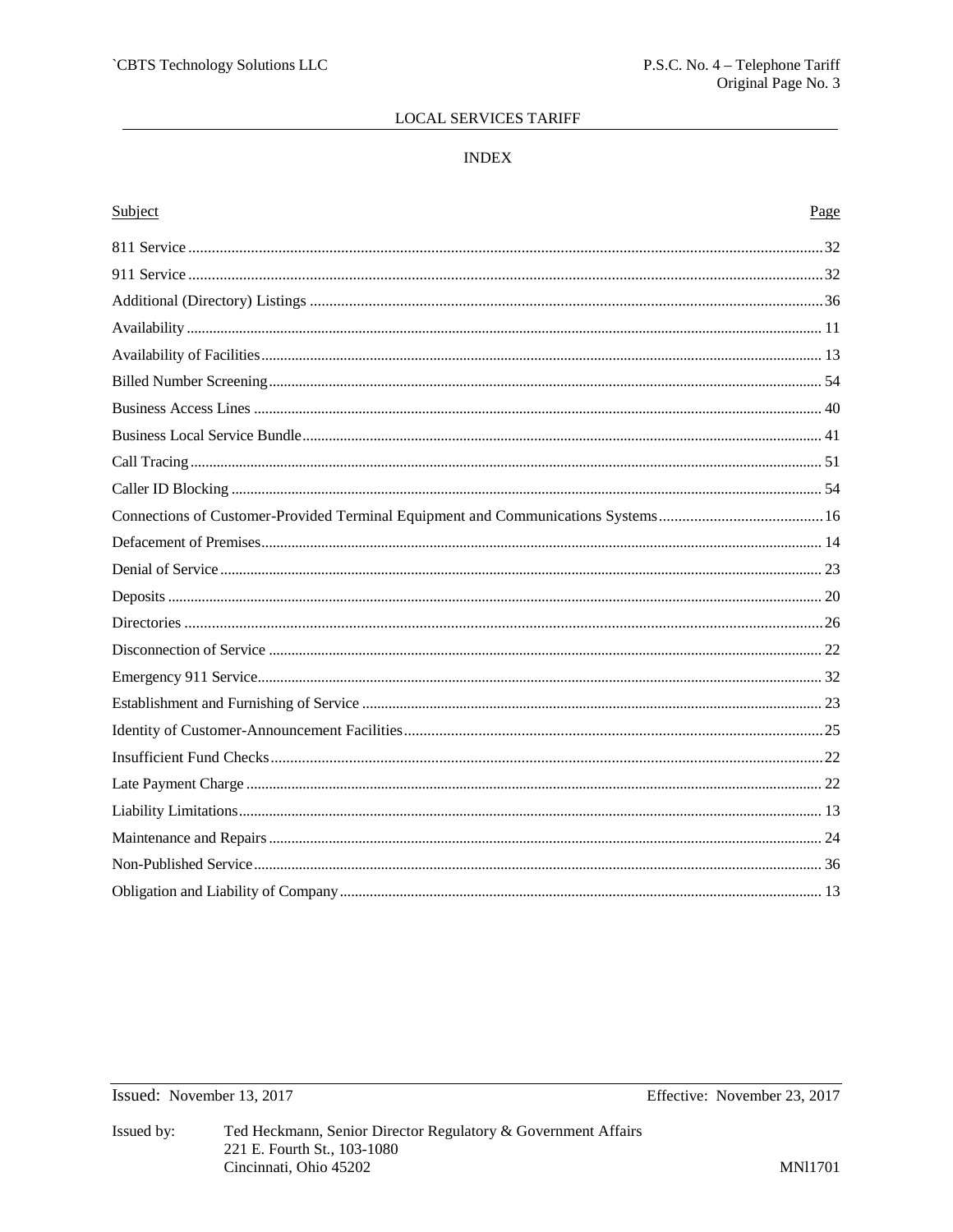# **LOCAL SERVICES SERVICES TARIFF**

# **INDEX**

# Subject Page

Issued: November 13, 2017

Effective: November 23, 2017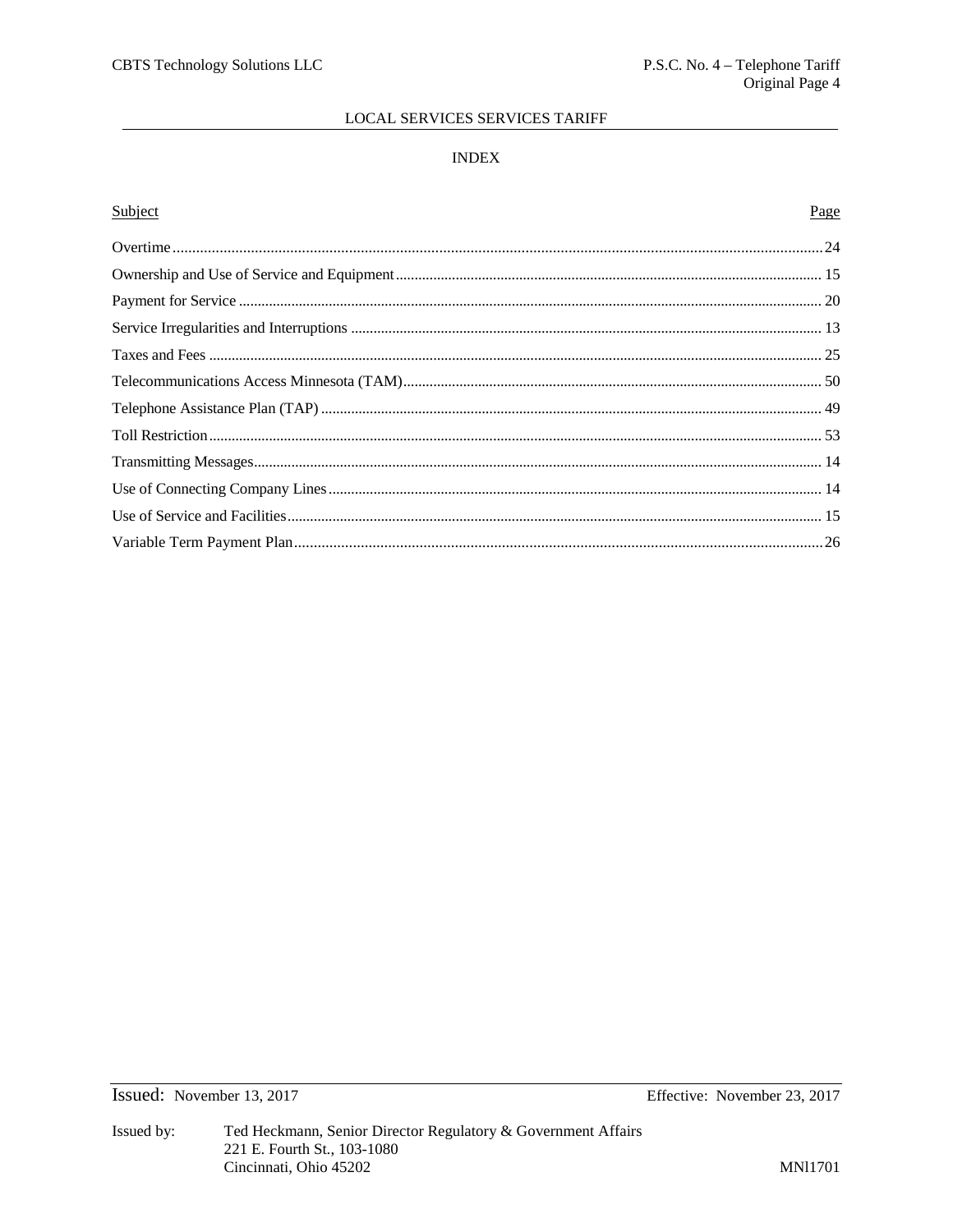# EXPLANATION OF SYMBOLS USED IN THIS TARIFF

The following symbols are used in this tariff for the purpose indicated below:

- C To signify changed regulation.
- D To signify discontinued rate or regulation.
- I To signify increased rate.
- M To signify a move in the location of text.
- N To signify new rate or regulation.
- R To signify reduced rate.
- T To signify a change in text but no change in rate or regulation.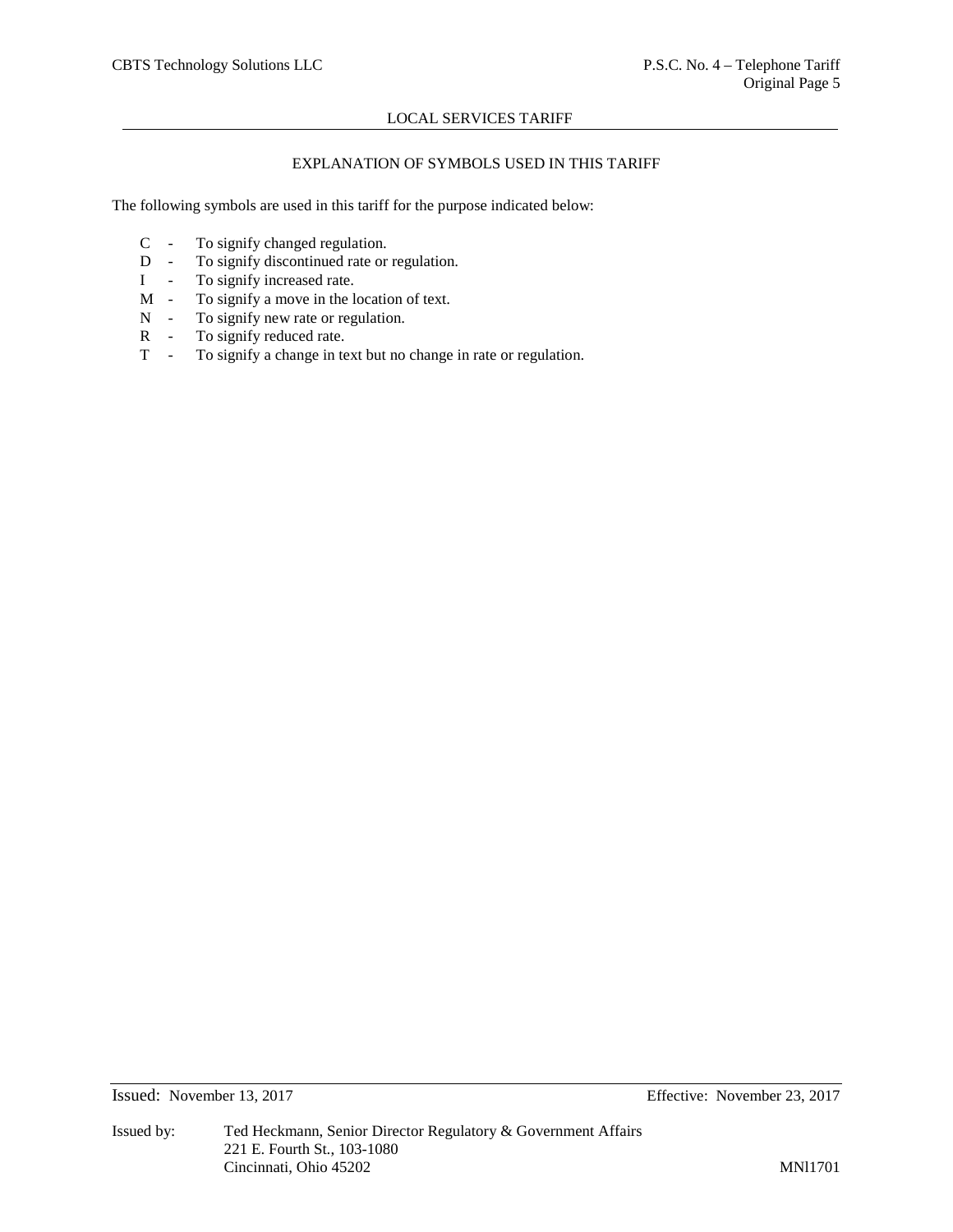# SECTION 1 - APPLICATION OF TARIFF AND DEFINITIONS

### A. APPLICATION OF TARIFF

This tariff sets forth the service offerings, rates, terms and conditions applicable to the furnishing of intrastate communications service by CBTS Technology Solutions LLC to customers within the State of Minnesota. Local exchange business services will be provided in the service areas of the facilities-based Carriers with whom a resale agreement exists between such Carrier and CBTS Technology Solutions LLC. The services in this tariff are only provided on a resale basis. The services in this tariff will be made available to residential customers at the same rates, terms and conditions.

### B. DEFINITIONS

Certain terms used generally throughout this tariff are defined as follows.

Carrier

Refers to the underlying provider whose facilities CBTS uses to furnish service.

Central Office

A switching unit in a telecommunications system providing service to the general public, that has the necessary equipment and operating arrangements for terminating and interconnecting lines and trunks.

Central Office Line

A circuit used within a central office to connect to an individual line or any type of trunk.

Company

CBTS Technology Solutions LLC (CBTS) which is the issuer of this tariff. Also refers to the underlying provider whose facilities CBTS uses to furnish service.

### Communication-Impaired Person

For purposes of this tariff, the definition of impaired refers to persons with communication impairments, including hearing impaired, deaf, deaf/blind, or speech impaired persons whose impairment prevents them from communicating over the telephone without the aid of a telecommunications device for the deaf or text telephone (TDD/TTY).

Commission

The Minnesota Department of Commerce

**Contract** 

The agreement between a customer and the Company under which facilities for the customer's use are furnished, in accordance with the provisions of this tariff.

Issued: November 13, 2017 Effective: November 23, 2017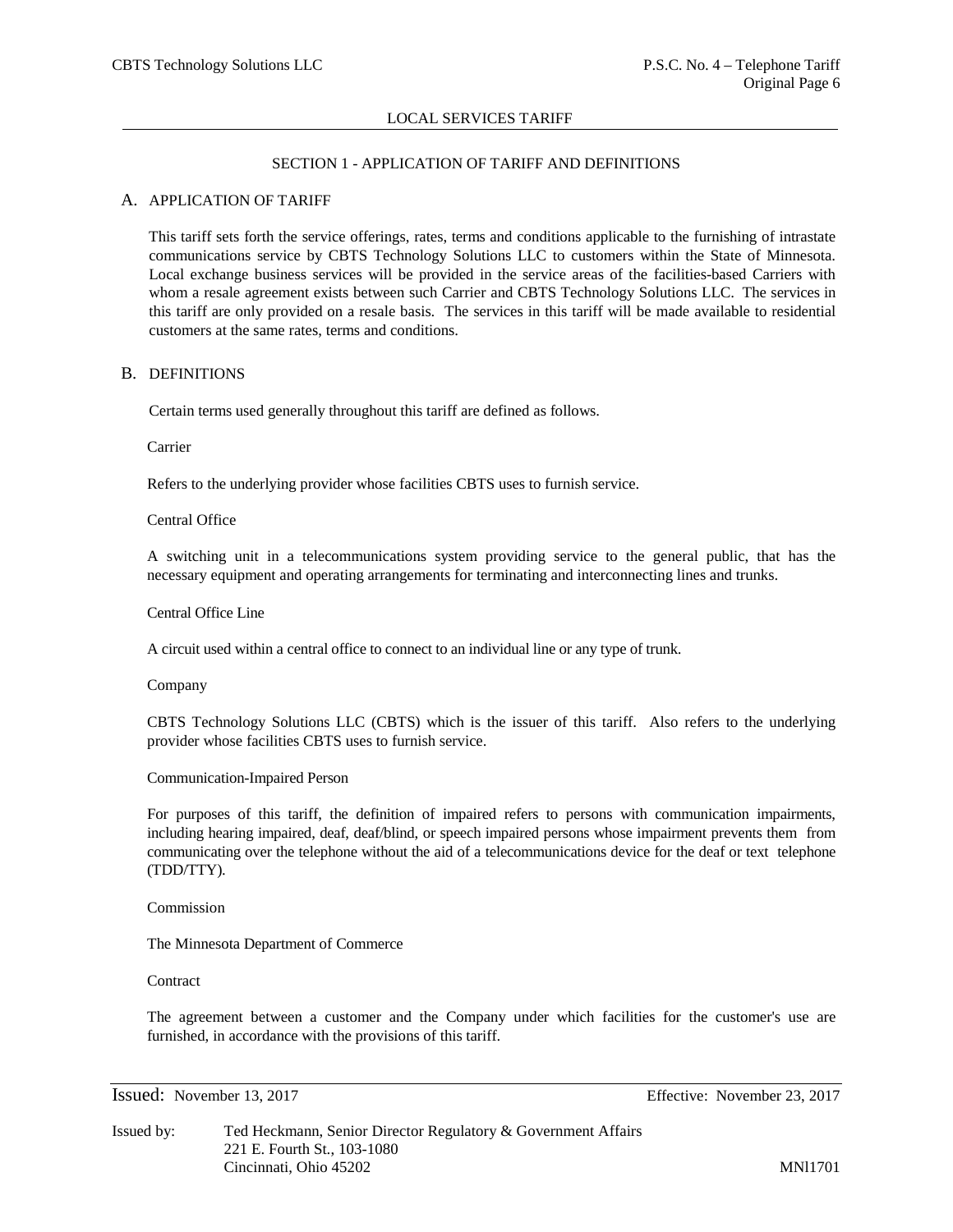# SECTION 1 - APPLICATION OF TARIFF AND DEFINITIONS (CONT'D.)

### B. DEFINITIONS (CONT'D.)

### Customer

The person, firm, corporation or other entity that orders service and is responsible for the payment of charges and for compliance with the Company's tariff regulations.

### Demarcation Point (Network Interface)

The point of demarcation and/or interconnection between Company communications facilities and terminal equipment, protective apparatus or wiring at a customer's premises. Company-installed facilities at or constituting the demarcation point will consist of wire or a jack conforming to Subpart F of Part 68 of the FCC's rules. "Premises" as used in this section generally means a dwelling unit, other building or a legal unit of real property such as a lot on which a dwelling unit is located, as determined by the Company's reasonable and nondiscriminatory standard operating practices. The "minimum point of entry" as used in this section will be either (1) the closest practicable point to where the wiring crosses a property line or (2) the closest practicable point to where the wiring enters a multiunit building or buildings.

The Company's reasonable and nondiscriminatory standard operating practices will determine which of (1) or (2) will apply. The Company is not precluded from establishing reasonable classifications of multiunit premises for purposes of determining which of (1) or (2) above will apply. Multiunit premises include, but are not limited to, commercial, shopping center and campus situations.

a. Single Unit Installations

For single unit installations existing as of December 27, 1991, and installations installed after that date, the demarcation point will be a point within twelve inches of the protector or, where there is no protector, within twelve inches of where the telephone wire enters the customer's premises.

- b. Multiunit Installations
	- 1. In multiunit premises existing as of December 27, 1991, the demarcation point will be determined in accordance with the Company's reasonable and nondiscriminatory standard operating practices; provided, however, that where there are multiple demarcation points within the multiunit premises, a demarcation point for a customer will not be further inside the customer's premises than a point twelve inches from where the wiring enters the customer's premises.
	- 2. In multiunit premises in which wiring is installed after December 27, 1991, including additions, modifications and rearrangements of wiring existing prior to that date, the multiunit premises owner will determine the location of the demarcation point or points. The multiunit premises owner will determine whether there will be a single demarcation point location for all customers or separate locations for each customer; provided, however, that where there are multiple demarcation points within the multiunit premises, a demarcation point for a customer will not be further inside the customer's premises than a point twelve inches from where the wiring enters the customer's premises.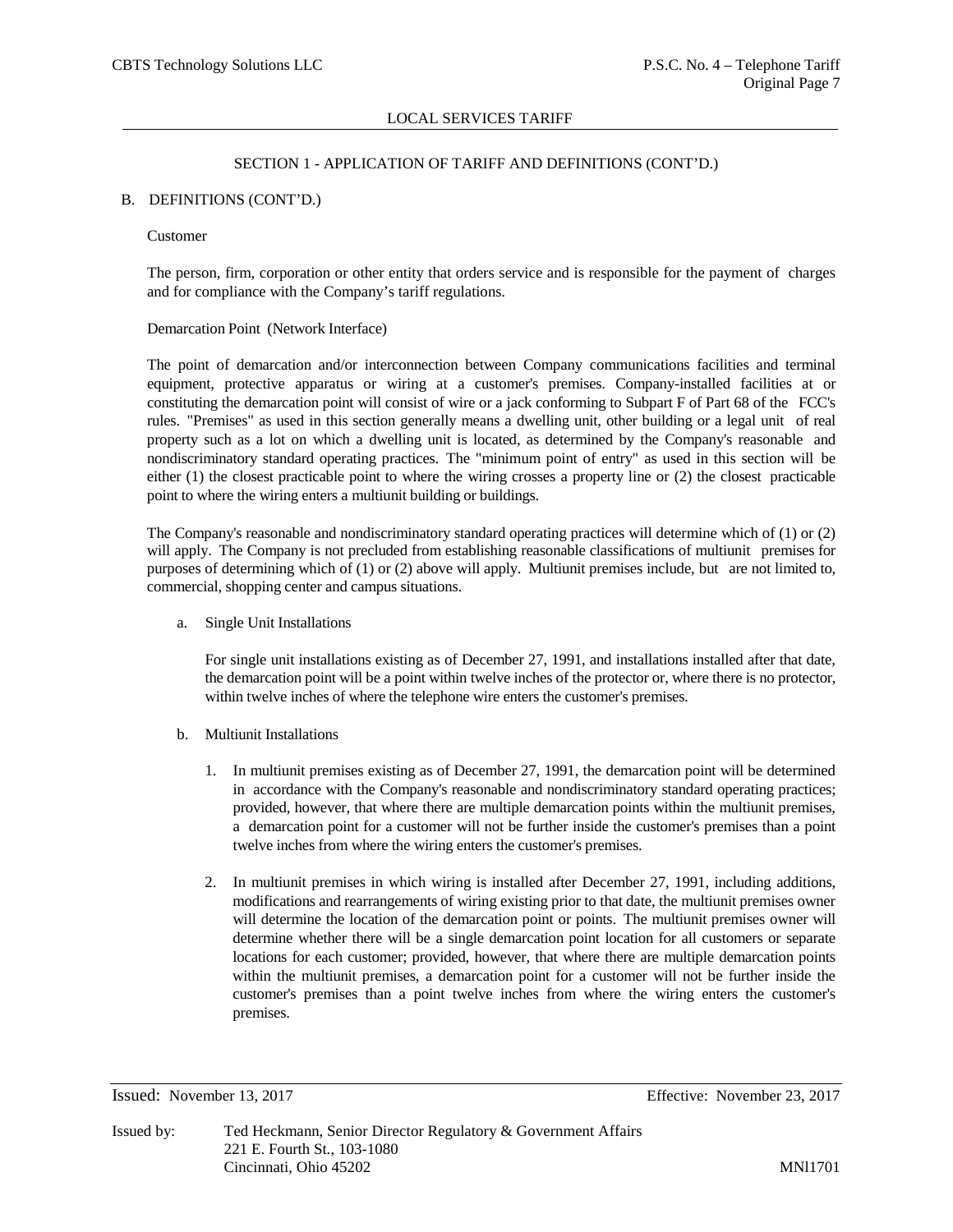# SECTION 1 - APPLICATION OF TARIFF AND DEFINITIONS (CONT'D.)

### B. DEFINITIONS (CONT'D.)

Direct Inward Dialing (DID)

A service attribute that routes incoming calls directly to stations, bypassing a central answering point.

Directory Listing

The publication in the alphabetical directory of information pertaining to a customer's telephone number.

Exchange

A unit established for the administration of telecommunications service in a specified area, which usually embraces a city, town, or village and its environs. It consists of one or more central offices together with the associated plant used in furnishing telecommunications service within that area.

### Handicapped Person

A person who is legally blind, visually handicapped or physically handicapped, under the following definitions from the Federal Register (Vol. 35 #126 dated June 30, 1970).

Legally Blind - a person whose visual acuity is 20/200 or less in the better eye with correcting glasses, or whose widest diameter of visual field subtends an angular distance no greater than 20 degrees.

Visually Handicapped - a person whose visual disability, with correction and regardless of optical measurement with respect to legal blindness, are certified as unable to read normal printed material.

Physically Handicapped - a person who is certified by competent authority as unable to read or use ordinary printed materials as a result of physical limitation, or a person whose disabling condition causes difficulty with hand and finger coordination and use of a coin telephone.

The term "Handicapped Person", when used in connection with a person having a speech or hearing impairment which requires that they communicate over telephone facilities by means other than voice is defined below:

Hearing - a person with binaural hearing impairment of 60% or higher on the basis of the procedure developed by the American Academy of Otolaryngology (A.A.0.) as set forth in "Guide for Conservation of Hearing in Noise" 38-43, A.A.0., 1973; "guides to the Evaluation of Permanent Impairment" 103-107, American Medical Association, 1971.

Speech - a person with 65% or higher of impairment on the basis of the procedure recommended by the American Medical Association's Committee on Rating of Mental and Physical Impairment to evaluate speech impairment as to three categories: audibility, intelligibility and functional efficiency, as set forth in "Guides to the Evaluation of Permanent Impairment" 109-III, American Medical Association, 1971.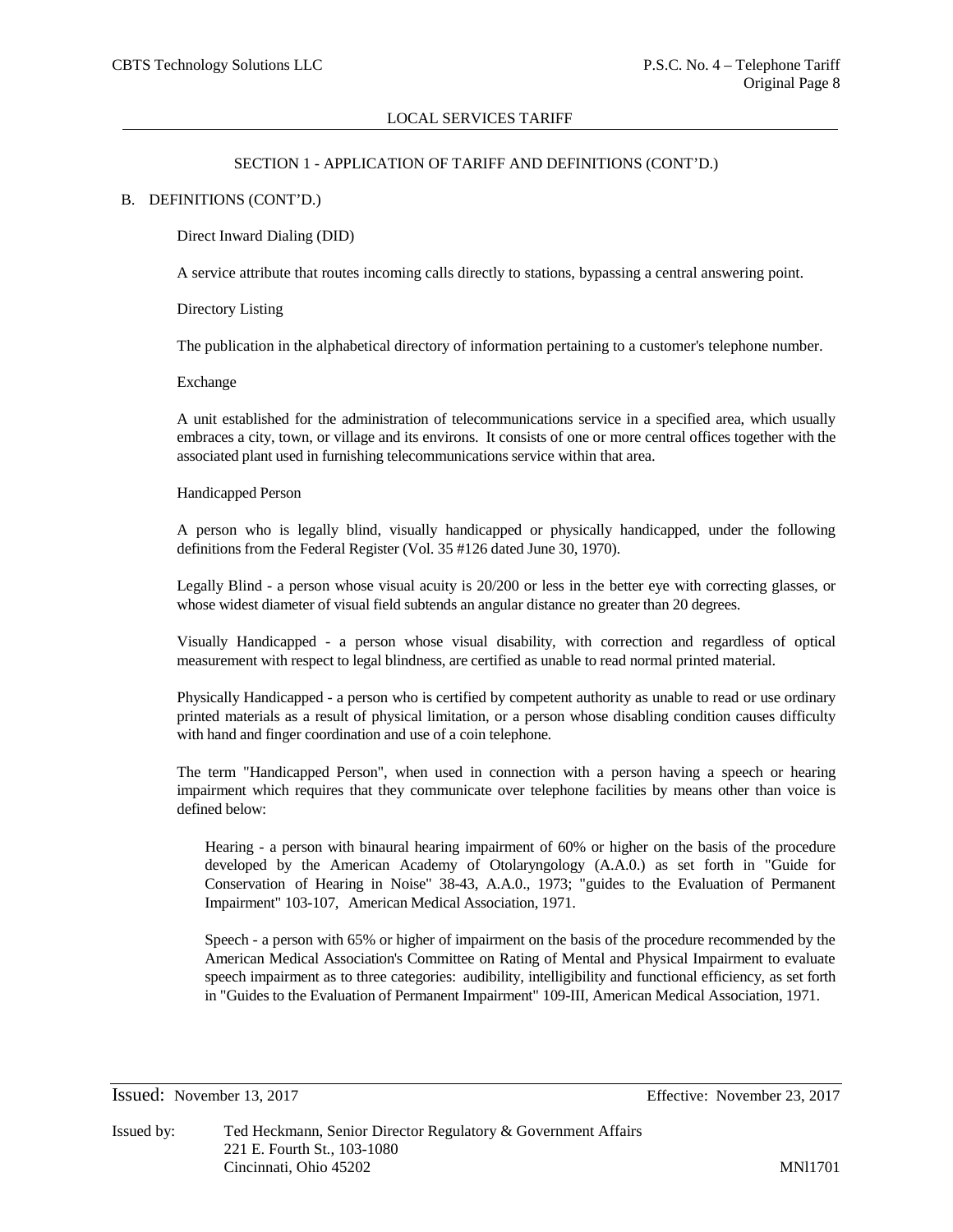# SECTION 1 - APPLICATION OF TARIFF AND DEFINITIONS (CONT'D.)

# B. DEFINITIONS (CONT'D.)

Initial Service Period

The minimum length of time a customer is obligated to pay for service whether or not the customer retains the service for the minimum length of time. Unless stated otherwise in this tariff, the minimum period is 30 days.

### Local Calling

A completed call or telephonic communication between a calling station and any other station within the local service area of the calling station.

Local Exchange Service

Telephone service furnished between points located within an area where there is no toll charge. Unless otherwise specified, local calling areas in this tariff shall be the same as the local calling areas of the facilities-based Carriers with whom a resale agreement exists between such Carrier and CBTS Technology Solutions LLC

Network Interface Device (NID)

A jack conforming to Sub-Part F of Part 68 of the FCC's rules provided by the Company as part of the LEC network. It will be located on the customer's premises and is considered to be the termination of the LEC network if installed by the Company. (See Demarcation Point)

Non-Recurring Charges

The one-time initial charges for service or facilities, including but not limited to charges for construction, installation, or special fees.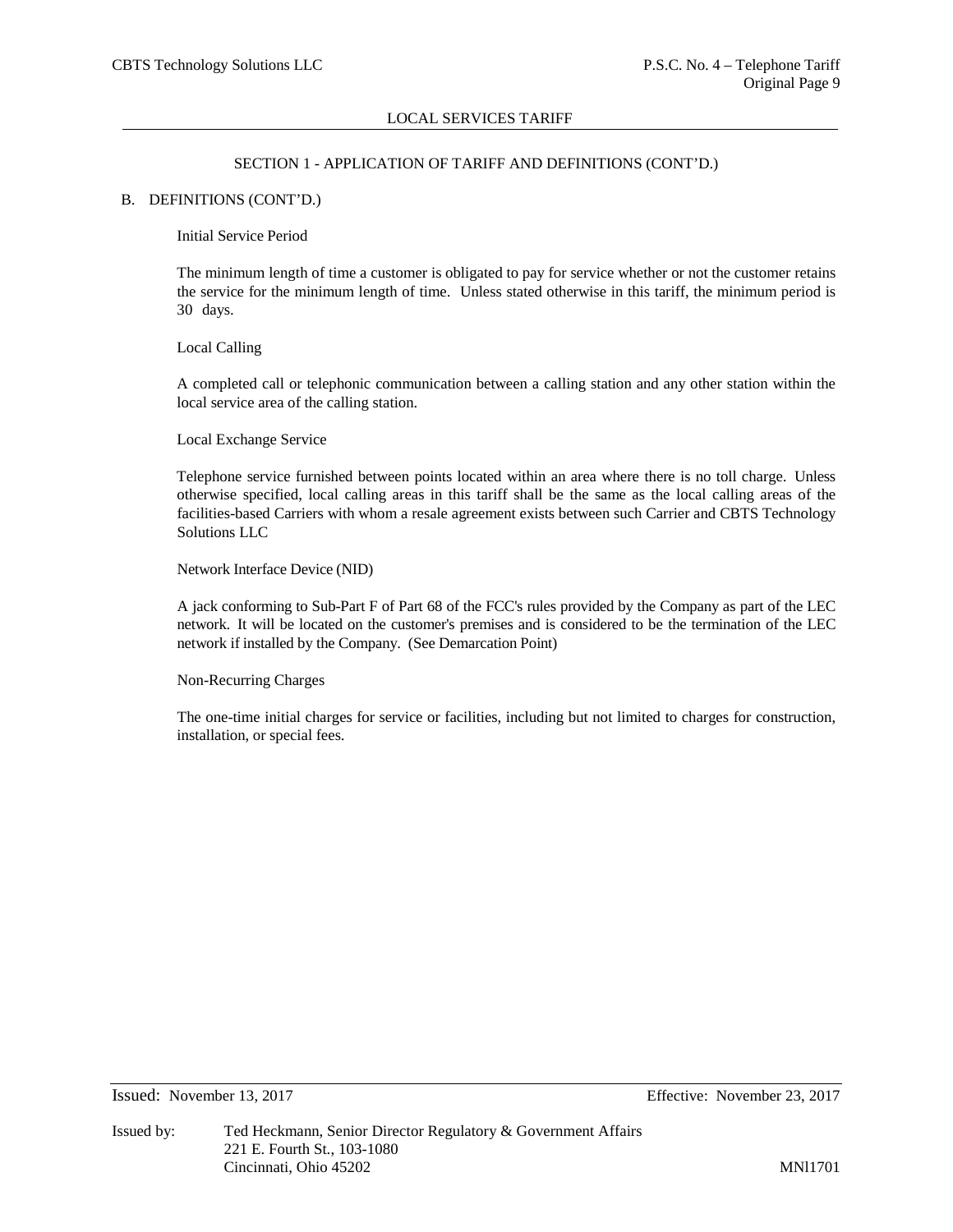# SECTION 1 - APPLICATION OF TARIFF AND DEFINITIONS (CONT'D.)

### B. DEFINITIONS (CONT'D.)

# Private Branch Exchange (PBX)

An arrangement of equipment consisting of switchboards, dial switching equipment, wiring, telephone station apparatus, or a combination thereof. It provides for the interconnection of service lines associated with switching equipment located on a premises or extended to another premises relating to the same customer.

### Recurring Charges

The monthly charges to the customer for services, facilities and equipment, which continue on the agreed upon duration of the service.

### Resale of Services

Resale of services is available only to carriers which are certified by the Commission to provide intrastate local exchange services.

# Service Commencement Date

The first day following the date on which the Company notifies the customer that the requested service or facility is available for use. This will be no later than five days following the request, unless extended by the customer's refusal to accept service which does not conform to standards set forth in the service order or this tariff, in which case the Service Commencement Date is the date of the customer's acceptance of service. The parties may mutually agree on a substitute Service Commencement Date.

### Termination Charge

A charge applied to a customer when service is terminated before the expiration of the initial service period, or a charge applied where a basic termination charge is specified.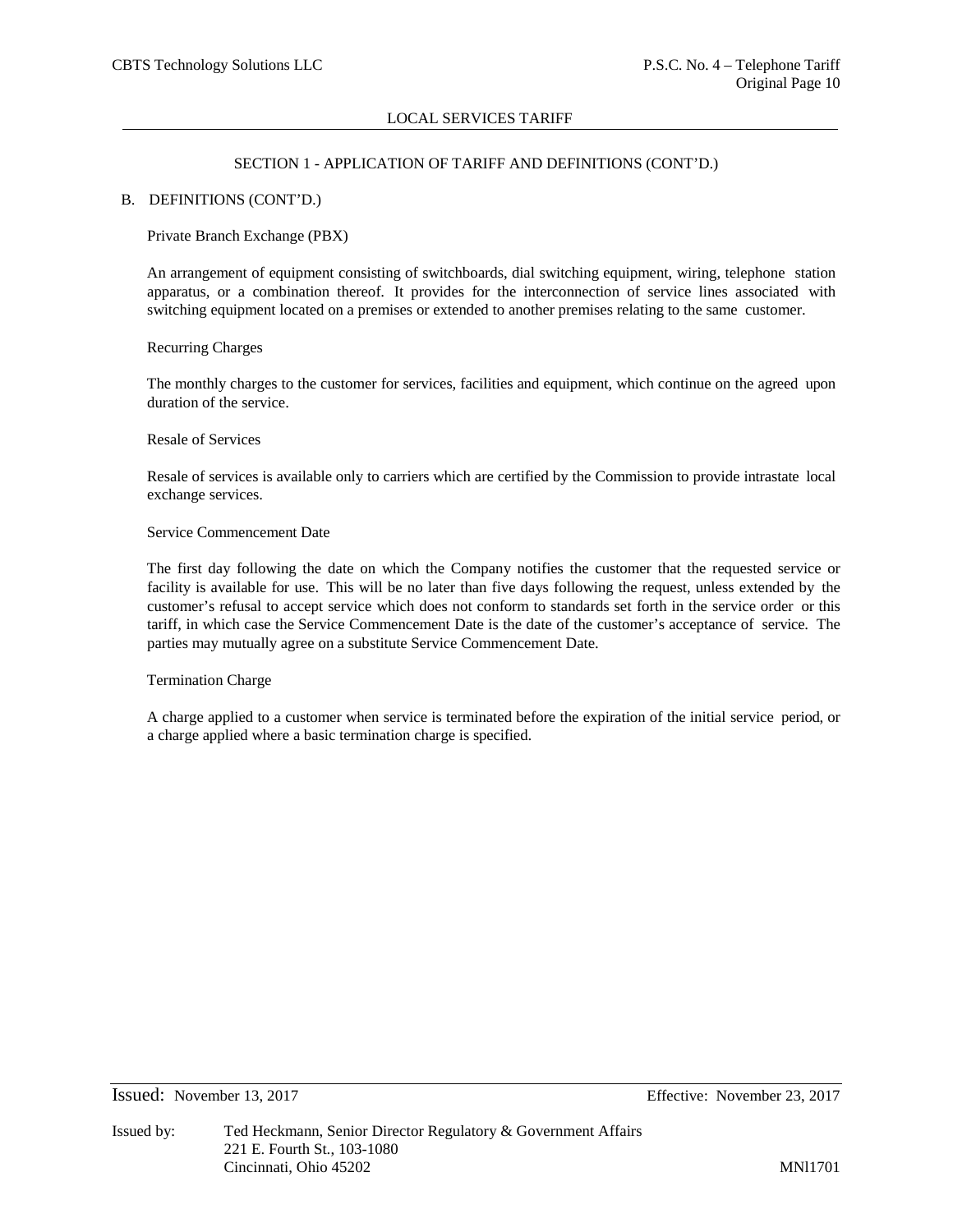# SECTION 1 - APPLICATION OF TARIFF AND DEFINITIONS (CONT'D.)

# C. AVAILABILITY

The furnishing of service under this tariff is subject to the availability on a continuing basis of all the necessary facilities and is limited to the capacity of the Company's facilities to furnish service from time to time as required at the sole discretion of the Company.

The Company shall not be liable for any act or omission of any other company or companies furnishing a portion of the service, or for damages associated with service, channels, or equipment which it does not furnish, or for damages which result from the operation of Customer-provided systems, equipment, facilities or services which are interconnected with Company services.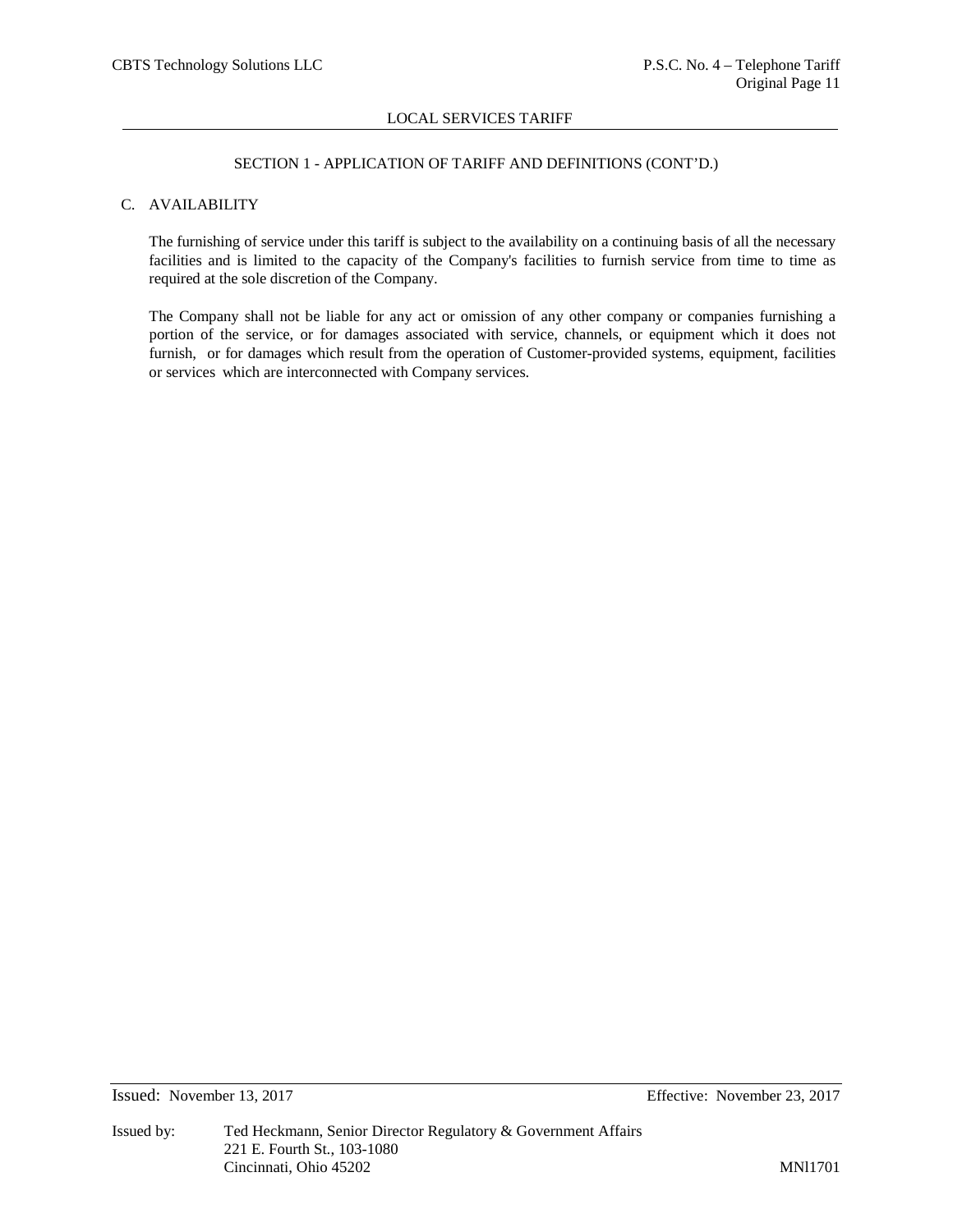# SECTION 2 – REGULATIONS

# A. GENERAL

- 1. The regulations in Section 2 apply to all services contained within this tariff unless otherwise noted.
- 2. Revisions to this tariff which affect neither the service to subscribers (customers) nor the rate, classification, or charge to subscribers (customers) are authorized without further Order of the Commission. These revisions will be made in accordance with the Order granting such authority.

Such revisions include:

- a. Additions, deletions, corrections or rearrangements of items listed under Table of Contents, Index, Explanation of Symbols, and Explanation of Abbreviations;
- b. Rearrangements or corrections in paragraph references, headings, or numerical designations; and
- c. Changes to reflect revisions in names of other companies and in the names of exchanges of other companies approved by this Commission in connection with applications filed by other telephone companies.

Each revision will be effective on the date to be shown on the revised tariff sheets covering the changes, the effective date to be one day after the date of filing copies of the revised sheets with the Commission.

3. A move to a different continuous property is charged for as new installation of service. A new initial period applies at the new location and a termination charge applies at the old location, except as provided for elsewhere in this tariff, if the move occurs prior to the expiration of the initial service period.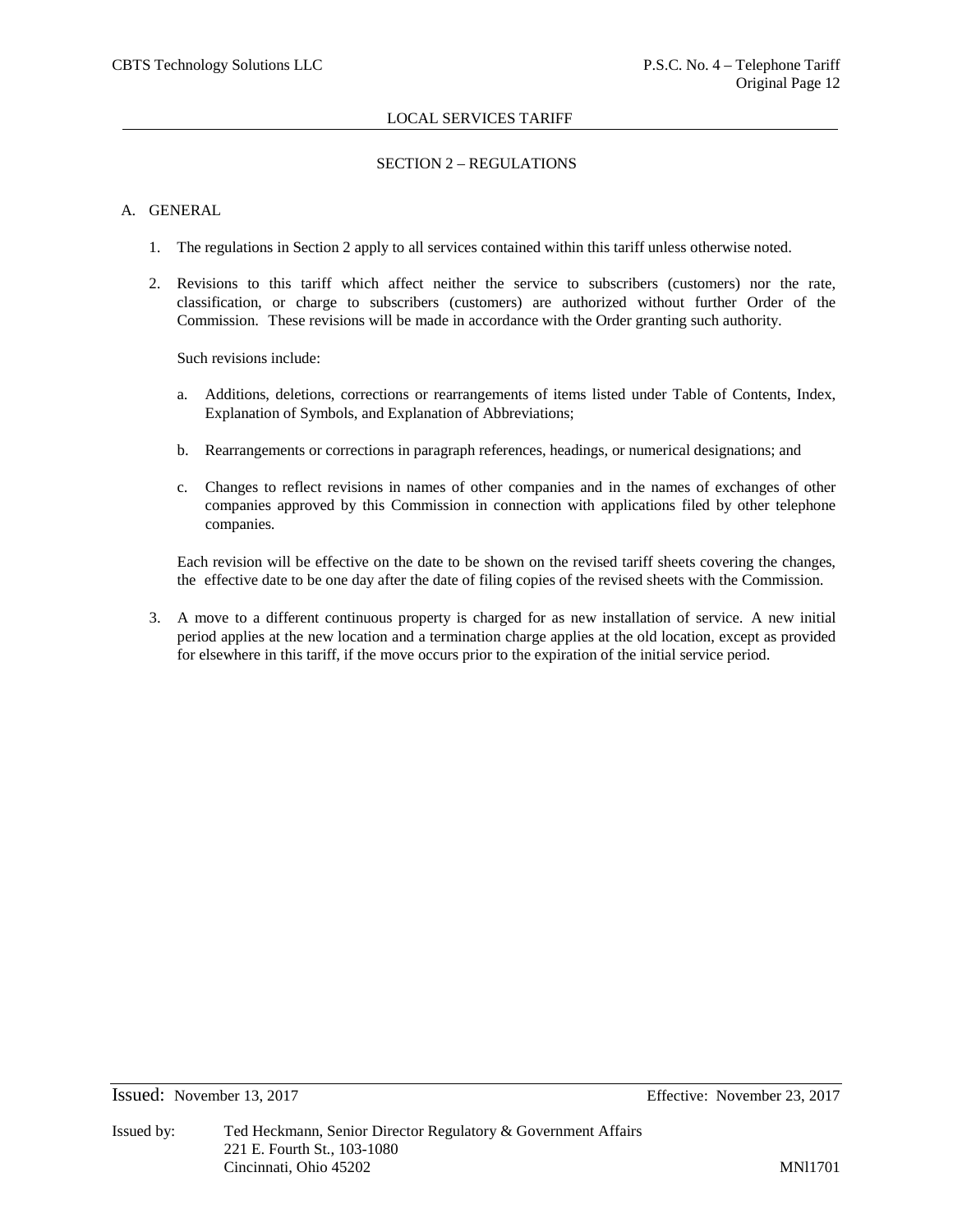# SECTION 2 - REGULATIONS (CONT'D.)

### B. OBLIGATION AND LIABILITY OF COMPANY

# 1. Liability Limitations

Approval of language contained in this tariff by the Commission does not constitute a determination by the Commission that the limitation of liability imposed by the Company should be upheld in a court of law. Approval by the Commission merely recognizes that since it is a court's responsibility to adjudicate negligence and consequent damage claims, it is also the court's responsibility to determine the validity of any exculpatory clauses.

# 2. Availability of Facilities

The Company's obligation to furnish service or to continue to furnish service is dependent on its ability to obtain, retain, and maintain without unreasonable expense suitable rights and facilities, and to provide for the installation of those facilities required incident to the furnishing and maintenance of that service.

# 3. Service Irregularities and Interruptions

In the event of an interruption to service which is not due to the negligence or willful act of the customer, there will be allowed a prorata adjustment of the monthly charges involved, for the service and facilities rendered useless and inoperative by reason of the interruption, during the time said interruption continues in excess of twenty-four hours from the time it is reported to the Telephone Company or detected by the Company. For the purpose of administering this regulation, every month is considered to have thirty days.

For the purpose of applying this provisions, the word "interruption" shall mean the inability to complete calls; incoming, outgoing, or both. "Interruption" does not include and no credit allowance shall be given for service difficulties such as slow dial tone, busy circuits, or other network and/or switching capacity shortages. Nor shall the credit allowance apply where service is interrupted by the negligence or willful act of the customer or the failure of facilities provided by the customer, or unlawful or improper use of the facilities or service.

No credit allowance will be made for interruptions due to electric power failure, where by the provisions of this tariff, the customer is responsible for providing electric power.

The liability of the Company for damages arising out of mistakes, omissions, interruptions, delays or errors, or defects in transmission occurring in the course of furnishing service or facilities, and not caused by the negligence of the customer, or of the Company in failing to maintain proper standards of maintenance and operation and to exercise reasonable supervision, will in no event exceed an amount equivalent to the proportionate charge to the customer for the period of service during which the mistake, omission, interruption, delay or error, or defect in transmission occurs.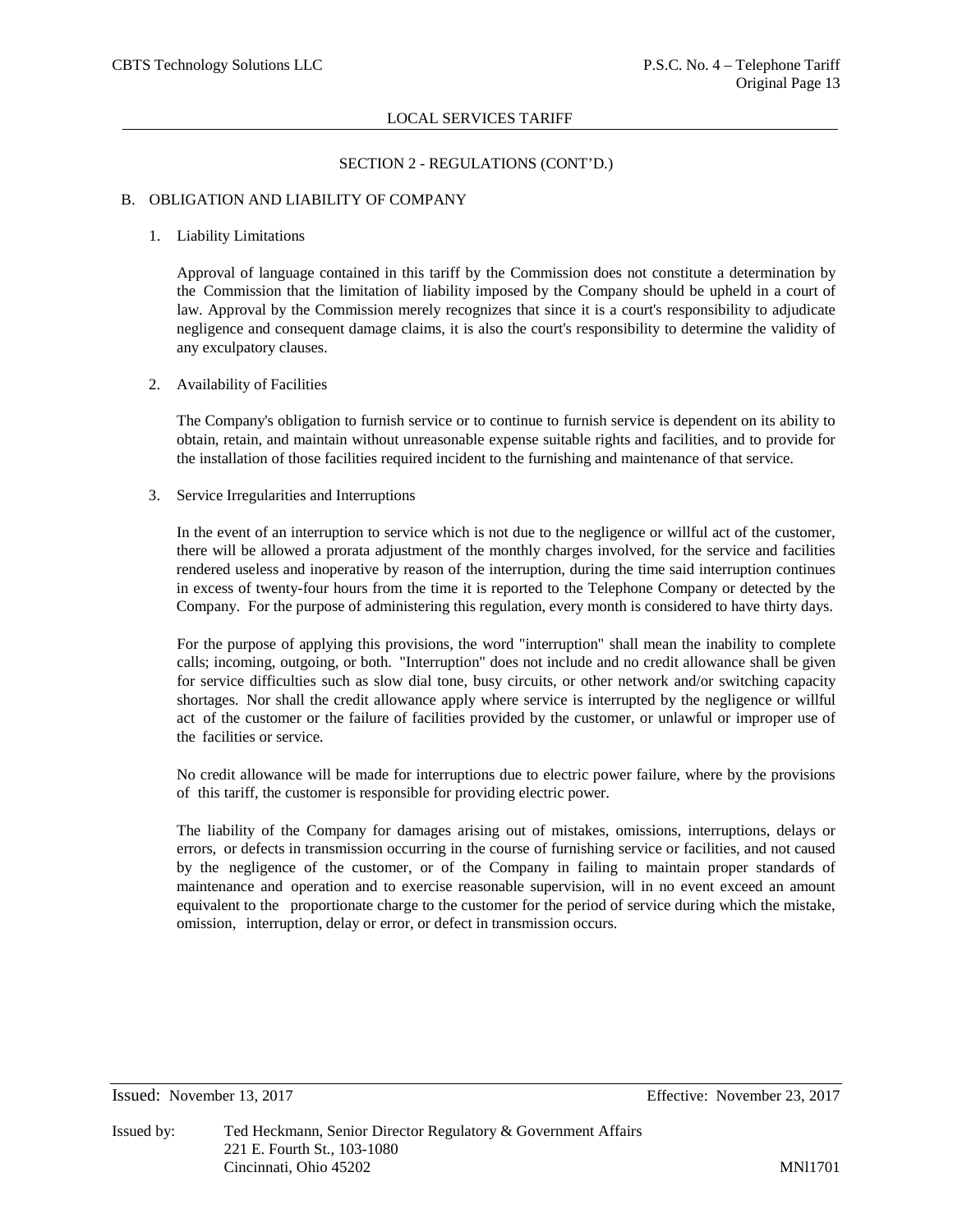# SECTION 2 - REGULATIONS (CONT'D.)

# B. OBLIGATION AND LIABILITY OF COMPANY (CONT'D.)

3. Service Irregularities and Interruptions (Cont'd.)

The customer indemnifies and saves the Company harmless against claims for libel, slander, or infringement of copyright arising from the material transmitted over its facilities; against claims for infringement of patents arising from combining with, or using in connection with, facilities of the Company, apparatus and systems of the customer; and against all other claims arising out of any act or omission of the customer in connection with the facilities provided by the Company; and against any and all losses from damage to the customer's facilities or equipment attached or connected to facilities furnished by the Company.

4. Transmitting Messages

The Company does not undertake to transmit messages but offers the use of its facilities for communications between its customers.

5. Use of Connecting Company Lines

When the lines of other companies are used in establishing connections to points not reached by the Company's lines, the Company is not liable for any act or omission of the other company or companies.

6. Defacement of Premises

The Company is not liable for any defacement or damage to the customer's premises resulting from the existence of the Company's equipment and associated wiring on such premises, or from the installation or removal thereof, when such defacement or damage is not the result of the Company's negligence.

When the customer is a tenant and requests an installation that could, in the opinion of the Company, result in damage to the property of the owner, the customer must obtain, prior to installation, a written release from the owner or his authorized agent absolving the Company of liability.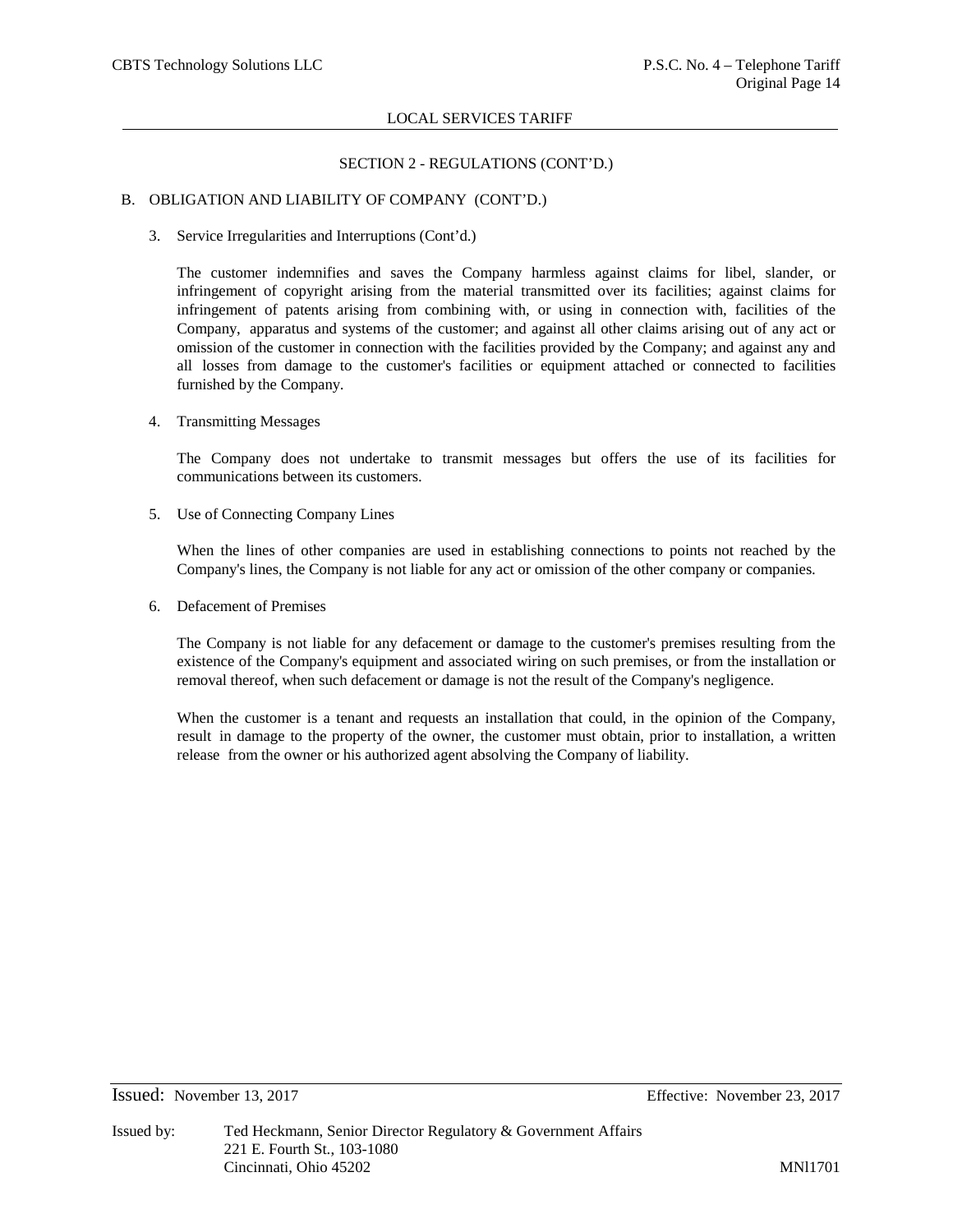# SECTION 2 - REGULATIONS (CONT'D.)

# C. USE OF SERVICE AND FACILITIES

- 1. Ownership and Use of Service and Equipment
	- a. General

Equipment and lines furnished by the Company on the premises of a customer are the property of the Company, whose agents and employees have the right to enter the premises at any reasonable hour for the purpose of installing, inspecting, maintaining, or repairing the equipment and lines, or upon termination of the service, for the purpose of removing the equipment or lines.

Equipment furnished by the Company must, upon termination of service for any cause whatsoever, be returned to it in good condition, except for reasonable wear and tear.

Customer-provided equipment or protective circuitry may be connected to the telecommunications network in accordance with provisions of the Federal Communications Commission's registration program, as are now in effect or may become effective.

b. Resale

All services in this tariff are available for resale by Commission certified Competitive Local Exchange Carriers (CLECs) on a non-discriminatory basis at the rates and charges shown in this tariff, unless otherwise noted in this tariff.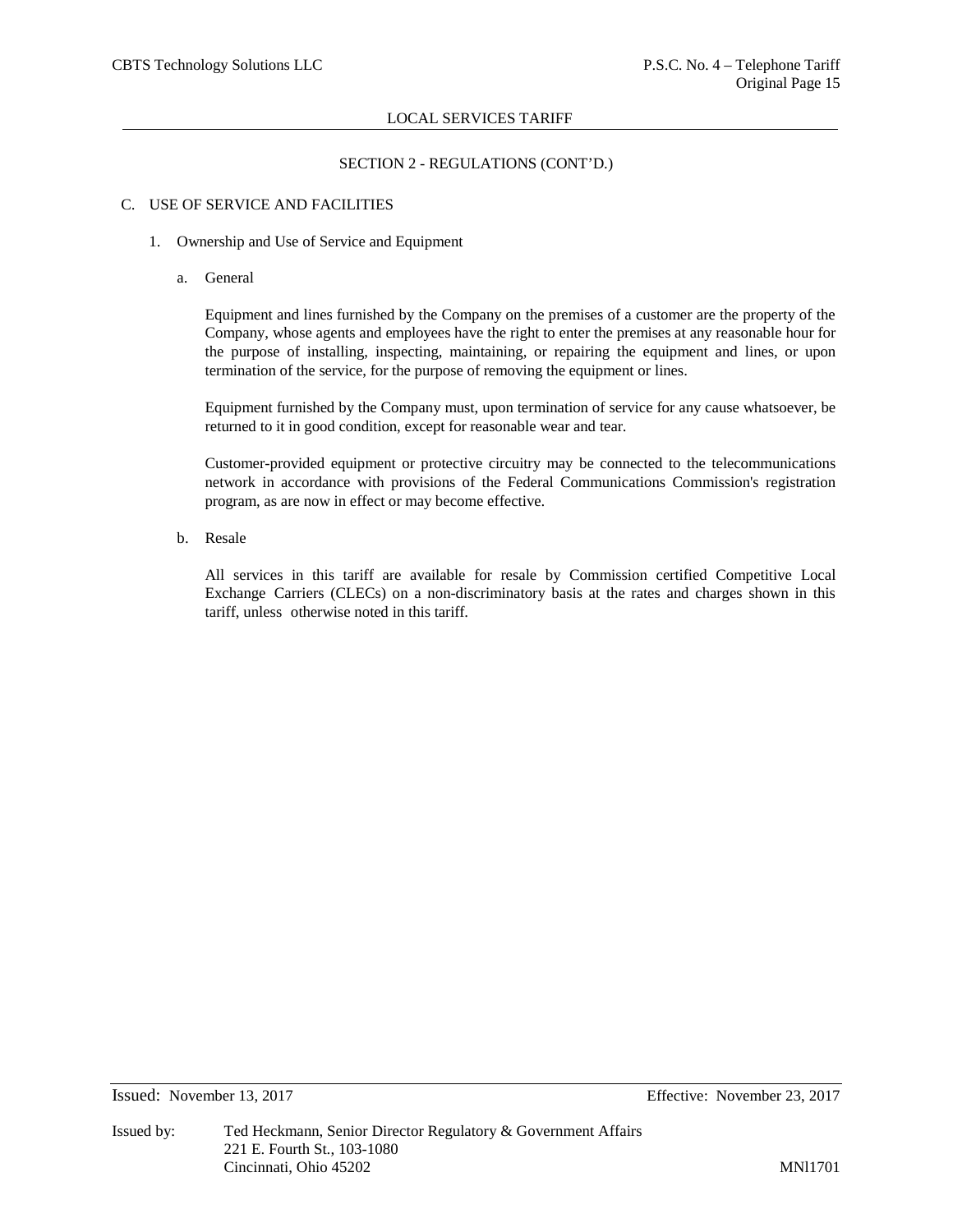# SECTION 2 - REGULATIONS (CONT'D.)

### C. USE OF SERVICE AND FACILITIES (CONT'D.)

- 2. Connections of Customer-Provided Terminal Equipment and Communications Systems
	- a. General Provisions
		- 1. General

Customer-provided terminal equipment and communications systems may be connected at the customer's premises to telecommunications services furnished by the Company, where the connections are made in accordance with the provisions of Part 68 of the Federal Communications Commission's (FCC's) Rules and Regulations, and any Company tariffs.

2. Responsibility of the Customer

The customer is responsible for the installation, operation and maintenance of any customerprovided terminal equipment or communications system. No customer-provided terminal equipment or communications systems or combinations thereof may require change in or alteration of the equipment or services of the Company, cause electrical hazards to Company personnel, damage to Company equipment, malfunction of Company billing equipment, or degradation of service to persons other than the user of the subject terminal equipment or communications system, the calling or called party. Upon notice from the Company that customer-provided terminal equipment or communications system is causing such a hazard, damage, malfunction or degradation of service, the customer must make whatever changes are necessary to remove or prevent the hazard, damage, malfunction or degradation of service.

The customer is responsible for the payment of a Maintenance of Service Charge as provided in Section 2, Paragraph 6 of this tariff for visits by a Company employee to the customer's premises when a service difficulty or trouble report results from the use of customer-provided terminal equipment or communications system.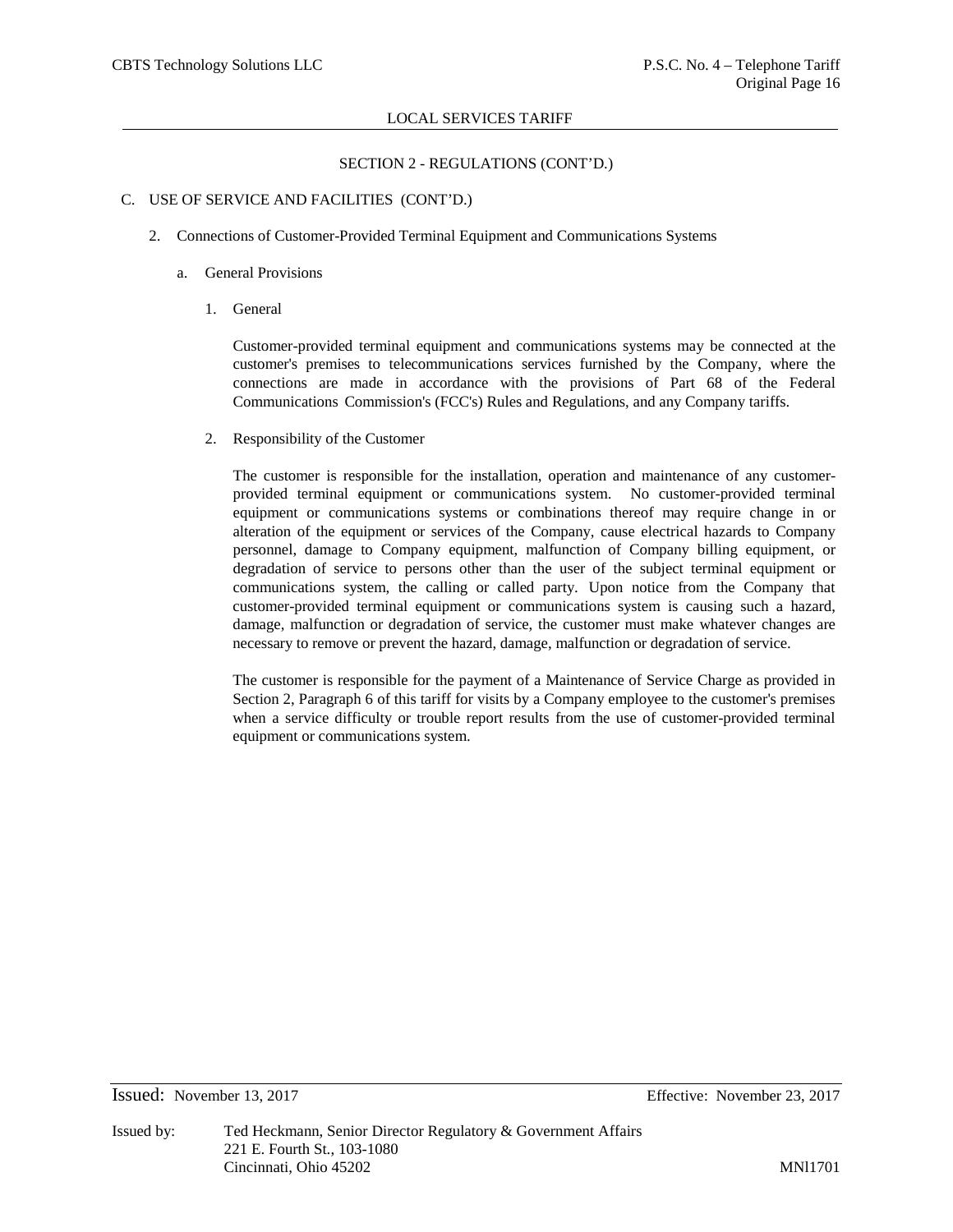# SECTION 2 - REGULATIONS (CONT'D.)

### C. USE OF SERVICE AND FACILITIES (CONT'D.)

- 2. Connections of Customer-Provided Terminal Equipment and Communications Systems (Cont'd.)
	- a. General Provisions (Cont'd.)
		- 3. Responsibility of the Company

Telecommunications services are not represented as adapted to the use of customer-provided terminal equipment or communications systems. Where customer-provided terminal equipment or communications systems are used with telecommunications services, the responsibility of the Company is limited to furnishing service components suitable for telecommunications services and to the maintenance and operation of service components in a proper manner for those services. Subject to this responsibility, the Company is not responsible for (1) the throughtransmission of signals generated by the customer-provided terminal equipment or communications systems, or for the quality of, or defects in this transmission; or (2) the reception of signals by customer- provided terminal equipment or communications systems; or (3) address signaling, where this signaling is performed by customer-provided signaling equipment.

At the customer's request, the Company will provide the interface parameters needed to permit customer-provided terminal equipment to operate properly with the Company's telecommunications services.

The Company may make changes in its telecommunications services, equipment, operations or procedures, where these changes are consistent with Part 68 of the FCC's Rules and Regulations. If changes made by the Company can be reasonably expected to render any customer's communications system or terminal equipment incompatible with telecommunications services, or require modification or alteration of the customer-provided communications systems or terminal equipment, or otherwise materially affect its use or performance, the customer will be given adequate notice of the changes in writing, to allow the customer an opportunity to maintain uninterrupted service.

4. Recording of Two-Way Telephone Conversations

The recording of two-way telephone conversations is governed by state and federal laws and regulations.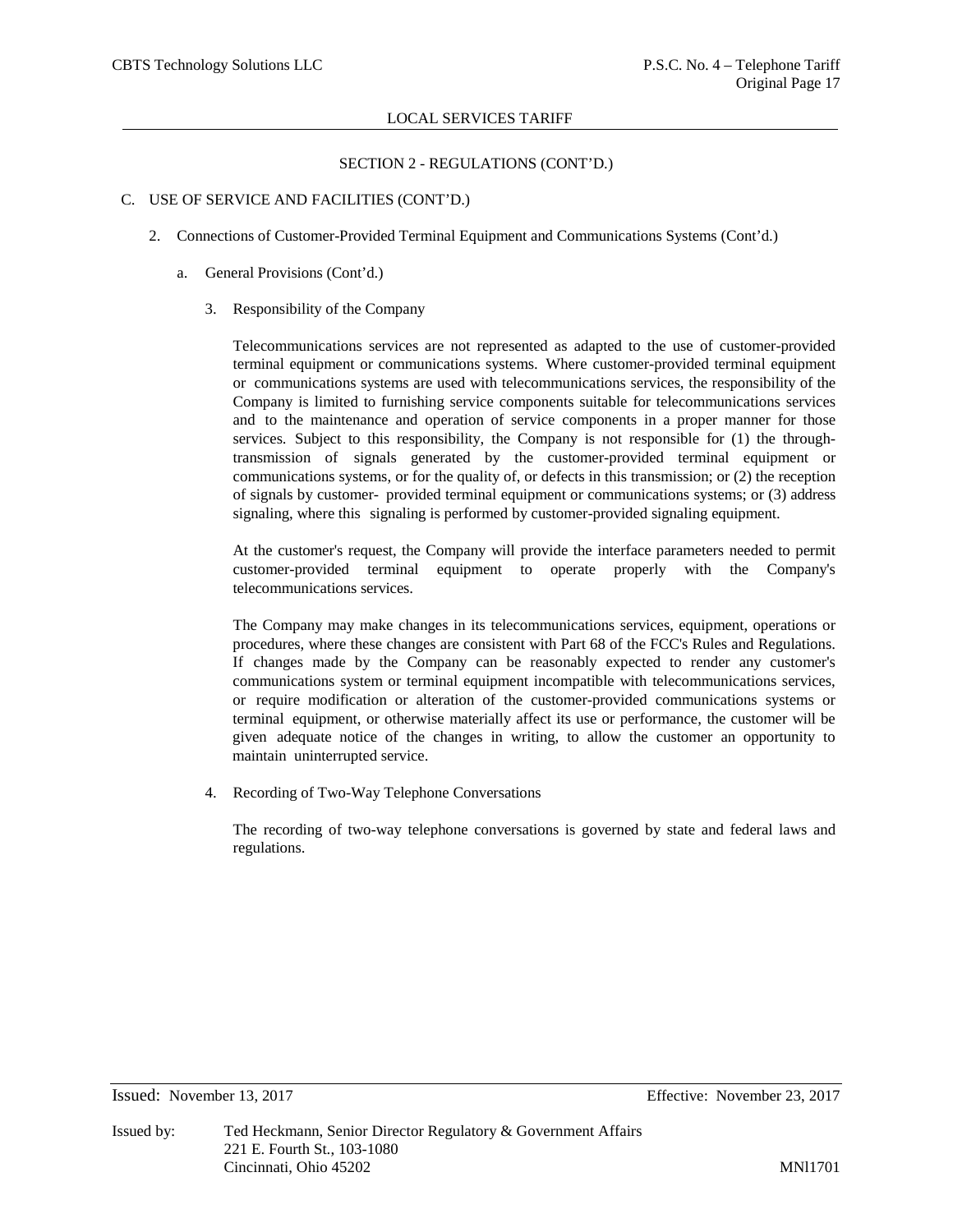# SECTION 2 - REGULATIONS (CONT'D.)

### C. USE OF SERVICE AND FACILITIES (CONT'D.)

- 2. Connections of Customer-Provided Terminal Equipment and Communications Systems (Cont'd.)
	- a. General Provisions (Cont'd.)
		- 5. Violation of Regulations

When any customer-provided terminal equipment or communications system is used with telecommunications services in violation of any of the provisions in this Section 2, part C.2, the Company will take whatever immediate action is necessary for the protection of the telecommunications network and Company employees, and will promptly notify the customer of the violation.

The customer must discontinue use of the terminal equipment or communications system or correct the violation and must confirm in writing to the Company within 10 days, following the receipt of written notice from the Company, that such use has ceased or that the violation has been corrected. Failure of the customer to discontinue such use or to correct the violation and to give the required written confirmation to the Company within the time stated above will result in suspension of the customer's service until the customer complies with the provisions of this tariff.

b. Connections of Registered Equipment

The term "Registered Equipment" denotes equipment which complies with and has been approved within the registration provisions of FCC Part 68.

Customer-provided registered terminal equipment, registered protective circuitry, and registered communications systems may be directly connected to the telecommunications network at the customer premises, subject to FCC Part 68.

c. Premises Wiring Associated With Registered Communications Systems

Premises wiring is wiring which connects separately-housed equipment entities or system components to one another, or wiring which connects an equipment entity or system component with the telephone network interface or demarcation point not within an equipment housing. All premises wiring, whether fully protected or unprotected, must be installed in compliance with FCC Part 68.

Customers who intend to connect premises wiring other than fully protected to the telephone network must give advance notice to the Company in accordance with the procedures specified in FCC Part 68 or as otherwise authorized by the FCC.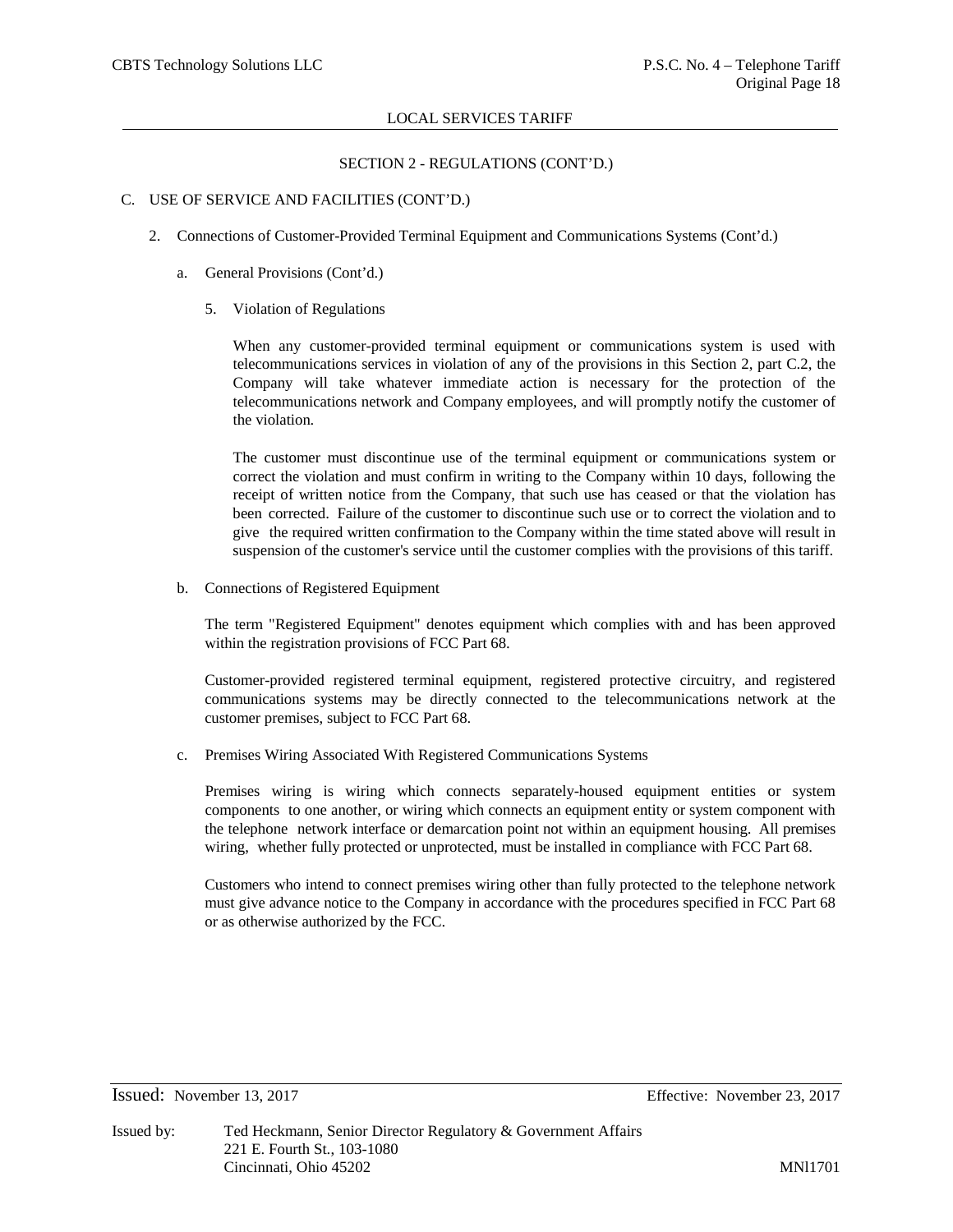# SECTION 2 - REGULATIONS (CONT'D.)

### D. ESTABLISHMENT AND FURNISHING OF SERVICE

### 1. Application for Service

The Company may refuse an application for service if objection is made by or on behalf of any governmental authority to furnishing the service.

An application for service becomes a contract upon the establishment of service. Neither the contract nor any rights acquired under it may be assigned or transferred in any manner except as specifically provided for in this tariff. Requests for additional service, when established, become a part of the original contract, except that each item of additional service is furnished subject to payment of applicable charges.

If an applicant has an outstanding account with the Company, the Company reserves the right to reject application for service until the amount due for local services included in this tariff has been paid in full.

A contract for service may be transferred to another individual, partnership, association, or corporation. No billing adjustment for local exchange service previously furnished will be made and the new customer must assume all outstanding indebtedness of the original customer. No charge applies to service transferred in accordance with these provisions.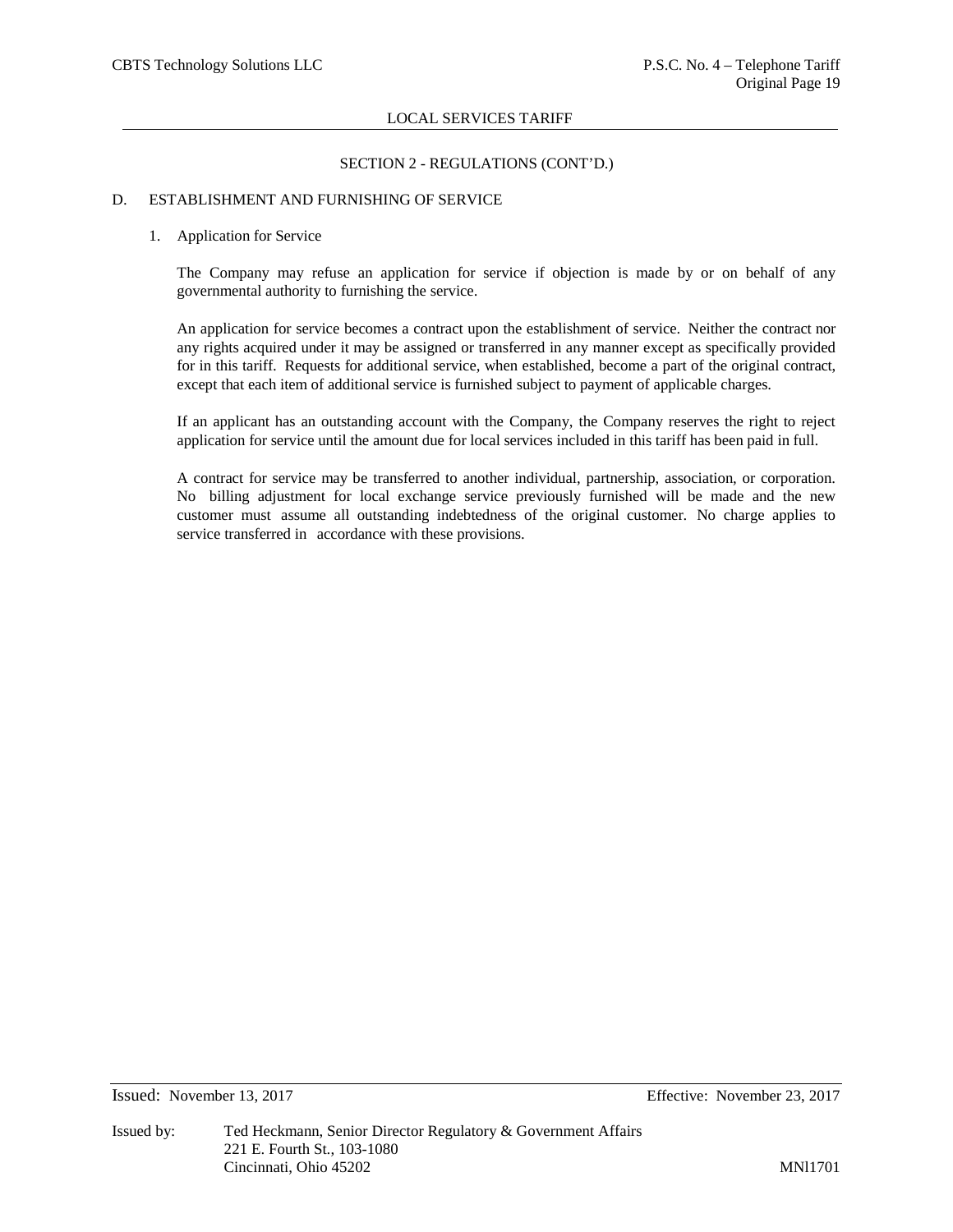# SECTION 2 - REGULATIONS (CONT'D.)

# D. ESTABLISHMENT AND FURNISHING OF SERVICE (CONT'D.)

- 2. Deposits
	- a. Advance Payments
		- 1. At the time an application for service is made, an applicant may be required to pay an amount equal to at least one month's service and/or installation charges which may be applicable, in addition to such special construction and installation charges as are to be borne by the applicant. The amount of the advance payment is credited to the customer's account on the first bill rendered.
		- 2. Federal, State or Municipal governmental agencies may not be required to make advance payments.
	- b. Credit Policy
		- 1. Deposit and Guarantee Requirements

The utility may require a deposit or guarantee of payment from any customer or applicant who has not established good credit with that utility. Deposit or guarantee of payment requirements as prescribed by the utility must be based upon standards which bear a reasonable relationship to the assurance of payment. The utility may determine whether a customer has established good credit with that utility, except as herein restricted:

- a. A customer, who within the last 12 months has not had service disconnected for nonpayment of a bill and has not been liable for disconnection of service for nonpayment of a bill, and the bill is not in dispute, shall be deemed to have established good credit.
- b. A utility shall not require a deposit, or a guarantee of payment based upon income, home ownership, residential location, employment tenure, nature of occupation, race, color, creed, sex, marital status, age, national origin, or any other criteria which does not bear a reasonable relationship to the assurance of payment or which is not authorized by this chapter.
- c. No utility shall use any credit reports other than those reflecting the purchase of utility services to determine the adequacy of a customer's credit history without the permission in writing of the customer. Any credit history so used shall be bailed to the customer in order to provide the customer an opportunity to review the data. Refusal of a customer to permit use of a credit rating or credit service other than that of a utility shall not affect the determination by the utility as to that customer's credit history.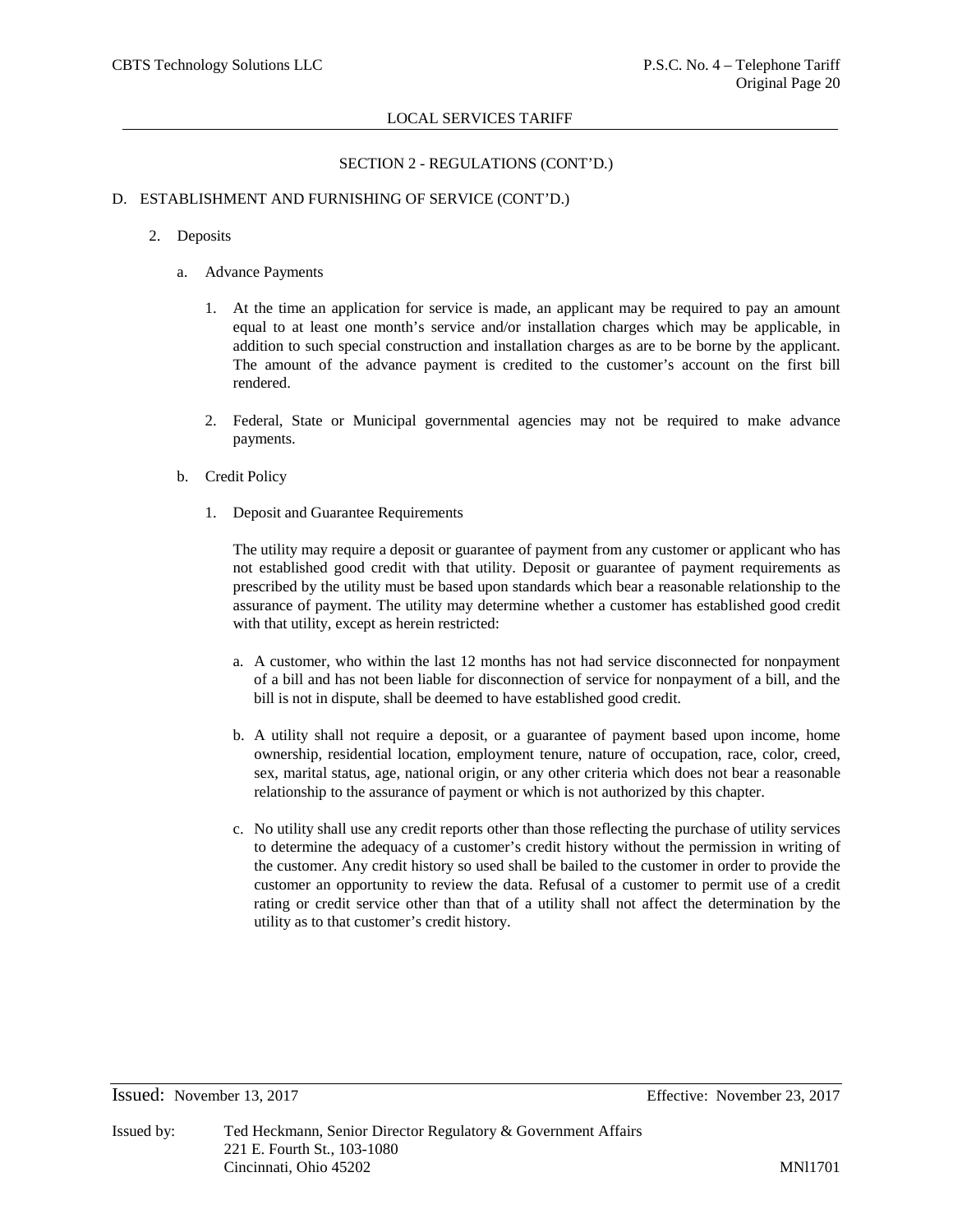# SECTION 2 - REGULATIONS (CONT'D.)

# D. ESTABLISHMENT AND FURNISHING OF SERVICE (CONT'D.)

### 3. Telephone Numbers

The customer has no property right in the telephone number which is assigned by the Company, or any right to continuance of service through any particular central office, and the Company reserves the right to change the telephone number or the central office designation, or both, of a customer whenever it deems it necessary to do so in the conduct of its business.

# 4. Payment for Service

- a. The customer is responsible for payment; monthly, or on demand, of all charges for facilities and services furnished the customer, including charges for services originated, or charges accepted, at such facilities. Charges are payable at the Telephone Company's Business offices or at any agency authorized to receive such payments.
- b. Bills are rendered monthly and include charges for local service for the current service month.
- c. Prior written notice will be given if service is to be temporarily denied or the contract terminated for the non-payment of any sum due in accordance with Paragraph D.5. following. Service will not be denied prior to five days from the date contained on said notice.
- d. All service, provided to the same customer as one business service, regardless of the tariff under which the service is provided, is considered one service for payment purposes. All service may be disconnected for non-payment even though payment is current for service provided under one or more tariffs.
- e. Where the Company provides billing inquiry service, customer inquiries relative to toll charges will be responded to promptly by the Company.
- f. Where the inquiry service is provided by an IXC or its designated agent, the IXC or agent will be responsible for notifying the Company immediately regarding any bona fide dispute over outstanding toll charges, so that service will not be terminated during the investigation of the dispute.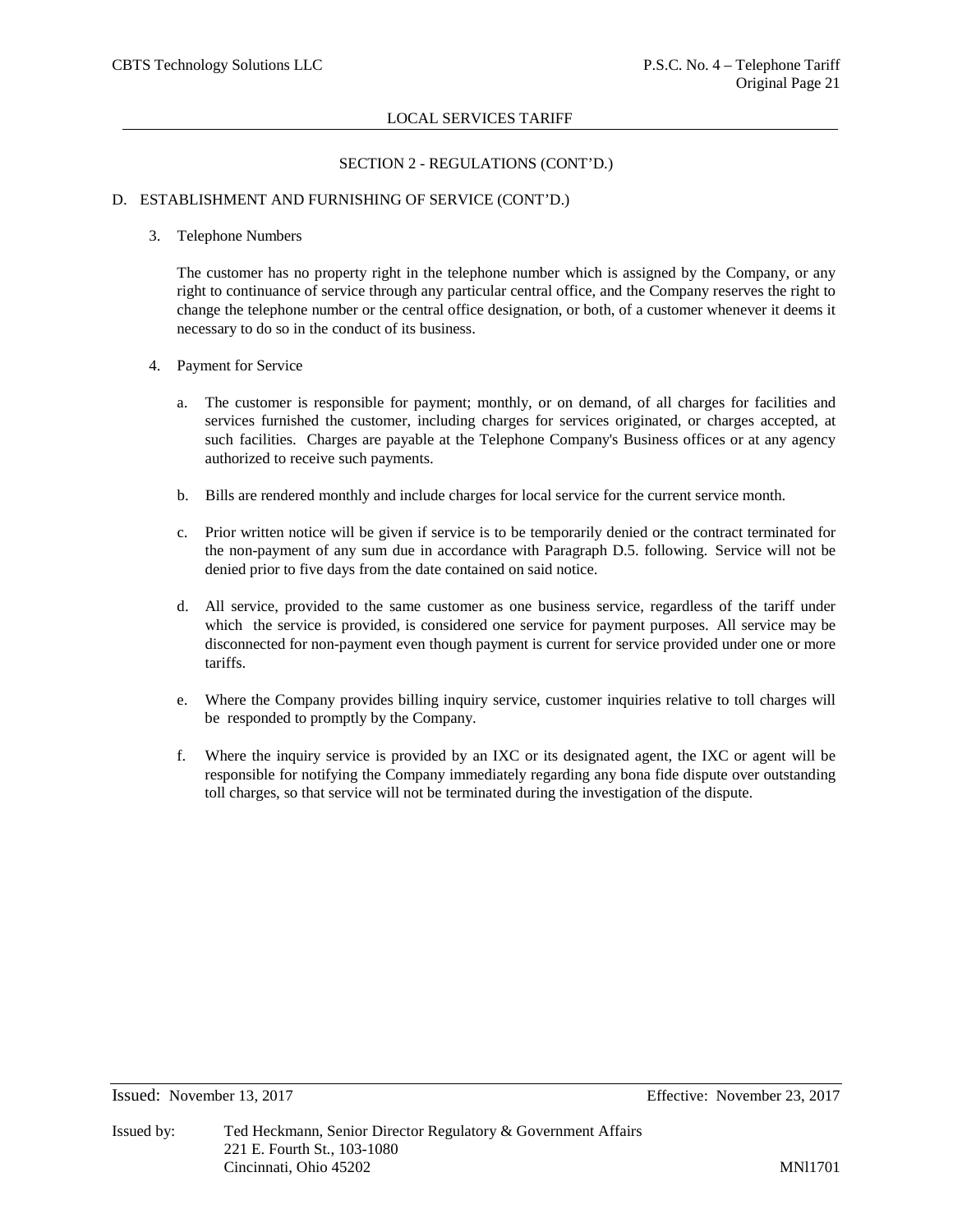# SECTION 2 - REGULATIONS (CONT'D.)

# D. ESTABLISHMENT AND FURNISHING OF SERVICE (CONT'D.)

- 4. Payment for Service (Cont'd.)
	- h. A subscriber who orders service or equipment installations, moves, or changes prior to the date of any increase in the one time charge applicable to such work will be subject to the one time charge in effect at the time the subscriber's order was received by the Company, provided the work is completed within the Company's normal installation interval in effect at the time the order was placed. However, if subsequent to the effective date of the increase in the one time charge, the completion of such work is delayed beyond the Company's normal installation interval and the delay is not caused by the Company, the subscriber will then be subject to the one-time charge in effect at the time the work is completed by the Company.
	- i. Insufficient Fund Checks

Customers will be charged \$30.00 on all checks issued to the Company which are returned due to insufficient funds. At the discretion of the Company, the insufficient funds check charge may be waived under appropriate circumstances (e.g. a bank error).

j. Late Payment Charge

Customers will be charged a late payment penalty in the amount of 1.5% per month on all delinquent amounts owed to the Company.

- 5. Disconnection of Service
	- a. The company may discontinue service to a customer without notice under the following conditions:
		- 1. in the event of tampering with the company's equipment;
		- 2. in the event of a condition determined to be hazardous to the customer, to other customers of the company, to the company's equipment, the public, or to employees of the company; or
		- 3. in the event of a customer's use of equipment in such a manner as to adversely affect the company's equipment or the company's service to others.
	- b. The company may discontinue service to a customer under the following conditions after giving customer five (5) days' (excluding Sundays and legal holidays) notice:
		- 1. for failure of the customer to pay a bill for service when due;
		- 2. for failure of the customer to meet the company's deposit and credit requirements;
		- 3. for failure of the customer to make proper application for service;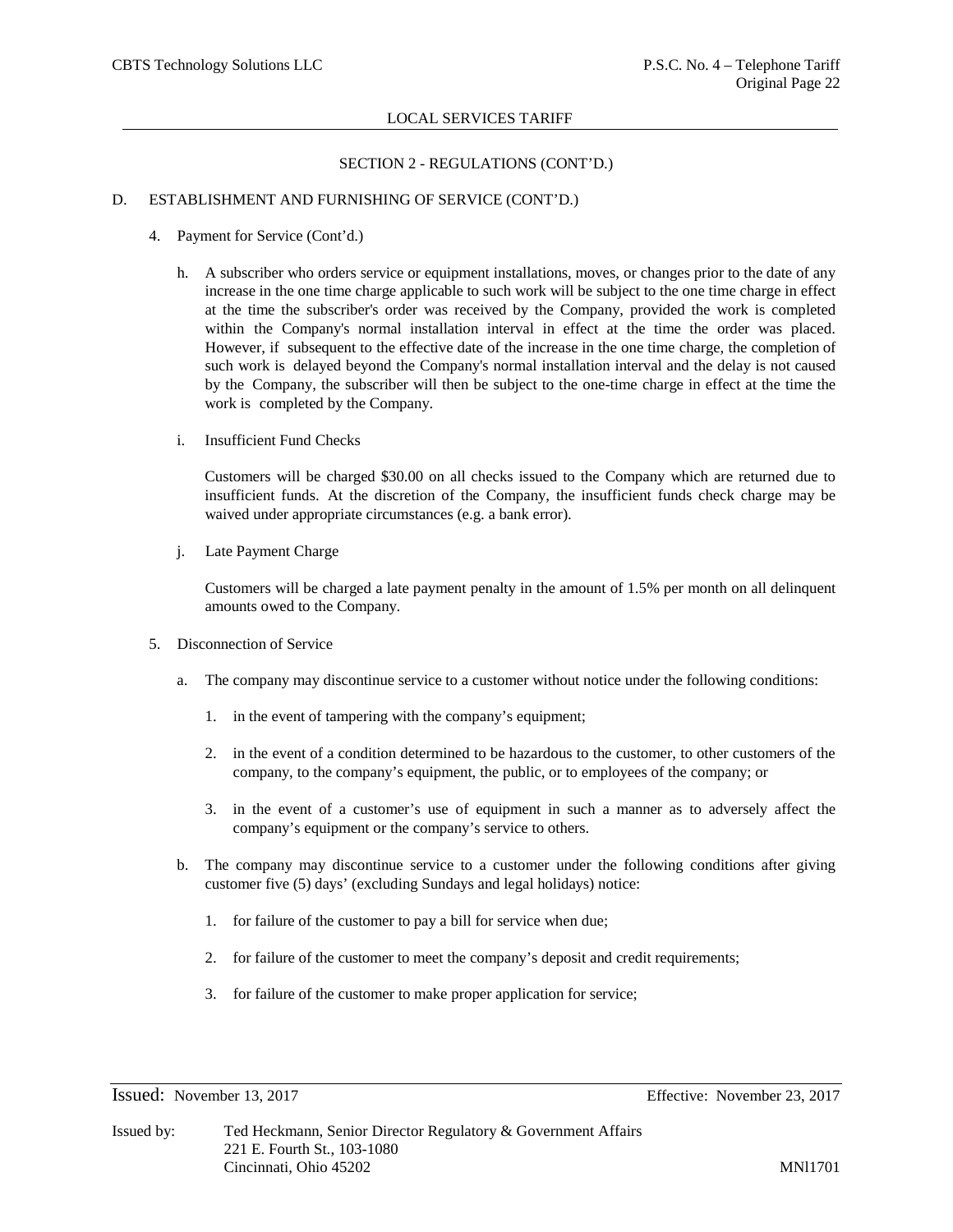### SECTION 2 - REGULATIONS (CONT'D.)

### D. ESTABLISHMENT AND FURNISHING OF SERVICE (CONT'D.)

- 5. Disconnection of Service (Cont'd.)
	- 4. for customer's violation of any of the company's rules on file with the Commission;
	- 5. for failure of the customer to provide the company reasonable access to its equipment and property;
	- 6. for customer's breach of the contract for service between the company and the customer;
	- 7. for failure of the customer to furnish such service, equipment, and/or rights-of-way necessary to serve said customer as shall have been specified by the utility as a condition of obtaining service; or
	- 8. when necessary for the utility to comply with any order or request of any governmental authority having jurisdiction.
	- c. Service will not be disconnected on any Friday, Saturday, Sunday or legal holiday, or at any time when the company's business offices are not open to the public, except where an emergency exists.
- 6. Denial of Service
	- a. The Company reserves the right to discontinue or refuse service because of abuse or fraudulent use of service. Abuse or fraudulent use of service includes the use of service or facilities of the Company to transmit a message or to locate a person or otherwise to give or obtain information without payment of appropriate charges, or violation of any law or regulation pertaining to telecommunications service.
	- b. Service may not be refused, denied or disconnected for any of the following reasons:
		- 1. Delinquency in payment for service by a previous occupant at the premises to be served;
		- 2. Failure to pay any amount which, according to established payment dispute and resolution procedures, is in bona fide dispute;
		- 3. Failure to pay directory advertising charges or any other non-regulated service charges including 900/700 or any "dial-it"-like service charges.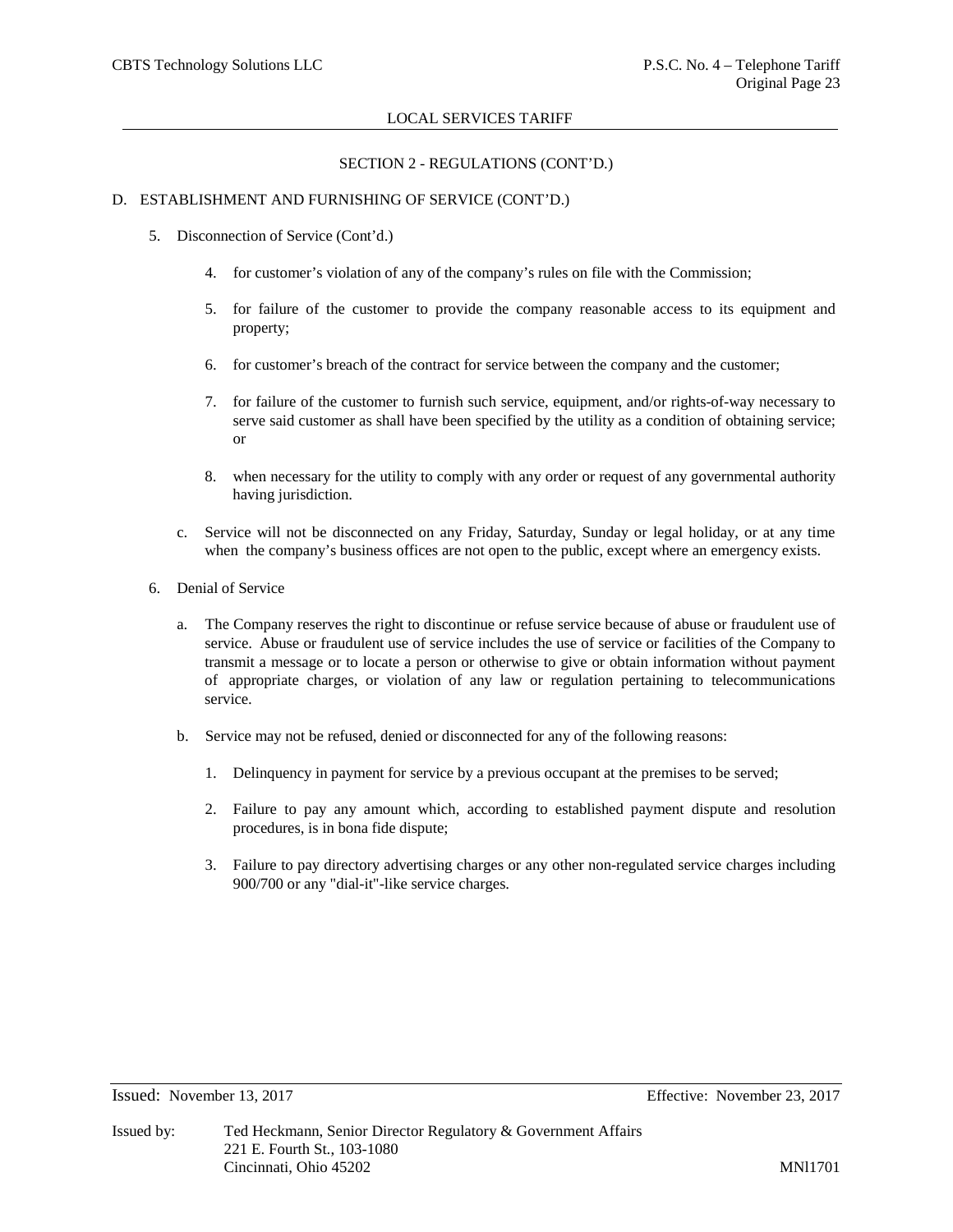# SECTION 2 - REGULATIONS (CONT'D.)

### D. ESTABLISHMENT AND FURNISHING OF SERVICE (CONT'D.)

### 7. Maintenance and Repairs

The Company undertakes to maintain and repair the equipment and facilities which it furnishes to customers pursuant to its tariffs. The customer is responsible for damages to equipment or facilities of the Company caused by the negligence or willful act of the customer.

The customer may not rearrange, disconnect, remove, or attempt to repair, or permit others to rearrange, disconnect, remove, or attempt to repair any equipment or facilities which the Company maintains or repairs pursuant to its tariffs, without the express consent of the Company.

If trouble develops and the customer has any equipment or facilities which the Company does not maintain or repair, the customer will make appropriate tests to determine whether that equipment or facility is the cause of the trouble before reporting an out-of-service or other trouble condition to the Company.

Customers will be required to pay the maintenance of service charges, for visits made by the Company to the customer's premises, when a service difficulty or trouble report results from equipment or facilities not maintained or repaired by the Company. The customer will be advised, before a visit to his premises, of the possibility of a maintenance of service charge.

Maintenance of Service Charge:

| (1) During Normal Working Hours     | $$265.00$ per visit |
|-------------------------------------|---------------------|
| (2) Outside of Normal Working Hours | $$400.00$ per visit |

Normal Working Hours are defined as Monday to Friday, 7am to 7pm in the time zone of the customer's location of the dispatch. If a visit begins and/or ends outside this period, it is considered Outside of Normal Working Hours.

Any dispatch that begins or ends from 12:01 am to 12:00 am the following day the time zone of the customer's location of the dispatch. If a visit begins and/or ends outside this period, it is considered Outside of Normal Working Hours. Any dispatch that begins or ends from 12:01 am to 12:00 am the following day the time zone of the Customer's Premises on these holiday's will also be considered "Outside of Normal Working Hours":

Independence Day Labor Day Labor Day Thanksgiving Day Day after Thanksgiving Presidents' Day Christmas Day

New Year's Day Memorial Day Martin Luther King Jr. Day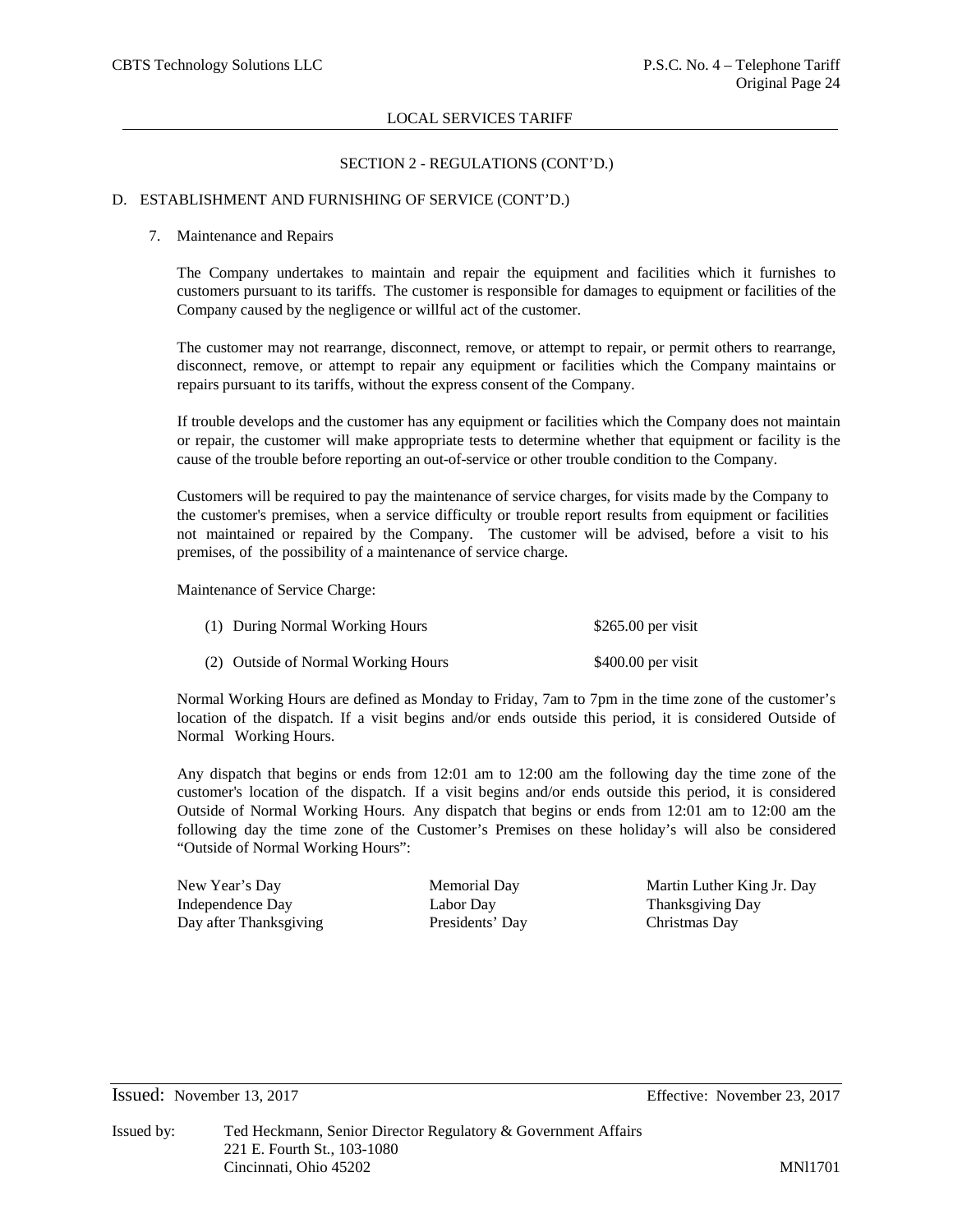# SECTION 2 - REGULATIONS (CONT'D.)

### D. ESTABLISHMENT AND FURNISHING OF SERVICE (CONT'D.)

8. Special Equipment and Arrangements

Special equipment and arrangements requested by customers and not otherwise provided for in this tariff may be furnished where possible, if not detrimental to any of the services furnished by the Company, at charges that are in addition to other applicable charges.

9. Overtime

For work performed outside the normal working hours of the Company at the request of the customer, the additional expense incurred by the Company is charged to the customer in addition to other charges which are applicable. In such cases, charges based on the cost of labor, materials, and other costs incurred by or charged to the Company will apply. The customer will be notified in advance if such charges may apply.

10. Identity of Customer-Announcement Facilities

Use of Company facilities for public announcement service or non-public announcement service is subject to the following conditions:

- a. For purposes of identification, exchange service customers who transmit recorded announcements over facilities provided by the Company must include in the recorded message the name of the organization or individual responsible for the service and the address at which the service is provided.
- b. Customers transmitting factual announcements such as time, weather, stock market quotations, airline schedules, and similar information are excluded from the preceding conditions.
- c. Failure to comply with the provisions of this tariff will be cause for termination of the service.
- d. The Company will reveal on request, to the extent the information is available from its records, the identity of the individual responsible for service with which announcement facilities have been associated.
- 11. Wire Tap Investigation

When a wire tap investigation is made by the Company at the request of a customer, and no wire tap trouble condition in Company equipment or facilities can be found, the cost incurred for inspection of the facilities and equipment serving the customer may be charged to the customer.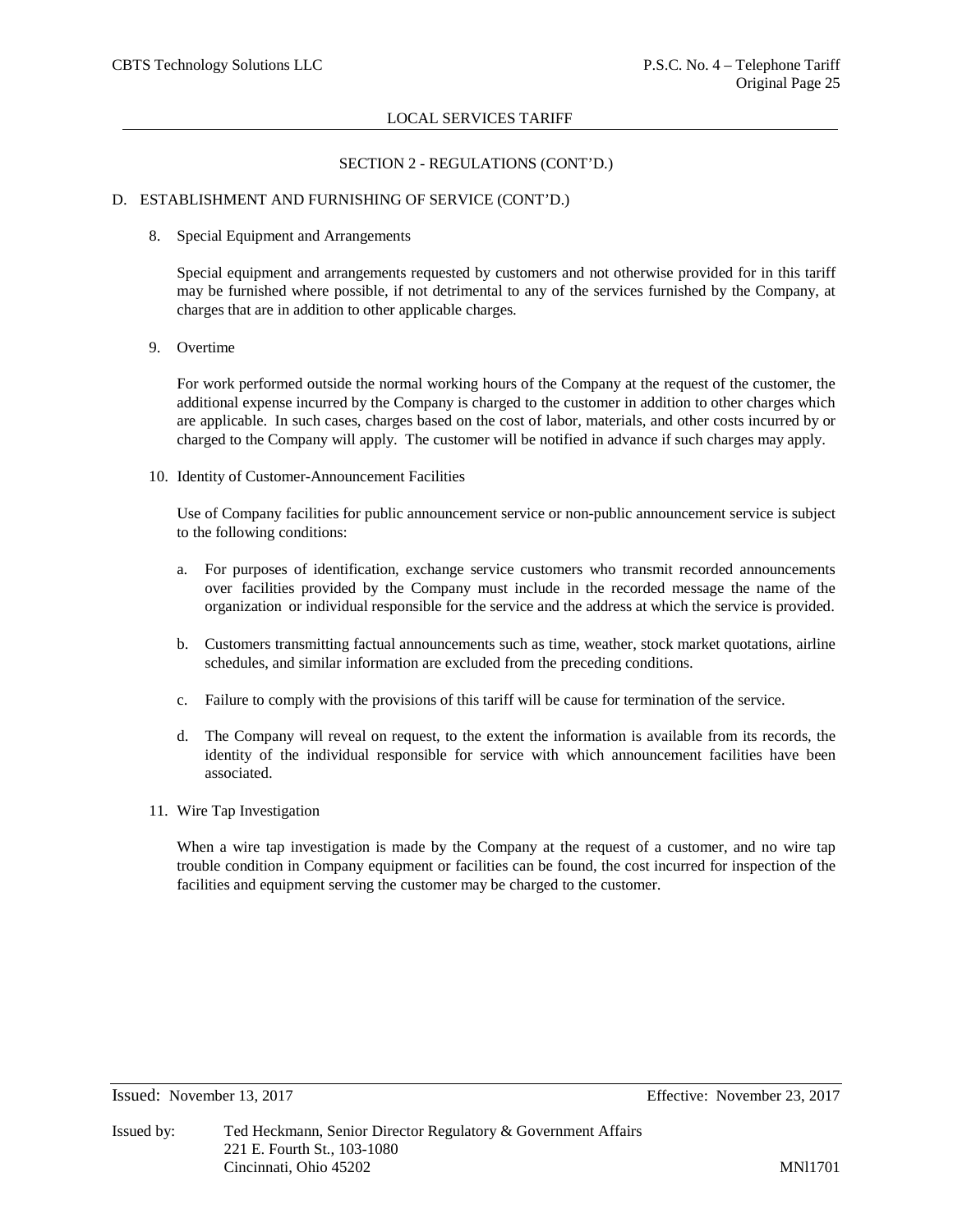# SECTION 2 - REGULATIONS (CONT'D.)

# D. ESTABLISHMENT AND FURNISHING OF SERVICE (CONT'D.)

12. Telecommunications relay Service (TRS)

Enables deaf, hard-of-hearing or speech-impaired persons who use a text telephone or similar device, to communicate freely with the hearing population who do not use a text telephone. A Customer will be able to access the state provider to complete such calls. When applicable, the Company will impose a surcharge to all Customers at a level determined by the Commission.

13. Provisions for Certain State and Local Taxes and Fees

There shall be added to the customer's bill, as a separate item, an amount equal to the customer's proportionate part of any license, occupation, franchise, or other similar tax or fee, now or hereafter agreed to or imposed upon the Company by state or local taxing authorities, whether imposed by ordinance, franchise agreement or otherwise, and whether imposed upon or measured by the gross receipts, net receipts or revenues of the Company. Such amount will be added to the bill of each customer who receives service within the territorial limits of the taxing authority. Where more than one such tax or fee is imposed, each of the amounts applicable to the customer shall be added to the customer's bill as a separately identified item.

# E. DIRECTORIES

1. Ownership and Use

The Company reserves the right to charge for directories issued in replacement of directories defaced or mutilated while in possession of customers.

2. Distribution

The Telephone Company will furnish to its customers without charge, only such directories as it deems necessary for the efficient use of service.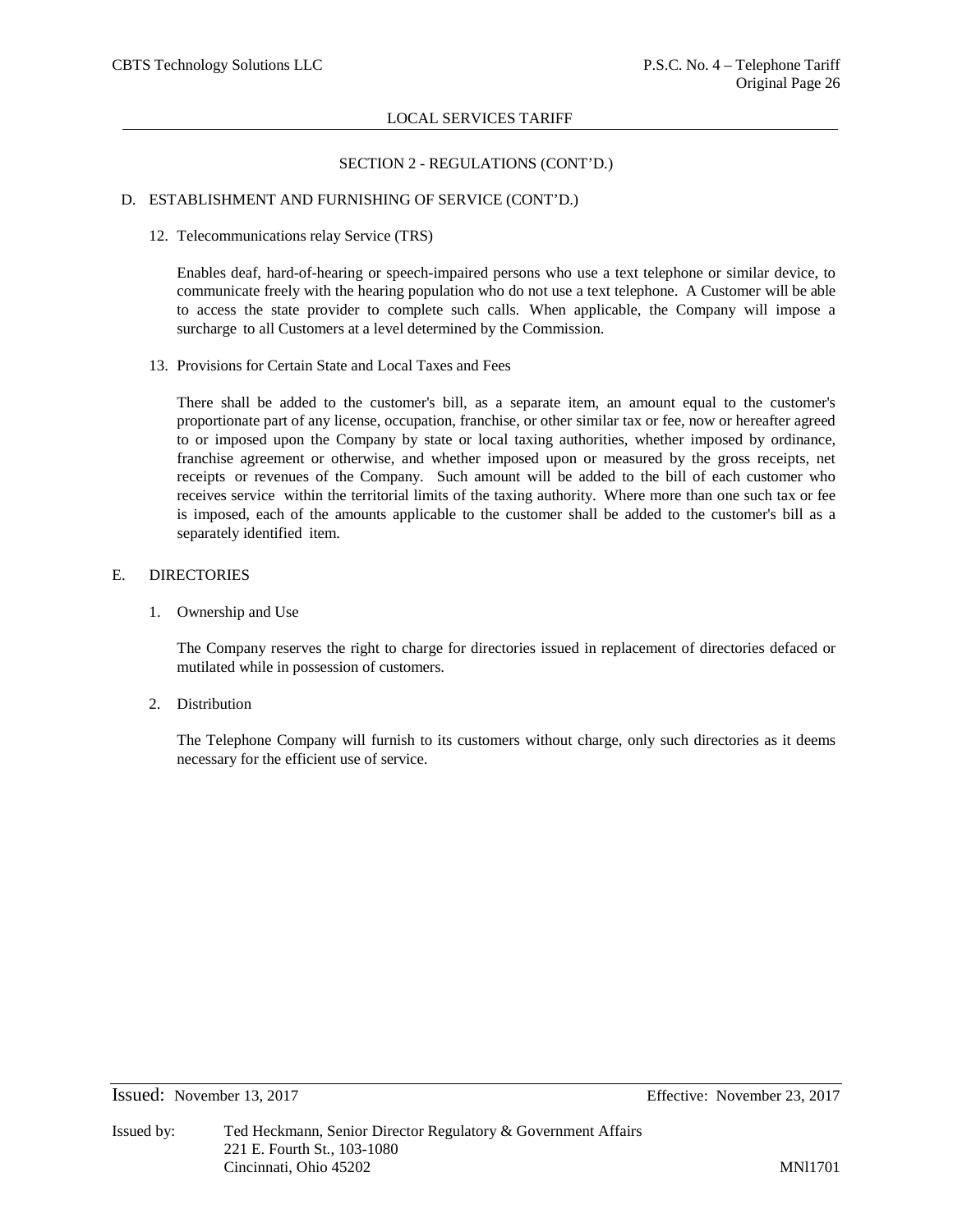# SECTION 2 - REGULATIONS (CONT'D.)

# F. VARIABLE TERM PAYMENT PLAN

### 1. General

- a. The Variable Term Payment Plan (VTPP) is a payment plan which allows customers to pay a fixed rate for services over one of any currently available payment periods. A different monthly rate applies for the duration of each period. The monthly rate varies inversely with the length of the payment period, e.g., the monthly rate for a short period is greater than that for a long period.
- b. The minimum period is 12 months, unless otherwise specified in product tariffs.
- c. During the effective term of a customer's initial payment period, the monthly rate is not subject to Company-initiated changes.
- d. Unless specifically exempted, services furnished under the Variable Term Payment Plan are subject to all general regulations applicable to the provision of service by the Company as stated elsewhere in this and other tariffs.
- 2. Regulations
	- a. Application of Rates and Charges (unless stated otherwise in the product tariffs)
		- 1. The monthly rate applicable at the time a customer subscribes to a product or service under the Variable Term Payment Plan is not subject to Company-initiated change during the initial payment period, providing there are no customer-initiated delays in the establishment of the subscribed-for product or service.
		- 2. After the expiration of either the initial payment period or the subsequent 12-month payment periods the monthly rate will continue to be the same rate that the customer paid under their initial term agreement. The rate will be subject to Company-initiated changes with a 60-day written notice to the customer during which time the customer shall have the right to terminate the agreement, without incurring termination charges. The rate adjustment would not exceed the tariffed rate.
		- 3. Nonrecurring charges are to be paid in full at the time of installation.
		- 4. In the event that all or any part of the service is disconnected at customer request before expiration of any selected payment period of greater than one month's duration, the customer will be required to pay termination charges as stated in this tariff.
		- 5. Rates and charges apply according to the appropriate schedules for products and services offered under the Variable Term Payment Plan.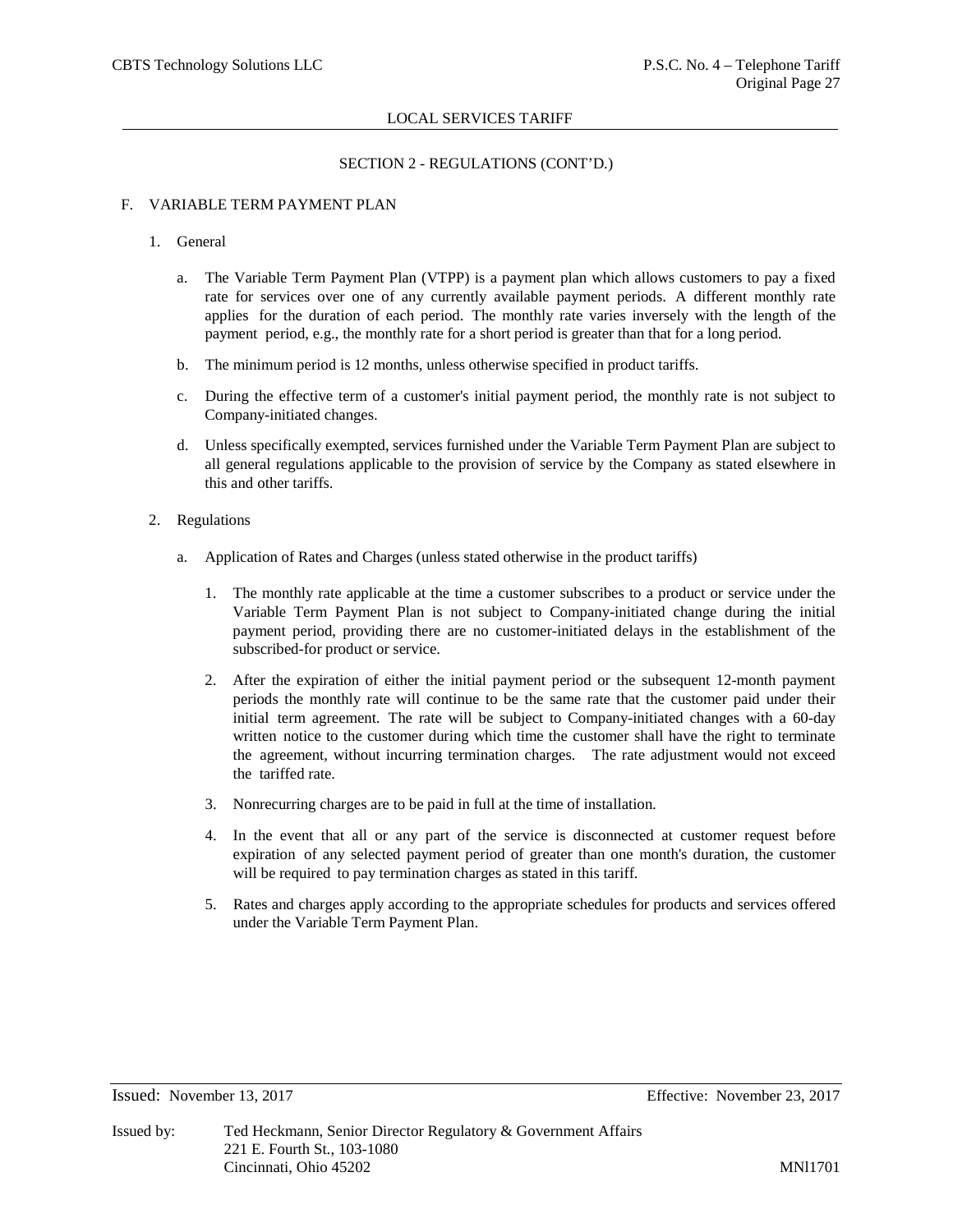# SECTION 2 - REGULATIONS (CONT'D.)

### F. VARIABLE TERM PAYMENT PLAN (CONT'D.)

- 2. Regulations (Cont'd.)
	- b. Renewal Options

The customer has the following renewal options:

- 1. Prior to completion of the present VTPP payment period and upon notification to the Company, a customer may renew for any payment period currently available under VTPP. The rates will be those currently in effect for new customers at the time of renewal. The new payment period starts the day following completion of the prior payment period.
- 2. If upon completion of the current payment period the customer has not chosen a new payment period and has not requested discontinuance of service, the customer's agreement will automatically renew for a 12-month period at the rate the customer is paying under their current agreement unless either party notifies the other in writing or verbally of its intention not to renew, at least 30 days before the end of the then-current term.
- c. Early Contract Termination

Unless otherwise noted in individual product tariffs, if the customer terminates their service prior to the expiration date of the term agreement, the customer will be required to pay early termination charges that equate to the monthly charges for the remainder of either the initial payment period or the subsequent 12-month payment periods. If nonrecurring charges associated with the installation of the business services were waived, the customer will become liable for payment of the waived charges.

Inclusion of early termination liability by the company in its tariff or a contract does not constitute a determination by the Commission that the termination liability imposed by the company is approved or sanctioned by the Commission. Customers shall be free to pursue whatever legal remedies they may have should a dispute arise.

d. Additions

If the customer wishes to make additions, the customer may also select, from those currently available in the tariff, a different payment period of equal or shorter length than the time remaining in the period selected for the existing service at the current filed rates for the selected period. The additions may then have a different expiration date than the existing service.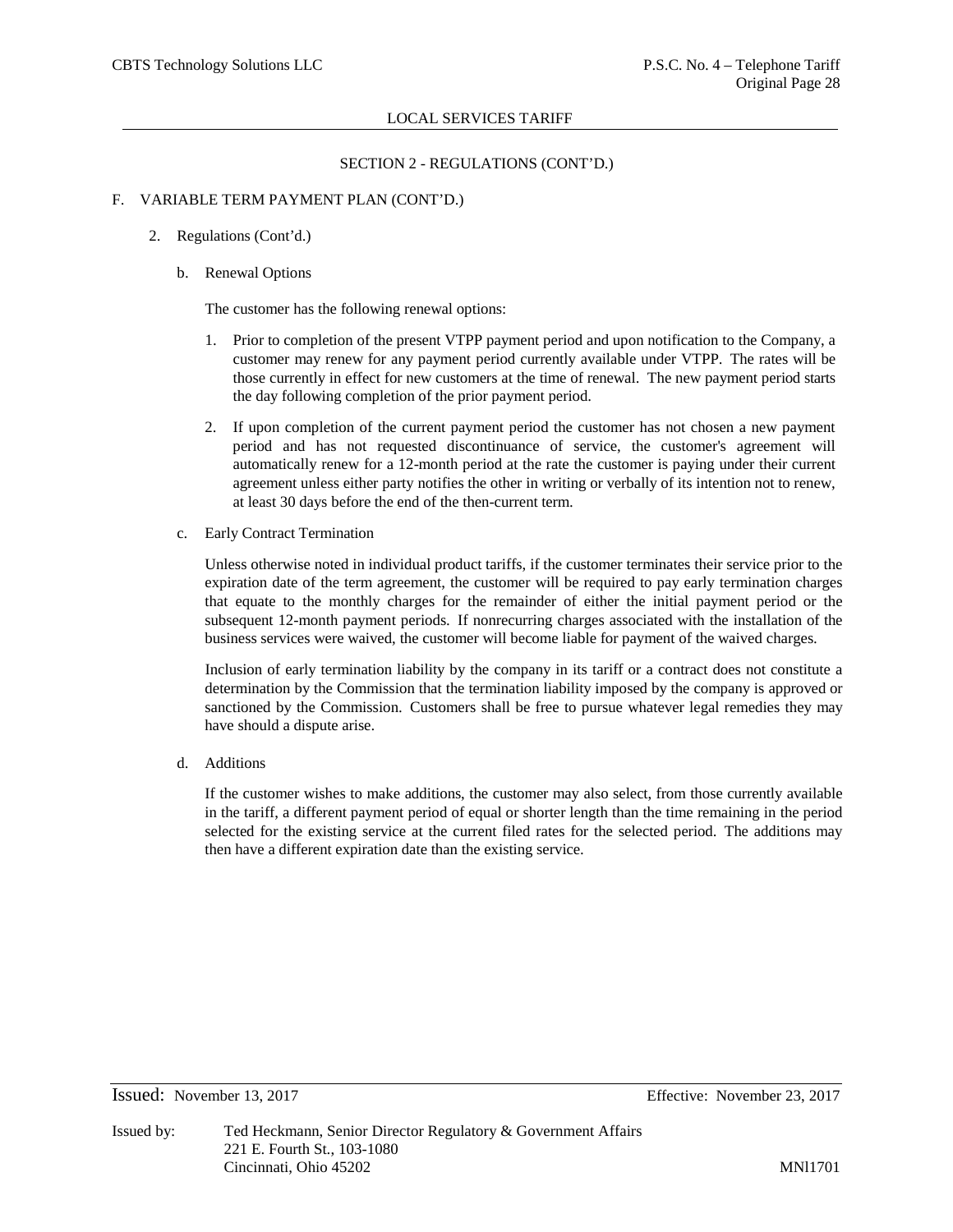# SECTION 2 - REGULATIONS (CONT'D.)

# F. VARIABLE TERM PAYMENT PLAN (CONT'D.)

- 2. Regulations (Cont'd.)
	- e. Upgrades
		- 1. Allowable upgrades to products offered by the Company are specified in the individual tariffs currently in effect for offerings under the Variable Term Payment Plan.
		- 2. A customer who elects to upgrade an installed product may choose one of two options, unless otherwise specified in the product tariffs:
			- a. The existing payment period may be extended by a period of time specified in the product tariff, and the new and the previously installed service will expire on the same date. The rate level applicable for the new service is the one currently in effect for the payment period which the customer had selected prior to the upgrade, while the rates for services previously installed and continuing in service are unaffected. (If the payment period selected by the customer prior to the upgrade has been discontinued in the tariff, the new service will be billed at rates applicable for the next shorter payment period in the current tariff.)
			- b. The new service may be billed over a currently available payment period of equal or shorter length than the time remaining in the existing payment period. Current rates apply for the selected payment period for the new service. Rates for service previously installed and continuing in service are unaffected. The expiration date of the new service is then either the same as or earlier than that of the previously installed system.

When the expiration date of the new service is earlier, the customer must select another payment period for the service according to the terms and conditions stated in the preceding paragraph at the time of expiration.

### Issued: November 13, 2017 Effective: November 23, 2017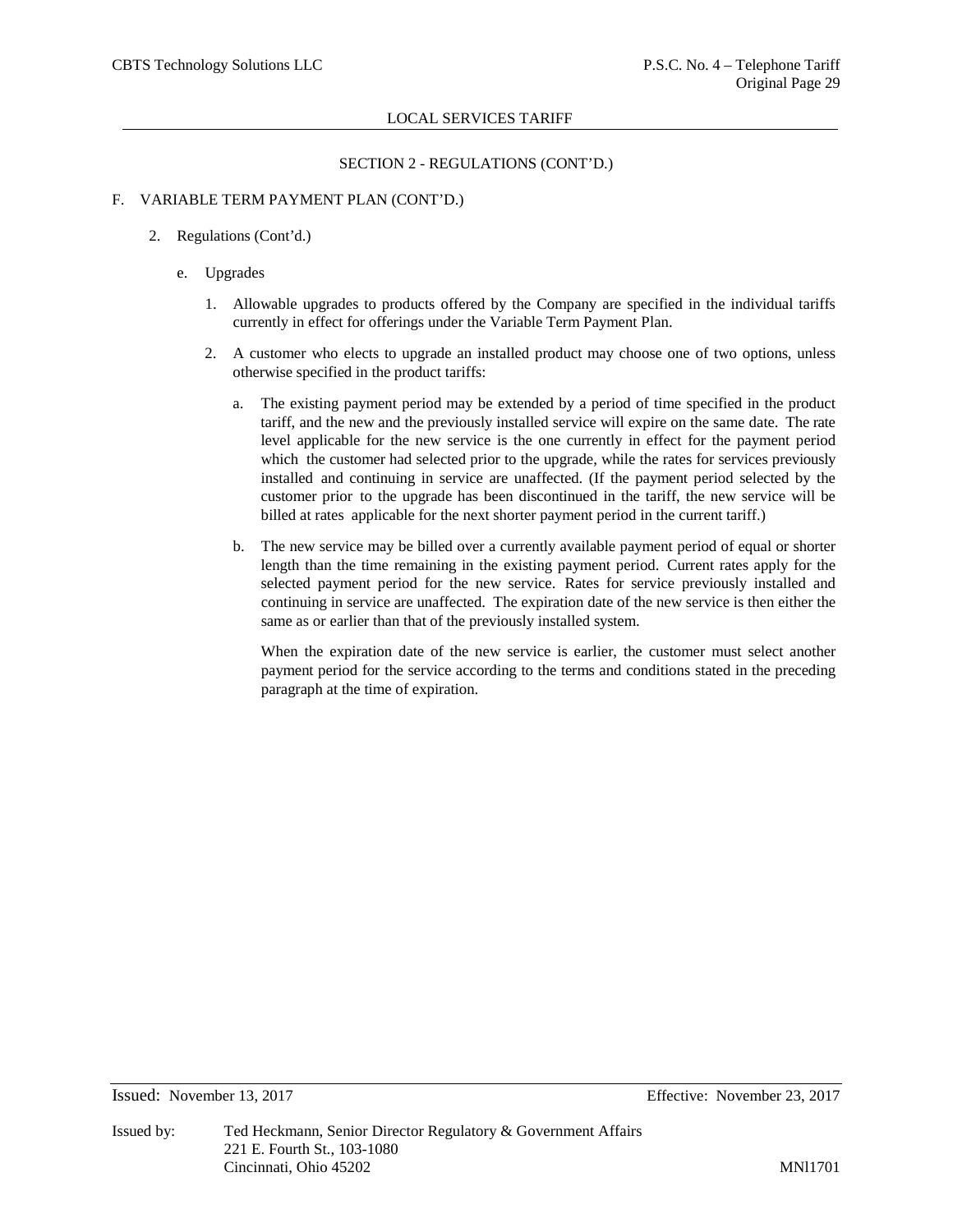# SECTION 2 - REGULATIONS (CONT'D.)

# F. VARIABLE TERM PAYMENT PLAN (CONT'D.)

- 2. Regulations (Cont'd.)
	- f. Downgrades
		- 1. Allowable downgrades for installed services are specified in product tariffs.
		- 2. A customer has the option to place any new service on a coterminous payment unless otherwise specified in the product tariff. Rates for the new service are those currently in effect for the original payment period (or, if the period is no longer available, for the next shorter one). The rates for services remaining after the downgrade will not be affected.
		- 3. When a coterminous payment period is not chosen for new service, the customer must select a payment period of equal or shorter length than the time remaining in the current payment period. Current rates apply for the equal or shorter payment period. Service remaining on the customer's premises will continue to be billed at the rates in effect before the downgrade. The new service may than have a different expiration date from the service which remained after downgrading.
		- 4. When the expiration dates differ, the customer must select a new payment period for the service (at the time of expiration) added at the time the service was downgraded, according to the terms and conditions in this section.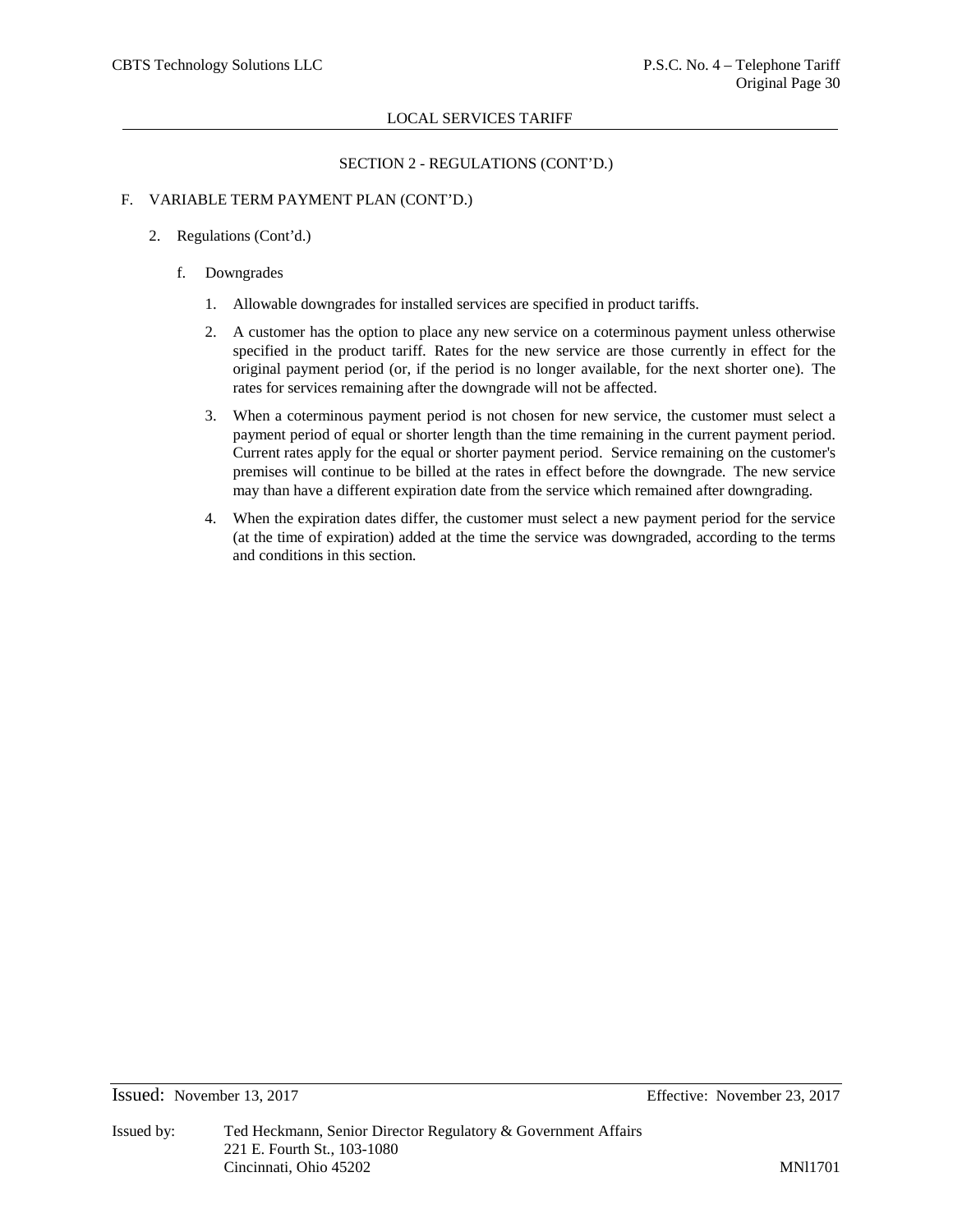# SECTION 2 - REGULATIONS (CONT'D.)

# F. VARIABLE TERM PAYMENT PLAN (CONT'D.)

- 2. Regulations (Cont'd.)
	- g. Requests for Changes in Length of Initial Payment Period

Following the establishment of service for a service furnished under a Variable Term Payment Plan period and before the completion of that period, the existing payment period may be replaced by a currently offered payment period at the current rates, subject to the following conditions:

- a. No credit will be given for payments made during the formerly selected period. However, nonrecurring charges will not be reapplied.
- b. The new payment period begins with the date requested.
- c. No termination charge applies provided the customer selects a new payment period equal to or longer than the time remaining under the former payment period. Otherwise, a termination charge applies for the former payment period.
- d. The new payment period selected for a component of a service must be equal to or shorter than the time remaining in that service's existing payment period.
- h. Supersedure

Service may be transferred to a new customer at the same location, upon prior written concurrence by the Company. The new customer will be subject to all provisions currently reflected in the contract.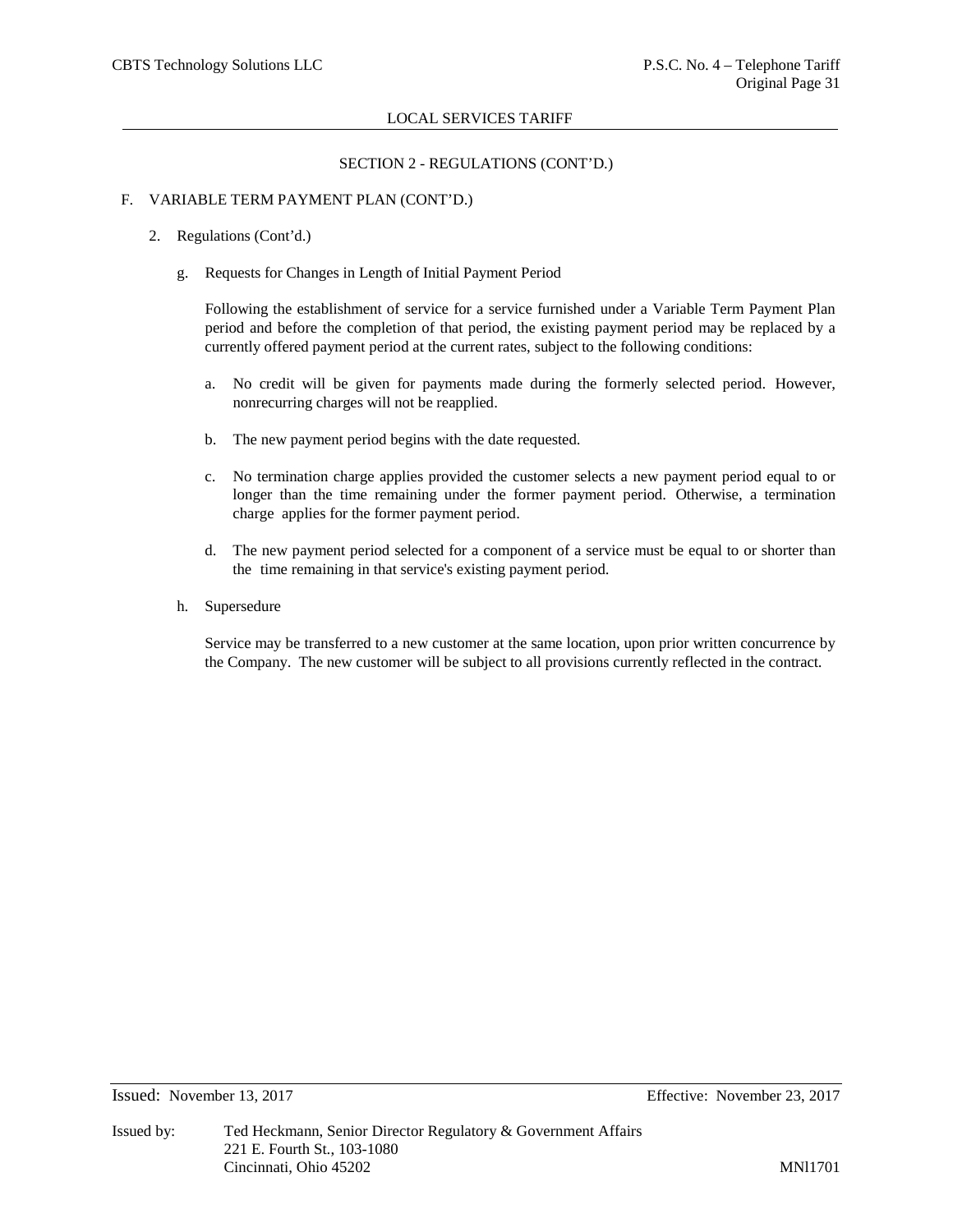### SECTION 2 - REGULATIONS (CONT'D.)

### G. EMERGENCY NUMBER 911 SERVICE

This service is offered solely as an aid in handling assistance calls in connection with fire, police or other emergencies. The Company is not responsible for any losses, claims, demands, suits or any liability whatsoever, whether suffered, made, instituted or asserted by the Customer or by any other party or person for any personal injury to or death of any person or persons, and for any loss, damage or destruction of any property, whether owned by the Customer or others, caused or claimed to have been caused by : (1) mistakes, omissions, interruptions, delays, errors or other defects in the provision of this service, or (2) installation, operation, failure to operate, maintenance, removal, presence, condition, location or use of any equipment and facilities furnishing this service.

The Company is not responsible for any infringement or invasions of the right of privacy of any person or persons, caused or claimed to have been caused, directly or indirectly, by the installation, operation, failure to operate, maintenance, removal, presence, condition, occasion or use of emergency 911 service features and the equipment associated therewith, or by any services furnished by the Company including, but not limited to, the identification of the telephone number, address or name associated with the telephone used by the party or parties accessing emergency 911 service, and which arise out of the negligence or other wrongful act of the Company, the Customer, its Customers, agencies or municipalities, or the employees or agents of any one of them.

### H. 811 SERVICE

811 Service is a three-digit local dialing arrangement that allows local exchange end users to reach a state service center that provides advance excavation notice services. The 811 code was assigned, pursuant to Federal Communications Commission (FCC) Order in CC Docket 92-105, to provide a one call system ("call before you dig" service) for excavators and the general public to notify facilities operators in advance of excavation activities. The Company provides the routing for calls made to 811 to the service center. The Company does not operate the 811 Service center.

811 calls cannot be placed using 1+ calling, 0+ calling, 0-Operator Assisted Calling, or 101XXXX calling.

Certain equipment, such as coin telephones and PBXs, may require special programming to allow 811 calling.

811 Service can only be accessed for calls originating on the Company's network, either from end user customers who directly purchase the Company's service or from customers of other LECs that resell the Company's services.

The Company will make every effort to route 811 calls to the appropriate service center. The Company's only obligation under 811 Service is to attempt to transmit the call to the appropriate service center. However, the Company will not be held responsible for routing mistakes, service interruptions, or other intervening acts that may interfere with telephone service and/or completion of the call.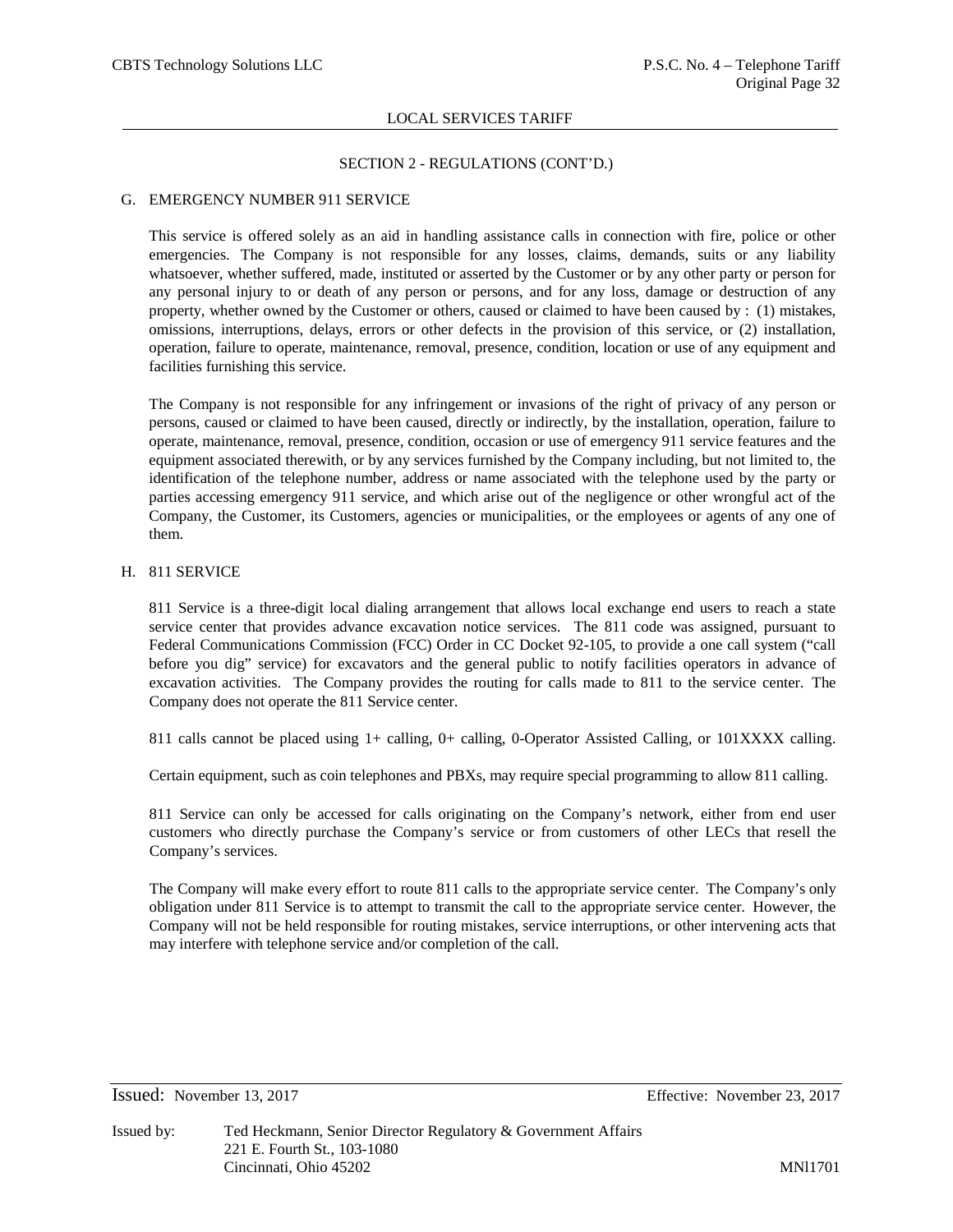### SECTION 2 - REGULATIONS (CONT'D.)

### H. 811 SERVICE (CONT'D.)

The Company is not responsible for redirecting or otherwise handling 911 and other calls misdialed or misrouted as 811 calls. The 811 Service center is responsible for developing an appropriate method for responding to 811 calls placed in error or due to customer confusion.

The Company's provision of 811 Service shall not be interpreted, construed, or regarded, either expressly or implied, as being for the benefit of or creating any Company obligation toward, or any right of action on behalf of, any third person or legal entity including end users of the Company or any other carriers or service providers.

The Company's liability with respect to 811 Service, including damages arising out of mistakes, omissions, interruptions, delays, errors or defects in transmission, or failures or defects in facilities provided by the Company, shall be limited to the terms set forth in Section 2, part B of this tariff.

There is no charge for 811 Service, and 811 calls will not result in local measured service usage charges.

# I. CUSTOMER COMPLAINTS, BILLING DISPUTES & INQUIRIES

Customers may register any inquiry or complaint at CBTS Technology Solutions LLC, 221 East Fourth Street, 103-1080, Cincinnati, Ohio, 1(800)571-6601, [#cbtregulatory@cinbell.com.](mailto:%23cbtregulatory@cinbell.com)

Customers unable to resolve a dispute with the company may submit any inquiry or complaint to the:

Minnesota Public Utilities Commission Consumer Affairs Office 121 7th Place E Suite 350 St Paul MN 55101-2147 Metro 651-296-0406 Non-Metro 1-800-657-3782 Fax 651-297-7073 Email: [consumer.puc@state.mn.us](mailto:consumer.puc@state.mn.us) Web: [www.puc.state.mn.us](http://www.puc.state.mn.us/)

Issued: November 13, 2017 Effective: November 23, 2017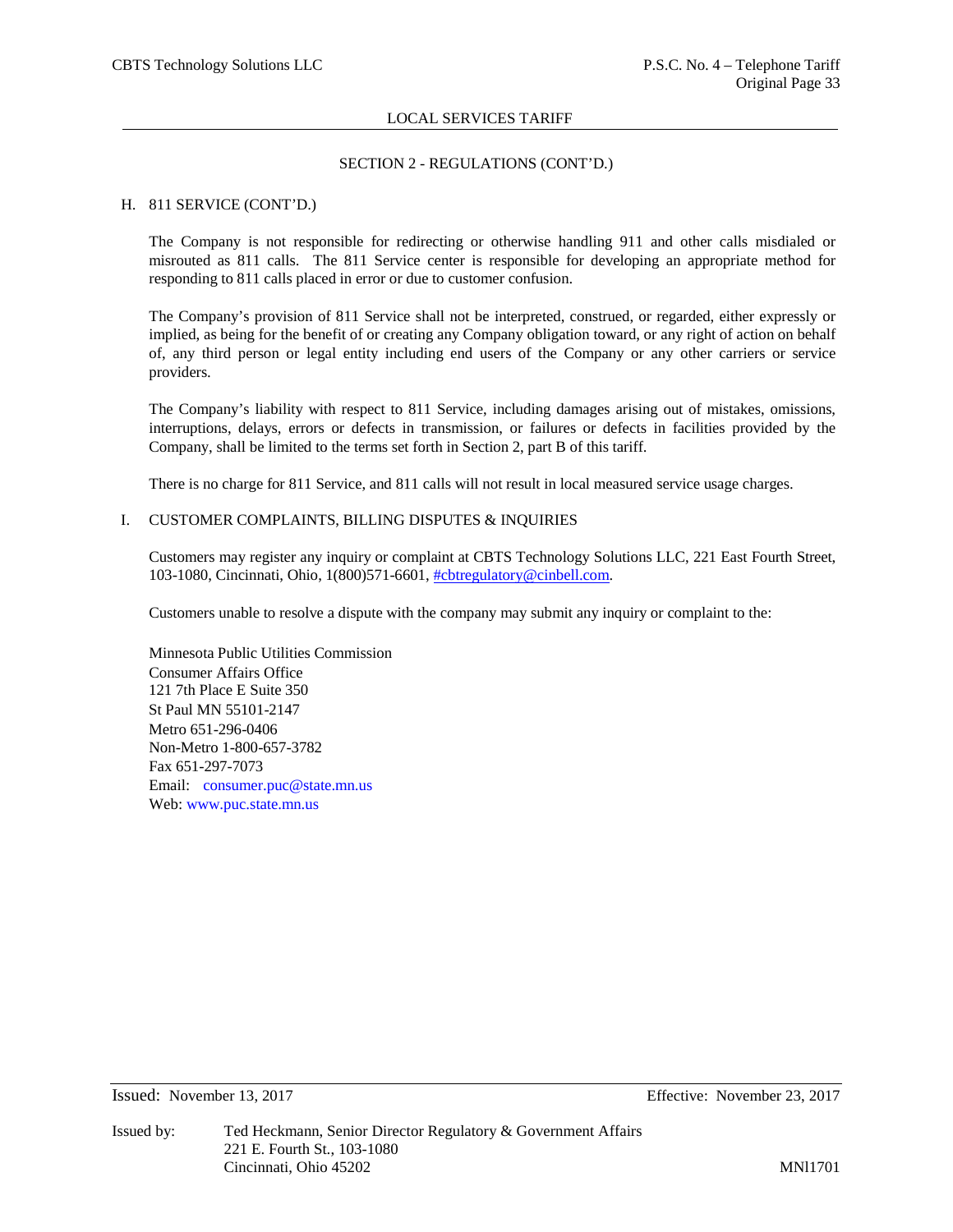### SECTION 3 - DIRECTORY LISTINGS

### A. TERMS AND CONDITIONS

Listings are regularly provided in connection with local exchange service. At the request of the customer, the listing may be omitted from the directory and directory assistance records (Non-Published Service).

The rates and regulations specified in this section apply only to the alphabetical directory. The alphabetical directory is a list of telephone numbers of customers and others arranged alphabetically by surname, business, association, institution, or other nonresidence name.

The alphabetical directory is designed for the purpose of informing calling parties of the telephone number of customers and others listed in it. Accordingly, listings are intended solely for purposes of identification and are limited to information which is essential to such identification.

The Company does not publish a directory of subscriber listings. The Company, however, does arrange for the Subscriber's main billing number to be placed in the directory of the dominant local exchange carrier.

All Directory Listings, regardless of type, must conform to the specifications for the directories. The Company reserves the right to modify the listings to accommodate the space limitations in the directory. Not all listing types are available in all directories.

The Company may refuse a listing which does not constitute a legally authorized or adopted name, or any listing which in its opinion is likely to mislead or to deceive calling parties as to the identity of the listed party, or is intended for advertising purposes or is more elaborate than is reasonably necessary to identify the listed party. The listing of a service, commodity or trade name is not permitted except when such service, commodity or trade name is a part of the name under which the listed party conducts his or her business. The Company may, upon notifying the Customer, discontinue any listing found to be in violation of the foregoing regulations.

A descriptive term characterizing the listed party's business or purpose in a general way may be furnished (in abbreviated form) as a part of the listing, when desired and available. When the character of the listed party's business or purpose is apparent from the name under which it is conducted, a further designation is unnecessary and is not furnished.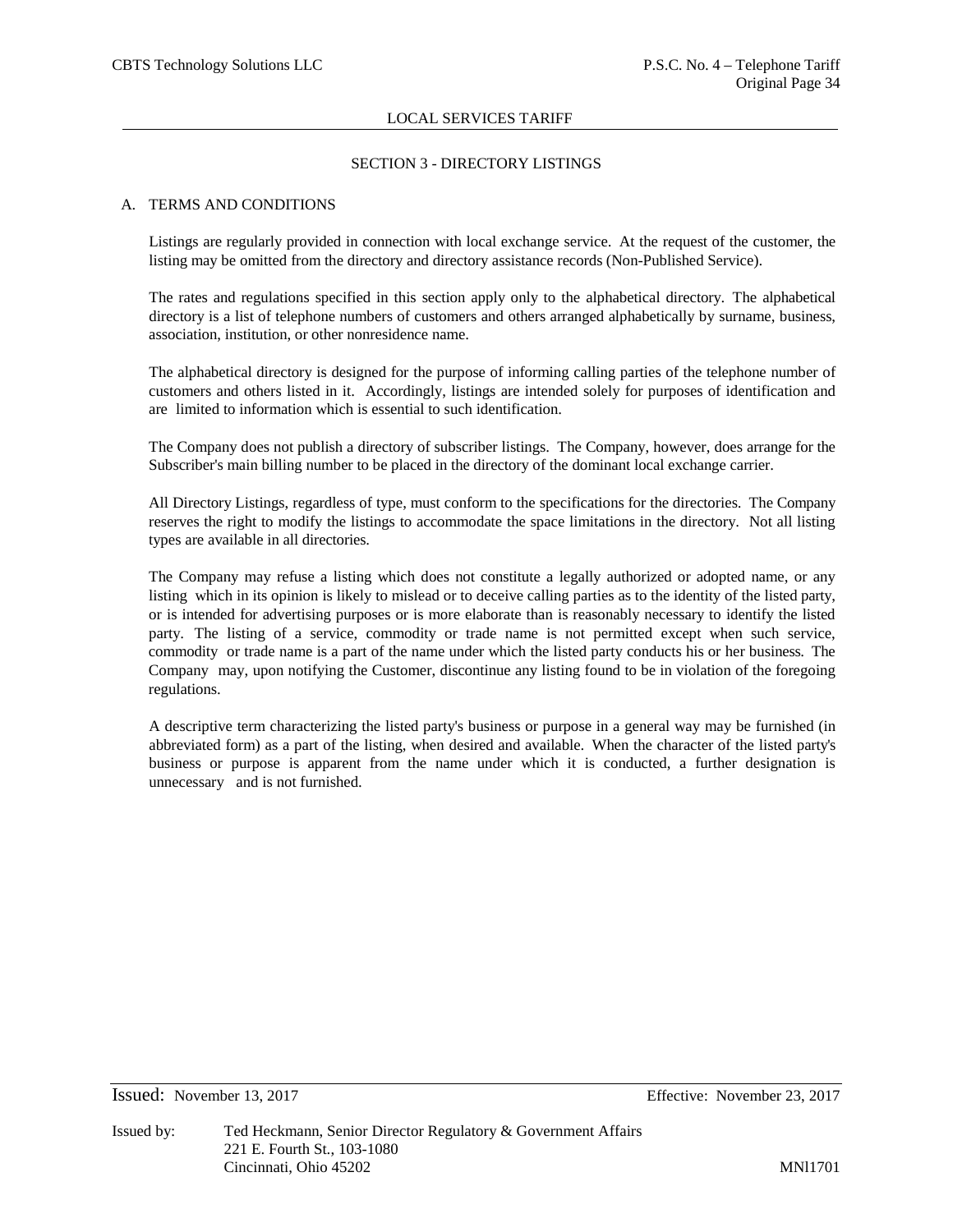### SECTION 3 - DIRECTORY LISTINGS

### A. TERMS AND CONDITIONS (CONT'D.)

Abbreviations may be used to limit the length of any listing when in the opinion of the Company, the clearness of the listing and the identification of the listed party is not impaired by use of abbreviations.

Special arrangement of names is not permitted.

Non-Published Service customers forfeit non-address, non-list, or non-published service privacy when calling the Universal Emergency Number Service (911). The telephone number and address of the station from which the emergency call originates are passed to the Public Safety Answering Point along with the call in order for emergency units to respond to the call.

Incoming calls to Non-Published Service customers will be completed by the Company only when the calling party places the call by number. The Company will adhere to this practice regardless of any claim of emergency the calling party may present.

The acceptance by the Company of the customer's request for Non-Published Service does not create any relationship or obligation, direct or indirect, to any person other than the Customer.

The Company makes every effort to safeguard the address and numbers of Non-Published Service customers. However, in the absence of gross negligence or willful misconduct, no liability will attach to the Company for damages arising from inadvertently publishing the address or telephone number of a Non-Published Service customer in the directory; or disclosing the number or address to any person. The customer indemnifies and saves the Company harmless against any and all claims for damages caused or claimed to have been caused, directly or indirectly, by the publication of the number of a Non-Published Service customer in the directory or otherwise disclosed, the Company's liability is limited to and satisfied by a refund of any monthly charges made by the Company.

Interexchange carriers may not release the name, address, and/or telephone number of any Non-Published Service customer, except as follows:

- a. Use of name and address for the rendering the interexchange carrier's bill to the customer.
- b. Release of the telephone number only for purposes of detail billing.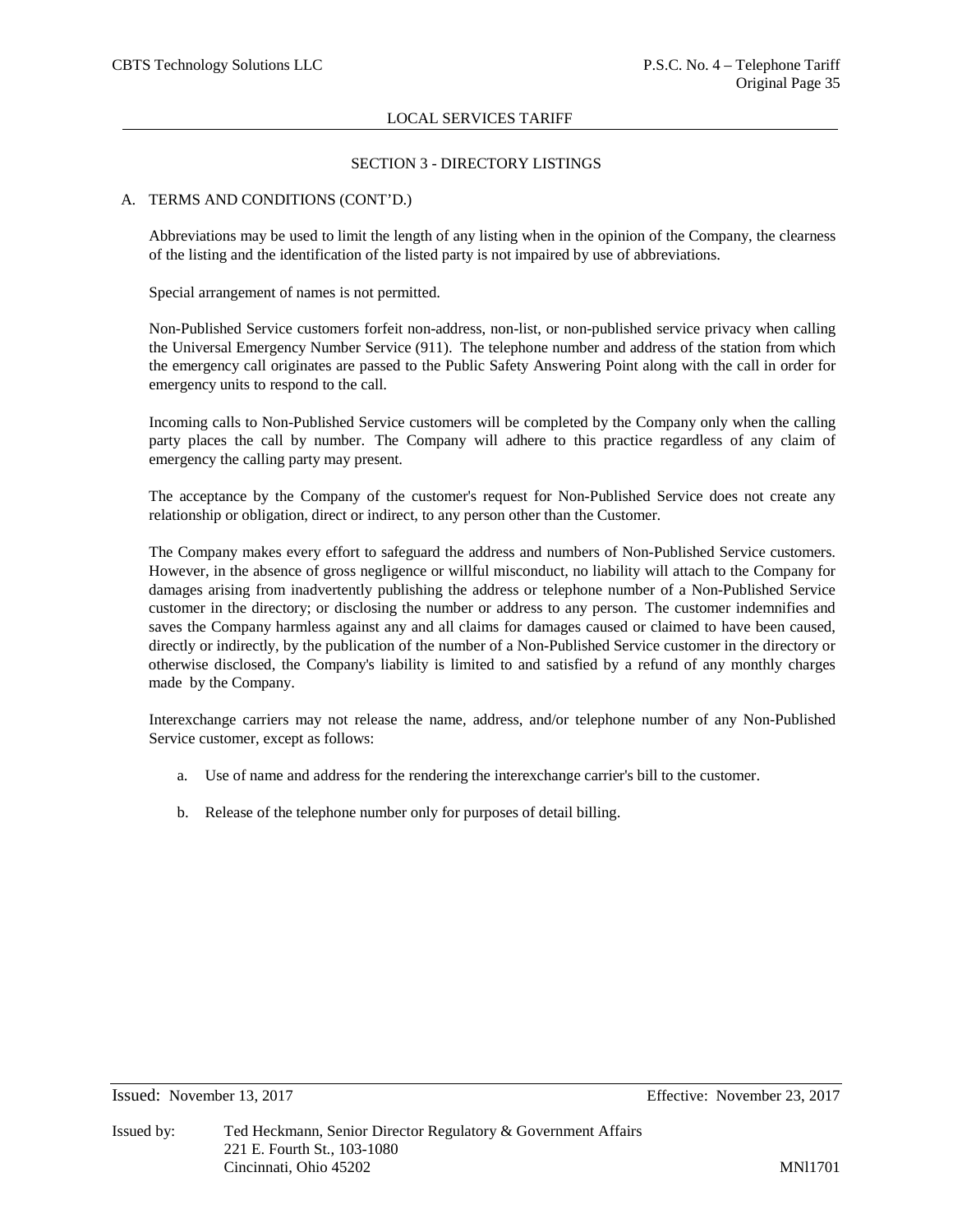### SECTION 3 - DIRECTORY LISTINGS

### A. TERMS AND CONDITIONS (CONT'D.)

### 1. Definitions

a. Primary Listing

A primary listing is the listing furnished as a part of the local exchange service. It includes the name of the customer; a business, purpose, or other nonresidence designation when required; the address; and the telephone number.

### b. Additional Listings

To be eligible for any type of additional listing, a customer must pay the appropriate monthly rate, if any, for a primary listing or its equivalent. Additional listings are listings which are similar to primary listings and furnished in addition to primary listings at the request of the customer.

c. Alternate Listings

Alternate listings are supplementary listings which usually follow a primary or regular additional listing and refer a calling party to other telephone numbers under certain conditions. The alternate telephone numbers may be those of other customers, subject to their consent.

d. Non-Published Service

Non-published listings are not printed in directories nor available from directory assistance. A nonpublished telephone service will be furnished, at the Customer's request providing for the omission or deletion of the Customer's telephone listing from the telephone directory and, in addition, the Customer's telephone listing will be omitted or deleted from the directory assistance records. Per Line Number Privacy will be provided when requested by the customer, to all nonpublished service customers at no monthly charge.

e. Foreign Listings

Where available, a listing in a phone directory which is not in the Customer's immediate calling area. The Customer will be charged the rates specified in the tariff published by the specific exchange carrier providing the Foreign Listing.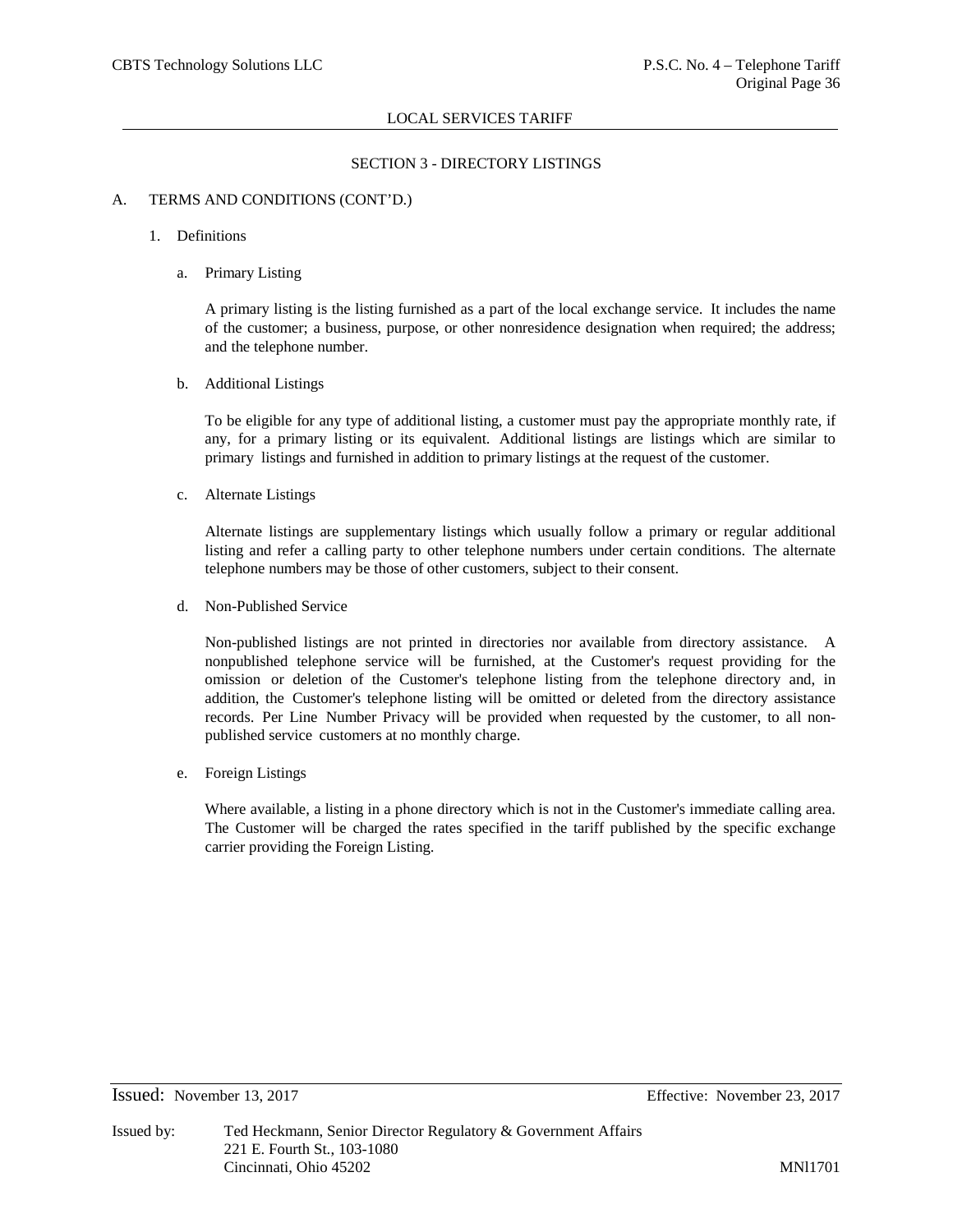# SECTION 3 - DIRECTORY LISTINGS

# B. RATES AND CHARGES

# Non-Recurring Charges:

| $1.011$ $1.000$ $0.11$ $1.000$ $0.000$ $0.000$ |                    |
|------------------------------------------------|--------------------|
|                                                | Per Listing or     |
|                                                | Per number charges |
| <b>Additional Listing</b>                      | \$20.00            |
| <b>Alternate Listings</b>                      | \$20.00            |
| Non-Published Number                           | \$20.00            |
| Foreign Listings                               | \$20.00            |
|                                                |                    |

Non-Recurring charges will be applied when service is established and when there are subsequent changes to the listing.

# Recurring Charges:

| <b>Additional Listing</b> | \$4.50 |
|---------------------------|--------|
| Alternate Listings        | \$4.50 |
| Non-Published Number      | \$2.00 |
| Foreign Listings          | \$4.50 |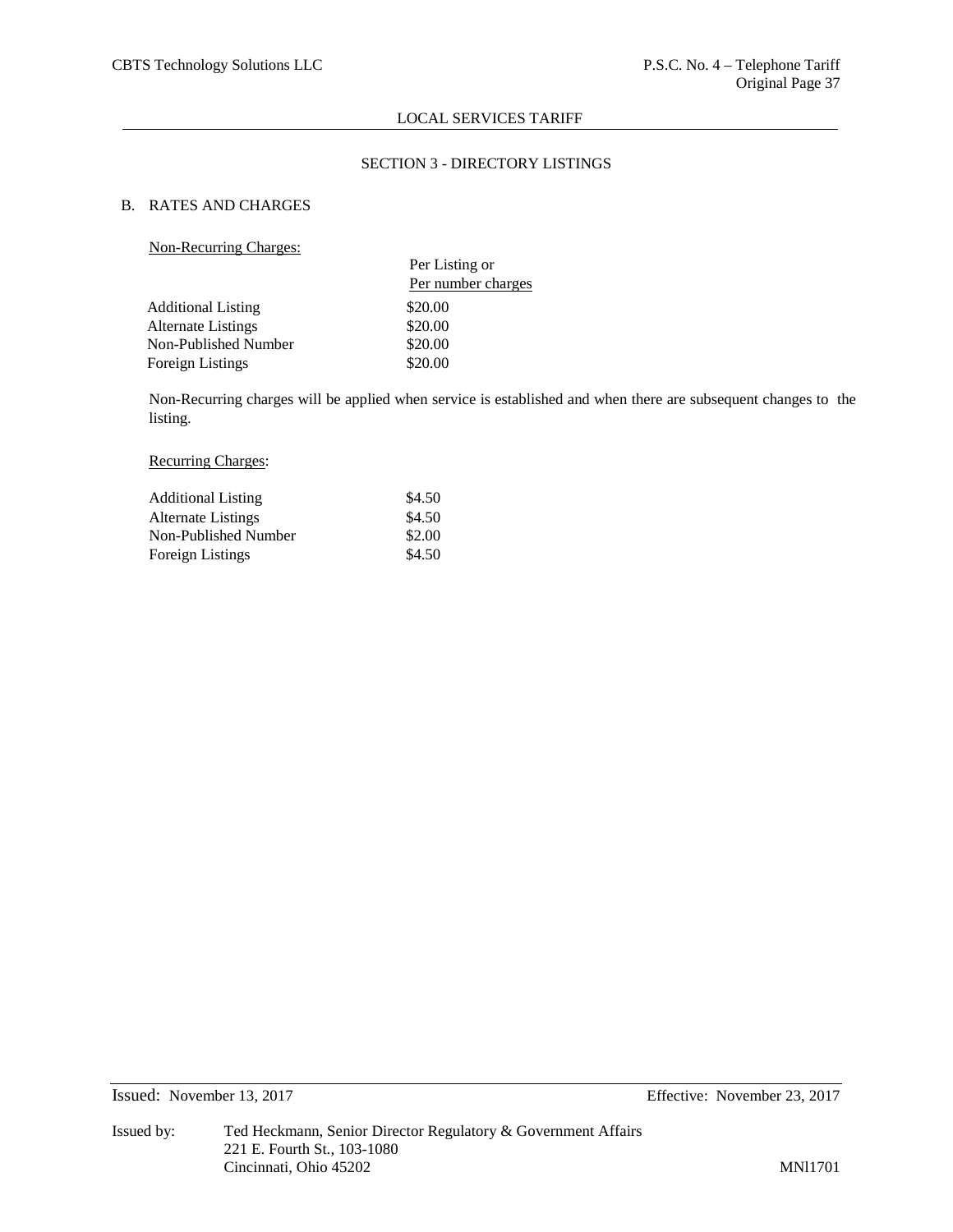# SECTION 4 - DIRECTORY ASSISTANCE SERVICE

### A. TERMS AND CONDITIONS

A Customer may obtain directory assistance in determining telephone numbers within its local calling area by calling the directory assistance operator. The directory assistance charges applies to each call regardless of whether or not the directory assistance operator is able to furnish the requested information.

### B. RATES AND CHARGES

Each call to directory assistance will be charged as follows:

### \$1.99

The Customer may make one request on each directory assistance call. A credit will be given for calls to directory assistance as follows:

- The customer experiences poor transmission or is cut-off during the call; or
- The customer is given an incorrect telephone number. To obtain such a credit, the customer must

notify the Company.

# Issued: November 13, 2017 Effective: November 23, 2017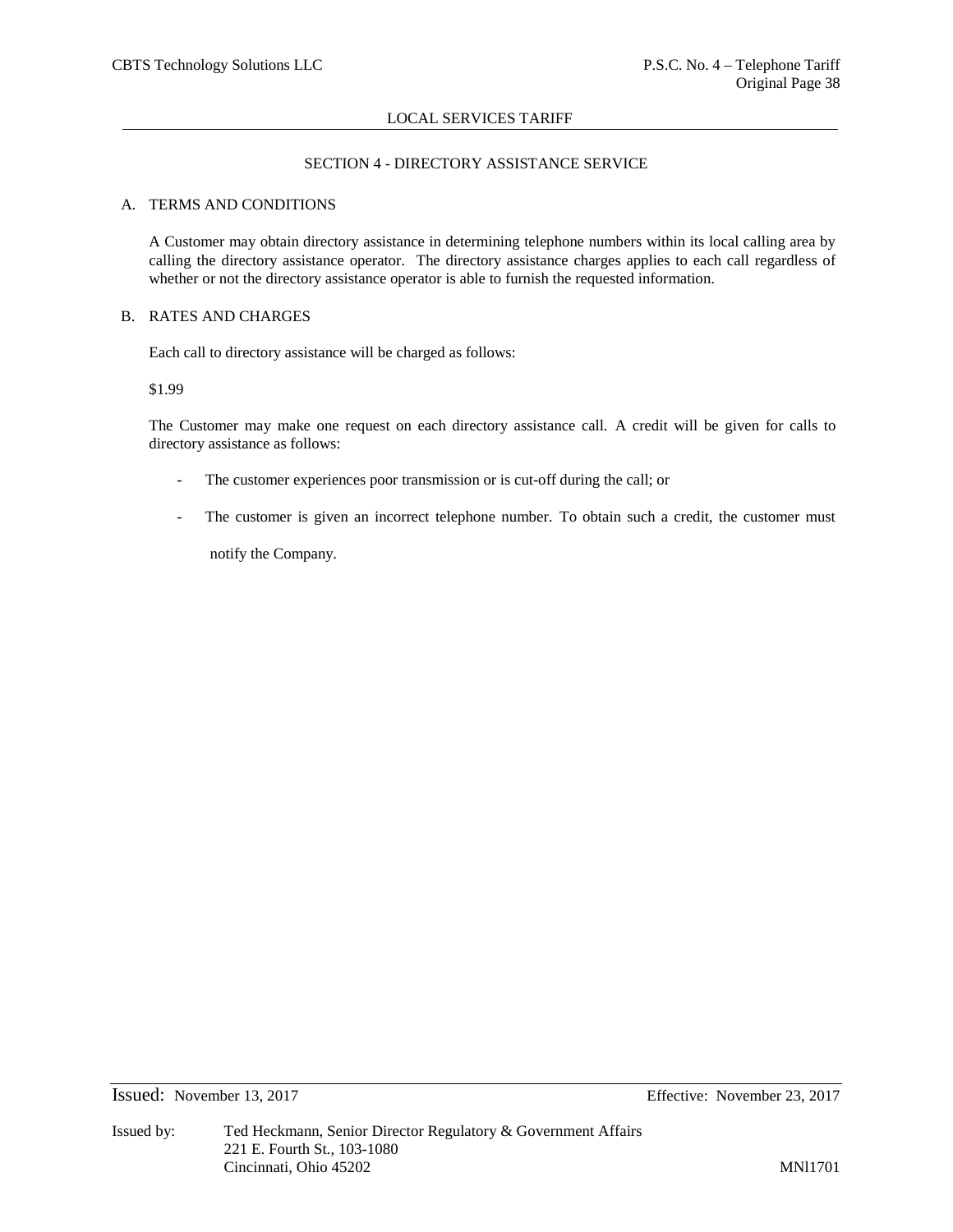### SECTION 5 - OPERATOR ASSISTANCE

# A. SERVICE DESCRIPTIONS

- 1. General Assistance: The Customer has the option to request general information from the operator, such as dialing instructions, county or city codes, area code information and Customer Service 800 telephone numbers, but does not request the operator to complete the call.
- 2. Busy Line Verification and Interrupt Service, provides the Customer with the following options:
	- a. Busy Line Verification: Upon request of the calling patty, the Company will determine if the line is clear or in use and report to the calling party.
	- b. Busy Line Verification with interrupt: The operator will interrupt the call on the called line only if the calling party indicates an emergency and requests interruption.

# B. RATES AND CHARGES

- 1. The following charges will be applied on a per call basis: General Assistance \$1.00
- 2. Rates for busy line verification and interrupt services, as specified below, will apply under the following circumstances, per request:
	- a. The operator verifies that the line is busy with a call in progress.
	- b. The operator verifies that the line is available for incoming calls.
	- c. The operator verifies that the called number is busy with a call in progress and the customer requests interruption. The operator will then interrupt the call, advising the called party the name of the calling party. One charge will apply for both verification and interruption.

| <b>Busy Line Verification</b> | \$3.00 |
|-------------------------------|--------|
| Busy Line Interrupt           | \$5.00 |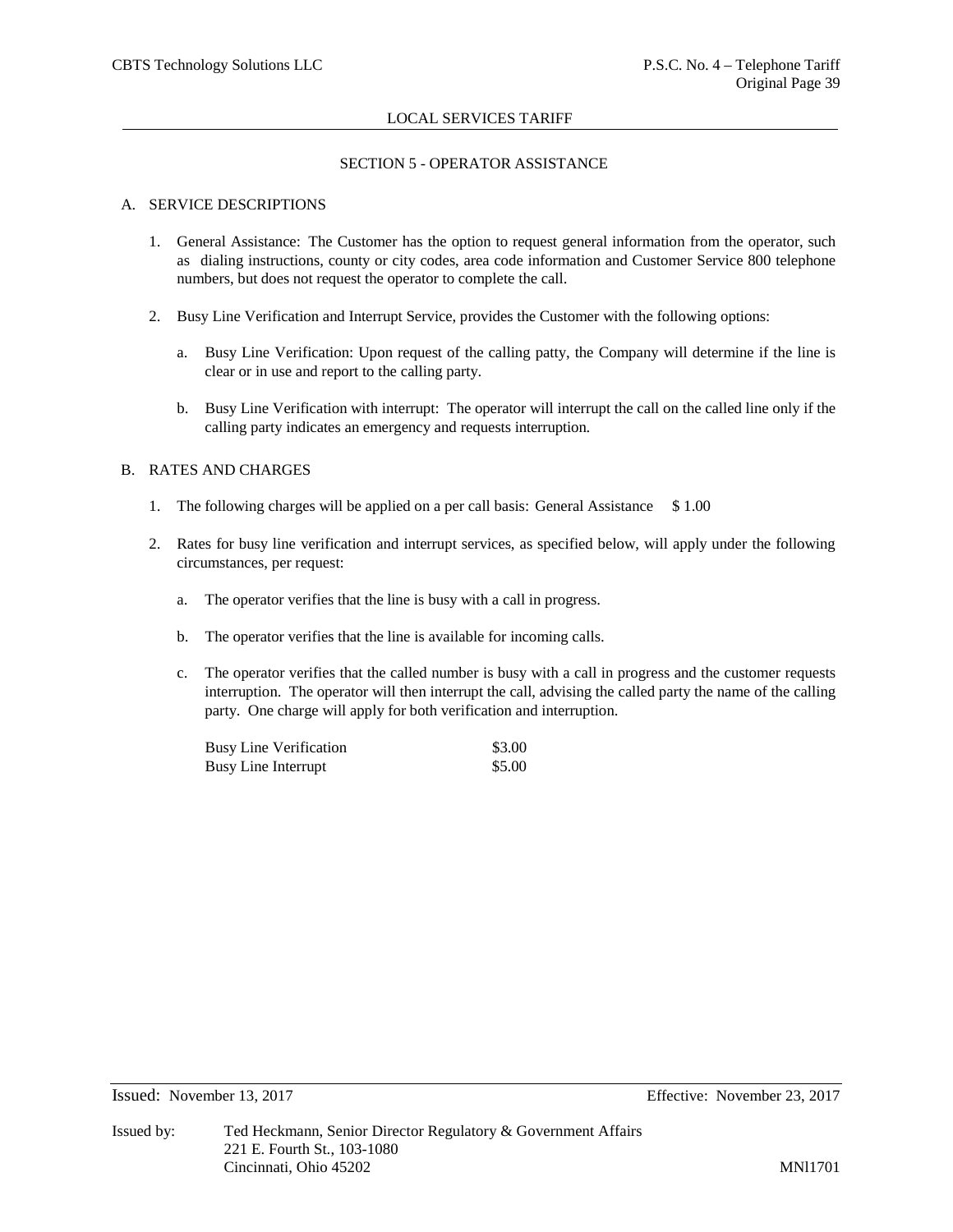# SECTION 6 – BUSINESS EXCHANGE SERVICE

### A. BUSINESS ACCESS LINES

1. General

Business Access Lines may be purchased individually and are available to residential customers.

2. Terms and Conditions

Business Access Lines include the serving central office line equipment and all outside plant facilities including the network interface necessary to connect the serving central office to the customer's premises.

Touch Tone capability is provided at no extra charge on all Business Access Lines.

Business Access Lines provide access to and usage of 911 services where available, access to operator services and directory assistance, and access to telecommunications relays service.

Business Access Lines allow for presubscription to toll services and access to interexchange toll providers.

The local calling area shall be the same as the local calling areas of the facilities-based Carriers with whom a resale agreement exists between such Carrier and CBTS, unless stated otherwise in the tariff.

Local exchange services are only available where facilities permit and may be subject to special construction charges.

- 3. Rates and Charges
	- a. Monthly Charge

First Lines  $\$49.75$ 

Additional Lines, All Accounts \$49.75

- b. Nonrecurring Charge
- 1. To establish or move an Business Access Line, per line \$50.00
- 2. To change telephone number associated with a Business \$12.25 Access Line, per telephone number
- 3. To change billing arrangements associated with Business \$12.25Access Lines, per line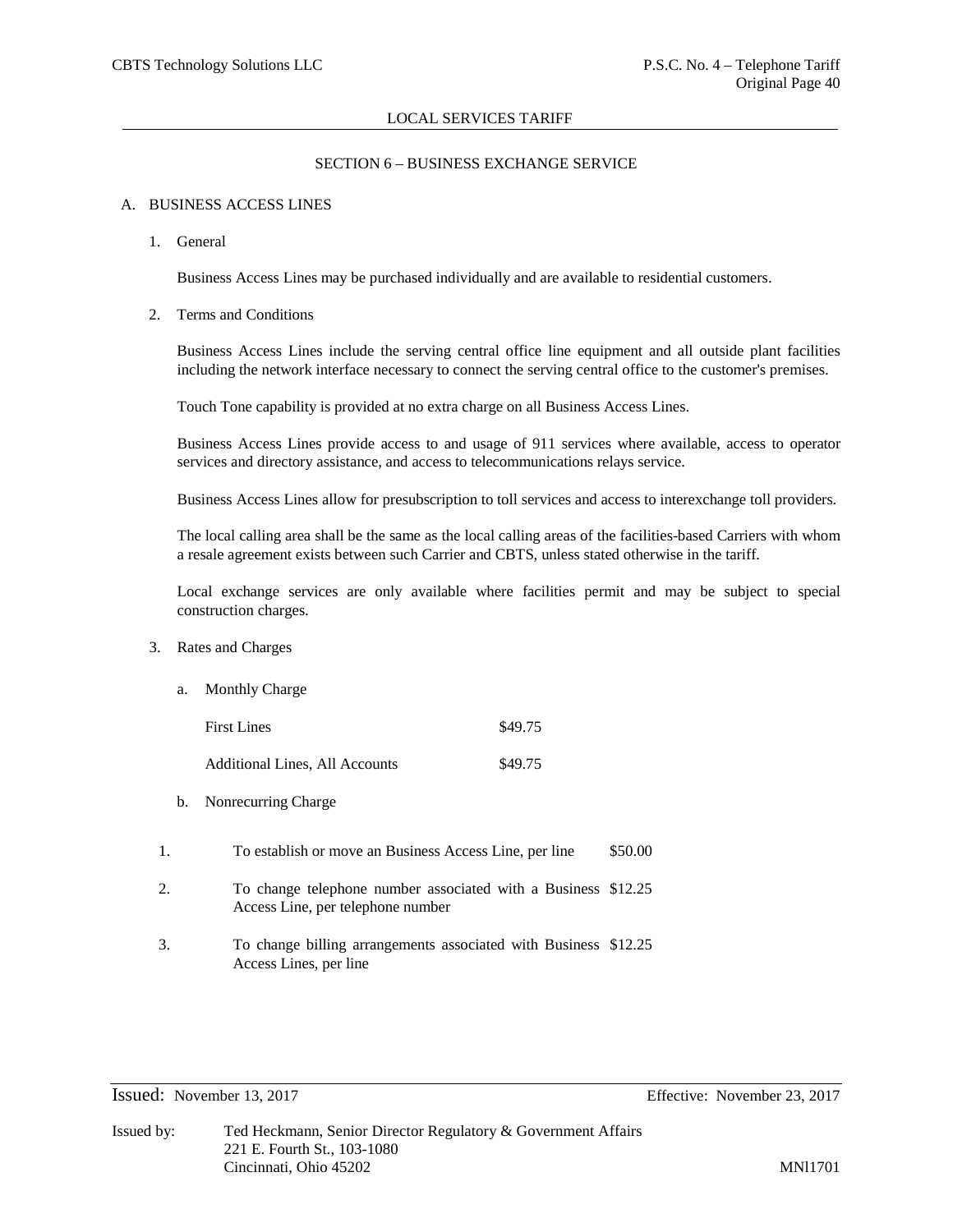### SECTION 6 – BUSINESS EXCHANGE SERVICE (CONT'D.)

### B. BUSINESS LOCAL SERVICE BUNDLE

### 1. General

Business Local Service Bundles provide a flat rate line, in combination with value added services. Subscriber may select any or all of the features in a bundle, where available. The Customer must specify which features to include in the bundle at the time the order is placed. These bundles provide unlimited use of the optional features selected by the Customer to include in the bundle.

### 2. Regulations

- a. Features associated with an individual Local Service bundle are per line. Features cannot be split between lines.
- b. All charges (such as E-911 Service, taxes and other surcharges) normally associated with a flat rate line will be billed in addition to the Business Local Service Bundle charges.
- c. The nonrecurring charge associated with the Business Bundle applies when a customer installs new service, moves to a new address or changes the telephone number associated with the Business Bundle.
- 3. Service Description

Customers subscribing to the Business Local Service bundle may subscribe to any or all of the following features where available.

- a. Call Waiting allows a customer to control the treatment applied to incoming calls while the customer is off-hook on an existing call. While on an existing call, Call Waiting Deluxe notifies the customer of an incoming call with the call waiting tone.
- b. Calling Name and Number provides for the delivery of the listed name and telephone number associated with the calling party telephone number on incoming calls. This information is provided to the subscriber to Calling Name and Number service so that the information may be displayed on a customer-provided display device attached to the subscriber's line or telephone set.
- c. Voice Mail Support Package provides the combination of the Call Forwarding Busy, Call Forwarding Don't Answer, and Message Waiting Indicator services.
- d. Hunting is the process by which two or more exchange service lines, served from the same central office and furnished to the same customer, are grouped so that incoming calls overflow to the first non- busy line if the called line is busy. A busy signal is not given unless all the grouped lines are busy.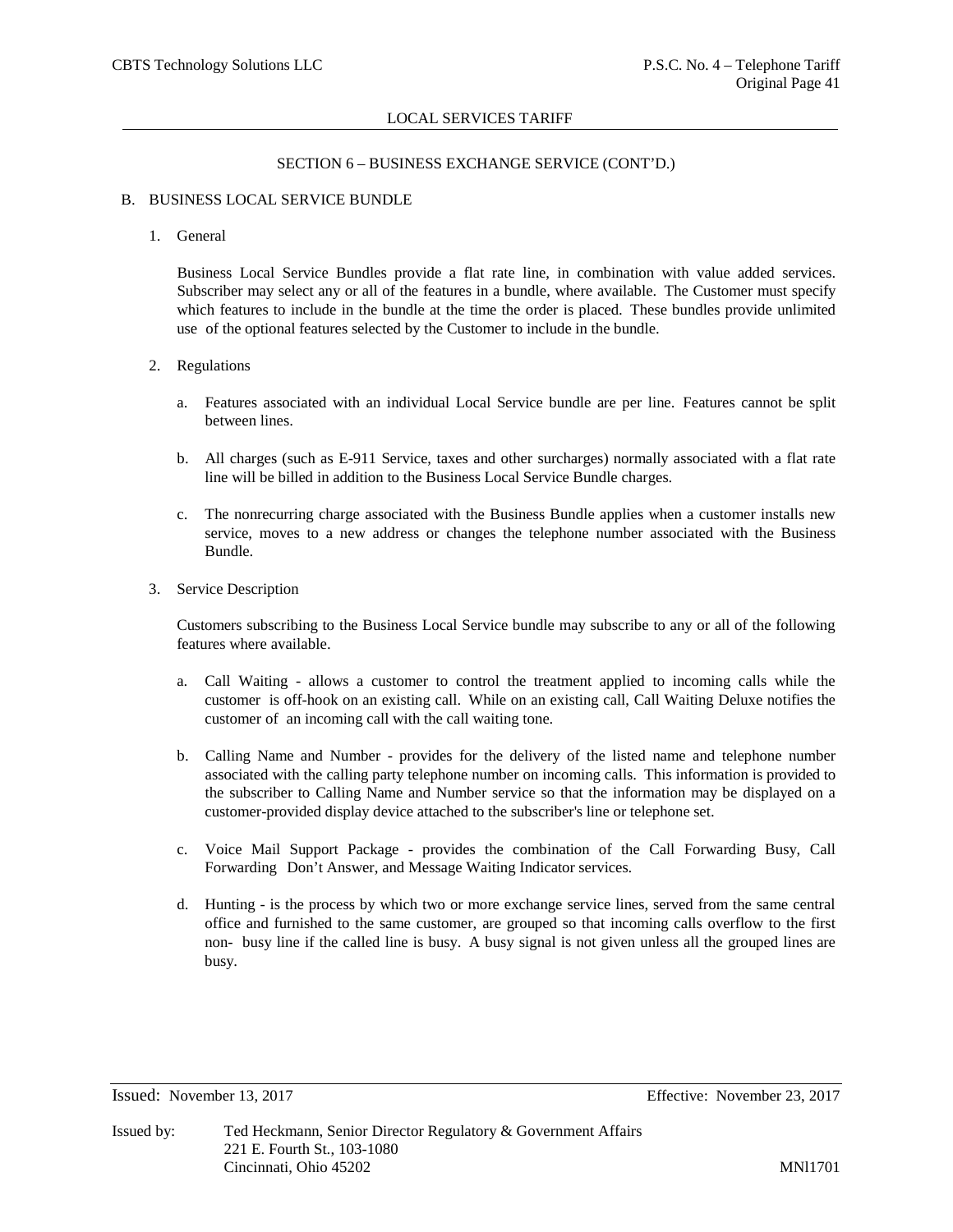# SECTION 6 – BUSINESS EXCHANGE SERVICE (CONT'D.)

# B. BUSINESS LOCAL SERVICE BUNDLE (CONT'D.)

- 4. Rates and Charges
	- a. Monthly Charge

\$69.95

b. Nonrecurring Charge

\$60.00

Issued: November 13, 2017 Effective: November 23, 2017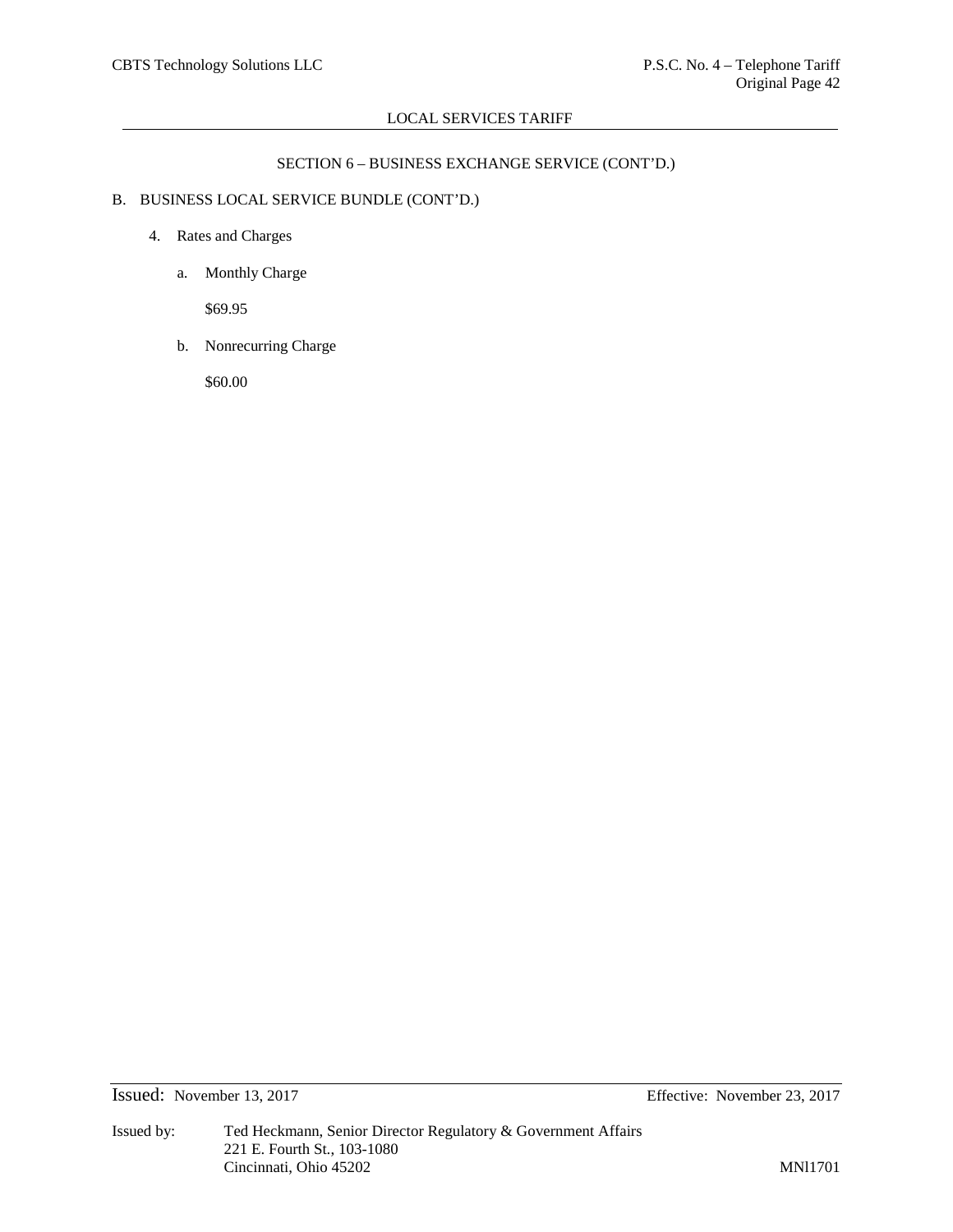# SECTION 7 – PRI SERVICE

# A. TERMS AND CONDITIONS

# 1. Service Description

PRI Service is an ISDN local exchange service that provides a Customer with the ability to transmit and receive multiple voice and data circuit switched calls simultaneously over a single Primary Rate Facility. PRI Service is available from suitably equipped central offices and where suitable loop facilities exist.

PRI Service consists of a Primary Rate Facility and B-Channel Bearer Trunks and D-Channel Bearer Services. The Primary Rate Facility and the ISDN Bearer Trunks are not offered separately. Up to twenty- three B-Channels Bearer Trunks and one D-Channel Bearer Service may be provisioned on each access line. In addition, optional features may be purchased as specified in B.5 of this section.

PRI Service will provide transport of customer information over the 23 available B channels in the form of circuit-switched voice or data at speeds up to 64 Kbps. The basic service will include the 1.544 Mbps switched facility and the D-Channel Bearer Service. B-Channels will be ordered in addition to the Primary Rate Facility.

Dedicated B-Channel configuration: Dedicated trunk groups are the standard feature for PRI Service. Dedicated trunk groups must be assigned to handle one specific call type (examples: DID, DOD).

Two Way DID channels provide capability for two way standard service and direct inward dialing service.

D-Channel configuration: Each Basic PRI service will include a dedicated D-Channel for signaling.

All Bearer Trunk Channels use MF or DTMF signaling.

Only flat rate trunk channels are available.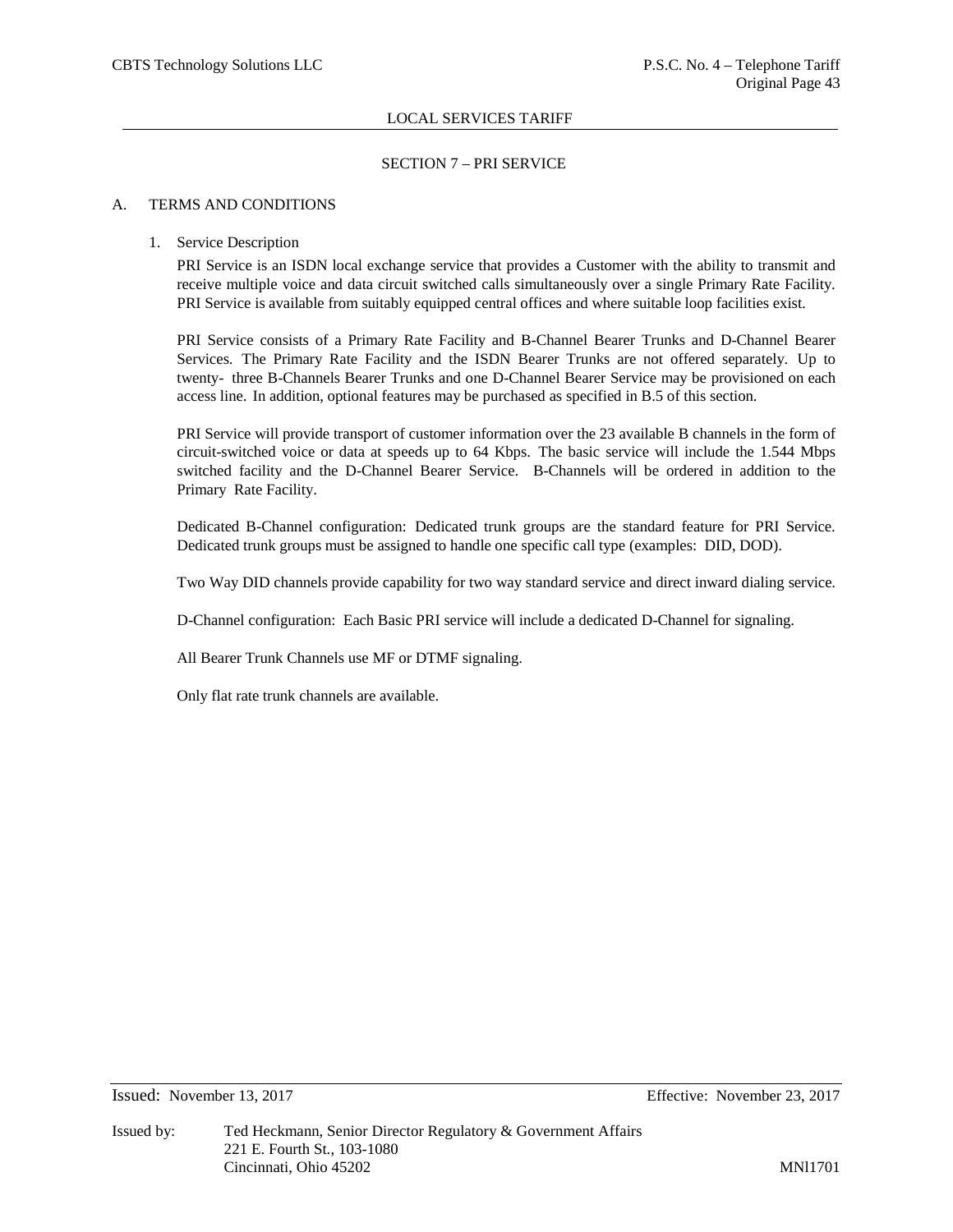# SECTION 7 – PRI SERVICE (CONT'D.)

# A. TERMS AND CONDITIONS (CONT'D.)

### 2. Definitions

a. Primary Rate Facility

A Primary Rate Facility is a digital pipe from the Customer's location to the Company central office which transports one or more ISDN Bearer Trunks (b. and c. following). A Primary Rate Facility can carry up to twenty-three 64 Kbps B-Channel Bearer Trunks and one 64 Kbps D-Channel Bearer Service. All selected Bearer Trunks and Services can operate on the Primary Rate Facility simultaneously.

a. B-Channel Bearer Trunks

B-Channel Bearer Trunks define the types of traffic that the Primary Rate Facility will carry. A B-Channel Bearer Trunk is a 64 Kbps information channel used in conjunction with circuit-switched service. These trunks can be configured as 1-Way In, 1-Way Out, or 2-Way.

b. D-Channel Bearer Services

The D-Channel Bearer Service is a 64 Kbps signaling channel used to control associated B Channels. One D-Channel is required for each Primary Rate Facility, and is included in the Primary Rate Facility's monthly rate.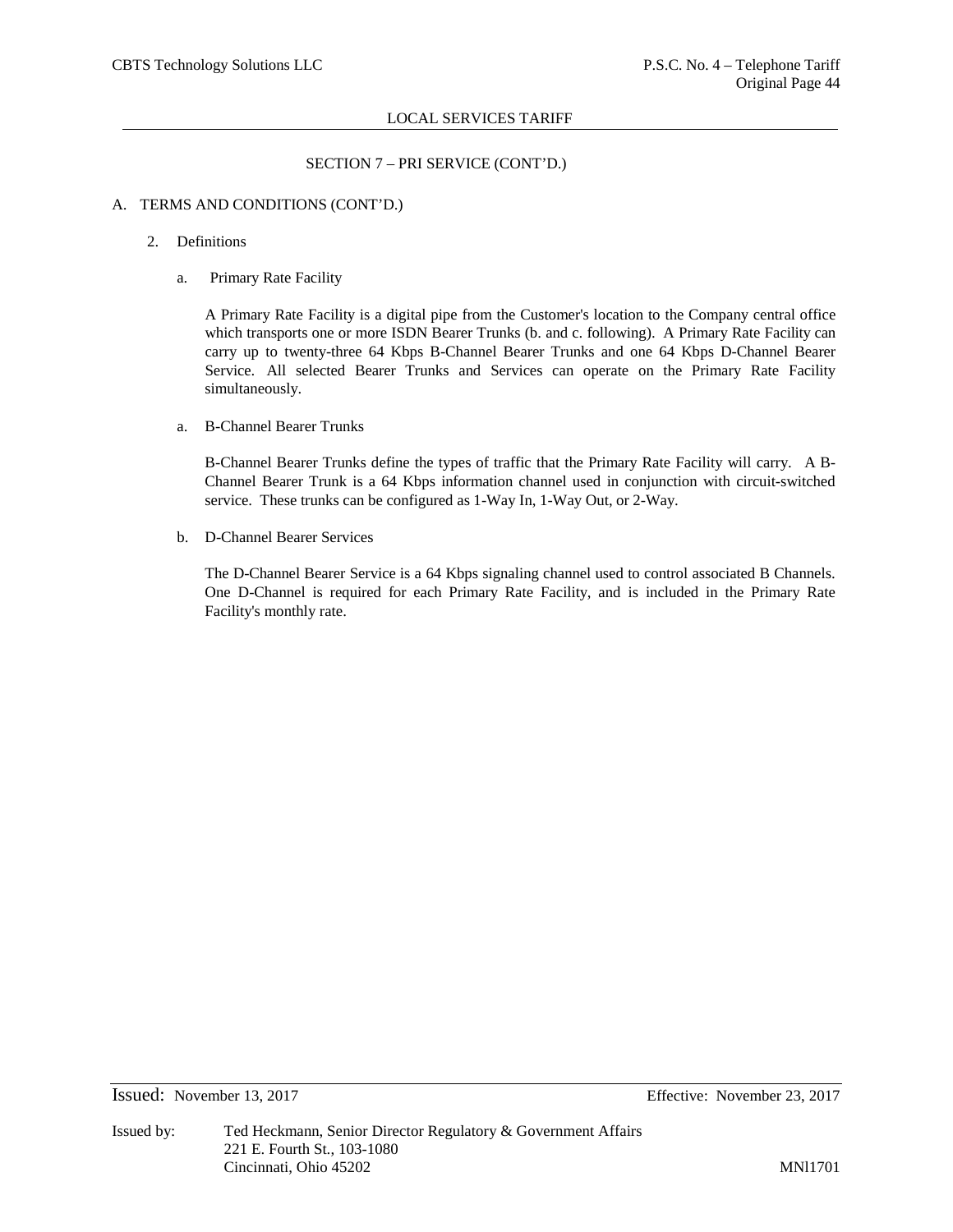# SECTION 7 – PRI SERVICE (CONT'D.)

# A. TERMS AND CONDITIONS (CONT'D.)

### 3. Regulations

PRI Service is furnished subject to the availability of suitable facilities and is only served from speciallyequipped digital central offices.

Service from some central offices may not provide all of the features and functionality described in this section.

PRI Service is offered under the Variable Term Payment Plan as outlined in this tariff.

Early contract termination charges as outlined in the Variable Term Payment Plan section of this tariff apply to this service.

The minimum service period for PRI Service is twelve months.

The Customer must provide customer premises equipment that meets the technical requirements of the serving central office.

The Customer is responsible for providing power to all customer premises equipment (CPE) attached to the Primary Rate Facility.

The Customer must notify the Company when call type maximums and minimums are to be changed for the call-by-call feature. This is in order to maintain the proper provision of directory numbers and call control on the line.

When a customer transfers a call, the customer is responsible for any toll charges associated with the customer originated leg(s) of the call.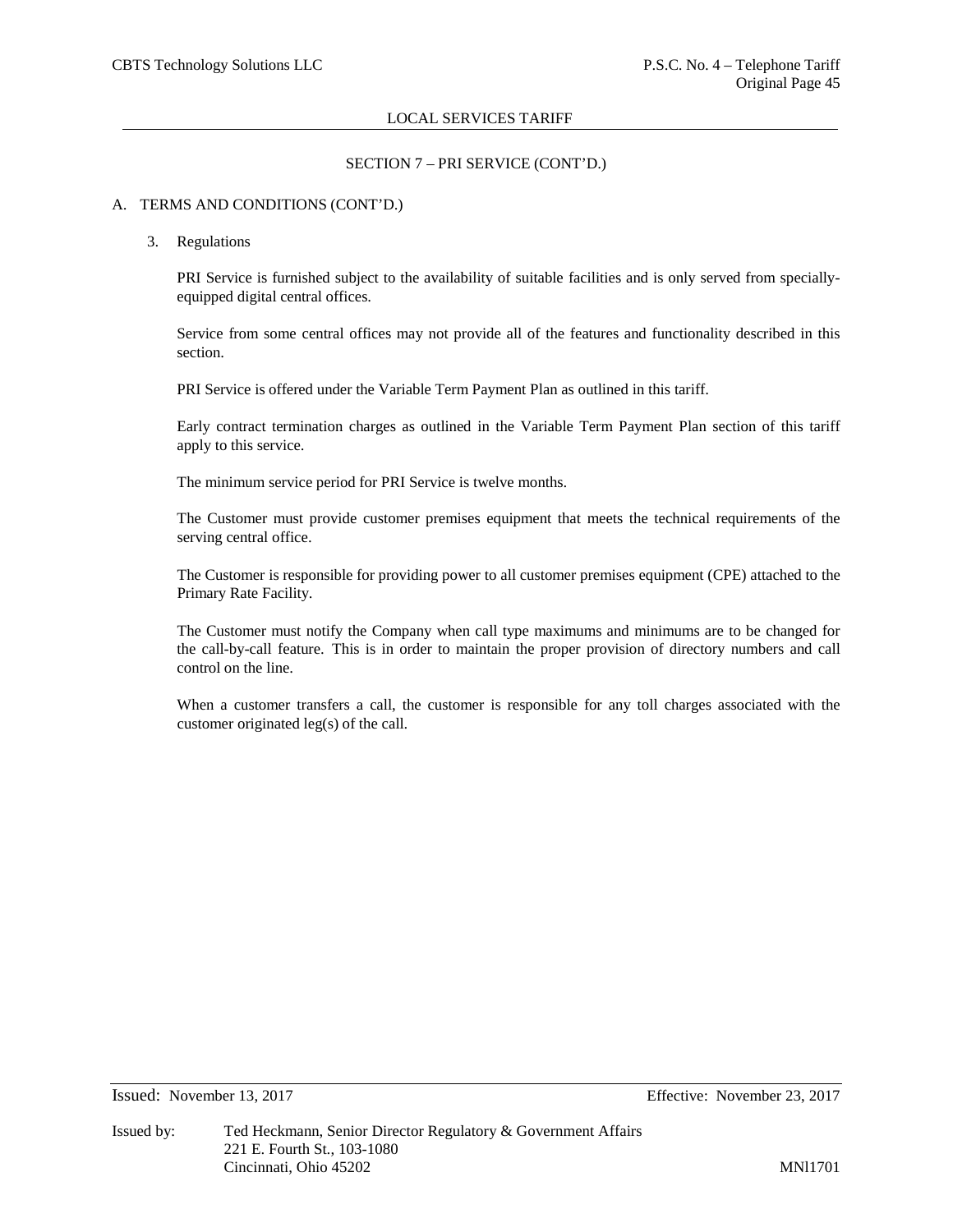### SECTION 7 – PRI SERVICE (CONT'D.)

### A. TERMS AND CONDITIONS (CONT'D.)

### 4. PRI Service Optional Features

The following features are available to PRI Service customers at additional cost.

a. Call-By-Call Service Selection

This feature provides the option for B-Channels to be assigned into a flexible trunk group which can support different call types based on real-time traffic needs. Call-By-Call service selection also allows primary as well as secondary long-distance carriers to be established for the entire trunk group (e.g., Alternate Routing Arrangement).

b. Individual Calling Line Identification (ICLID)

This feature provides customer access to the calling party's number. Feature operation is dependent on customer premise equipment and technology in use at the calling party's serving office.

c. Direct Inward Dialing (DID)

This feature provides Direct Inward Dialing to a station. DID Termination rates will apply per B-Channel configured with this option. ISDN Primary Rate Interface Service DID Number Blocks are ordered with DID Terminations on the B-Channels

d. Back-up D-Channel

This feature provides a minimum of three or more Primary Rate Interface Service facilities terminating at the same customer premises to share one primary and one secondary (or Back-up) D-Channel. The number of Primary Rate Interface Service facilities that can be shared by this feature will be based upon the availability of central office and other network facilities, and will be subject to change on a central office by central office basis.

e. Channel Transfer Service

This feature allows the customer to transfer an incoming call to another line and then hang up leaving the other two parties on a two-way call and freeing up the customer's line for another call. The customer will be responsible for toll charges associated with the transferred call.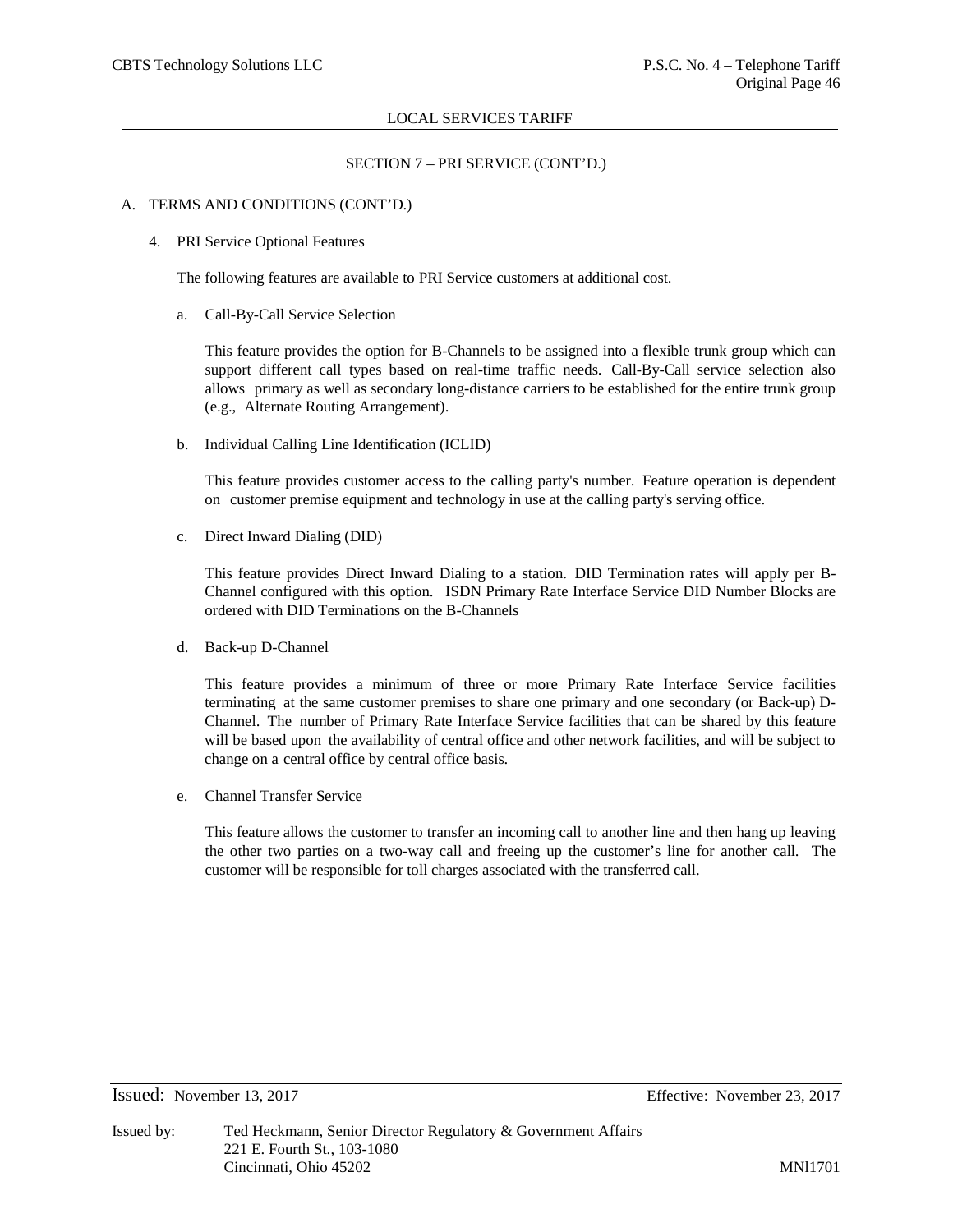# SECTION 7 – PRI SERVICE (CONT'D.)

# B. RATES AND CHARGES

1. Base Service

|    | Initial                                                  | Charge   | <b>MTM</b> | 12 Mo.   | 24 Mo.                              | 36 Mo.                     | 60 Mo.   |  |
|----|----------------------------------------------------------|----------|------------|----------|-------------------------------------|----------------------------|----------|--|
|    | Primary Rate Facility                                    | \$640.00 | \$561.21   |          | \$547.21                            | \$533.20                   | \$505.15 |  |
|    | \$477.00 B-Channel Bearer Trunks with Flat Rate Service: |          |            |          |                                     |                            |          |  |
|    | Each Two-Way/<br><b>DID</b> Channel                      | \$21.00  | \$57.25    | \$49.38  | \$41.50                             | \$25.75                    | \$24.30  |  |
|    | <b>DID Number Blocks:</b>                                |          |            |          |                                     |                            |          |  |
|    | Each group of 20 DID<br>Numbers (Note 2)                 | \$207.40 | \$4.15     | \$4.15   | \$4.15                              | \$4.15                     | \$4.15   |  |
| 2. | <b>Optional Features</b>                                 |          |            |          |                                     |                            |          |  |
|    | Call-By-Call                                             | \$150.00 | \$115.00   | \$115.00 |                                     | \$115.00 \$115.00 \$115.00 |          |  |
|    | <b>ICLID</b>                                             | \$100.00 | \$115.00   |          | \$115.00 \$115.00 \$115.00 \$115.00 |                            |          |  |
|    | Call-By-Call and<br><b>ICLID</b> Combination             | \$200.00 | \$200.00   | \$200.00 | \$200.00                            | \$200.00 \$200.00          |          |  |
|    | Back-Up D-Channel                                        | \$100.00 | \$50.00    | \$50.00  | \$50.00                             | \$50.00                    | \$50.00  |  |
|    | <b>Channel Transfer</b><br>Service                       | \$100.00 | \$115.00   | \$115.00 | \$115.00                            | \$115.00 \$115.00          |          |  |

Note 2: If multiple DID number blocks are purchased at the same time, Nonrecurring Charge applies to the first group of DID numbers only.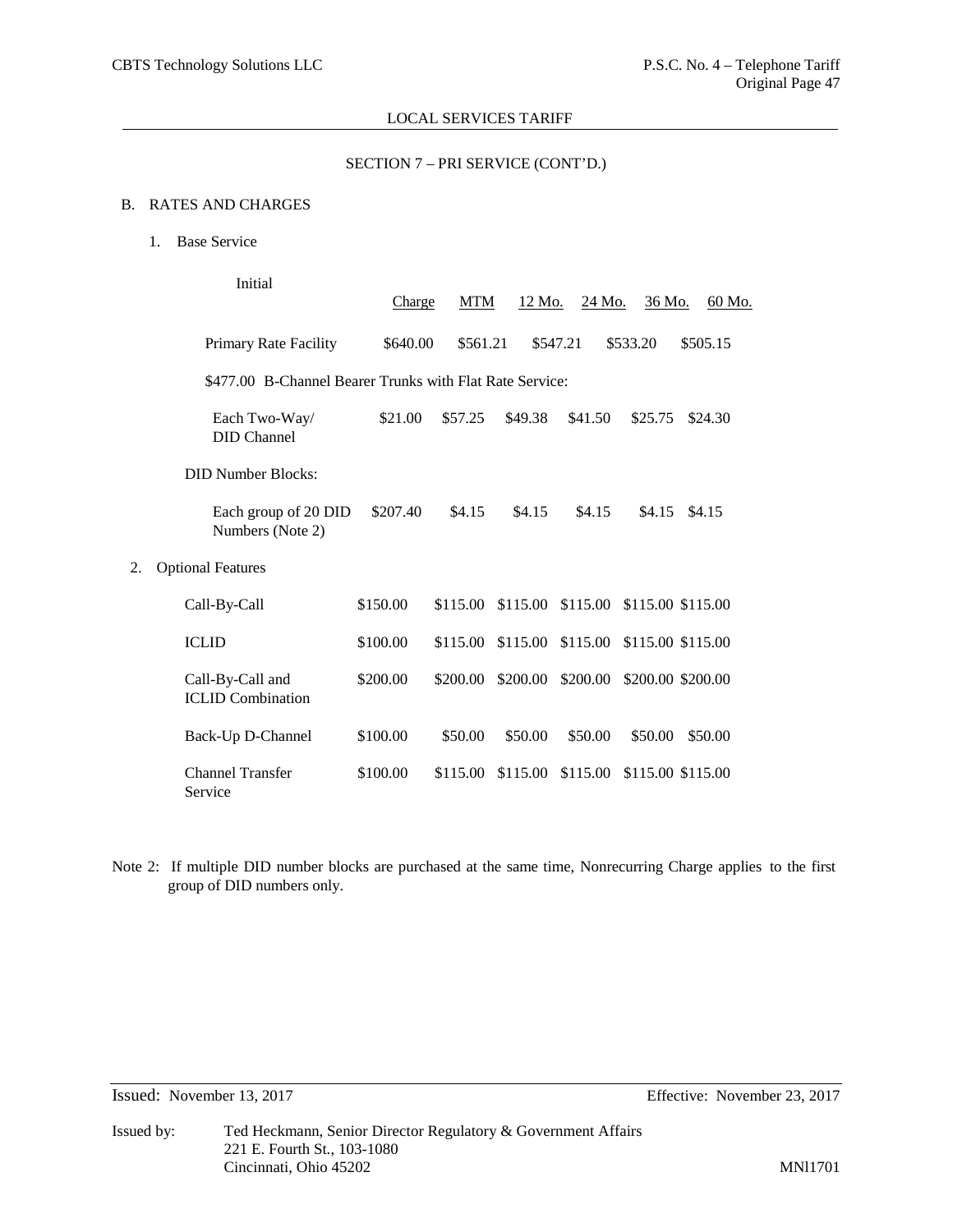# SECTION 8 – PROMOTIONS

From time to time, the Company may engage in promotional offerings or trials designed to attract new Customers, to stimulate usage, to test potential new services, and/or to increase existing Customer awareness of the Company's services. In connection with those promotional offerings or trials, the Company may offer special rate incentives and waive all or in part the installation/move charges and/or service and equipment charges. These offerings may be limited to certain services, dates, times of day and/or locations determined by the Company. The Company will notify the Commission by filing a tariff that will specify services offered, terms of the promotion, location, and dates in advance of each promotional campaign.

Issued: November 13, 2017 Effective: November 23, 2017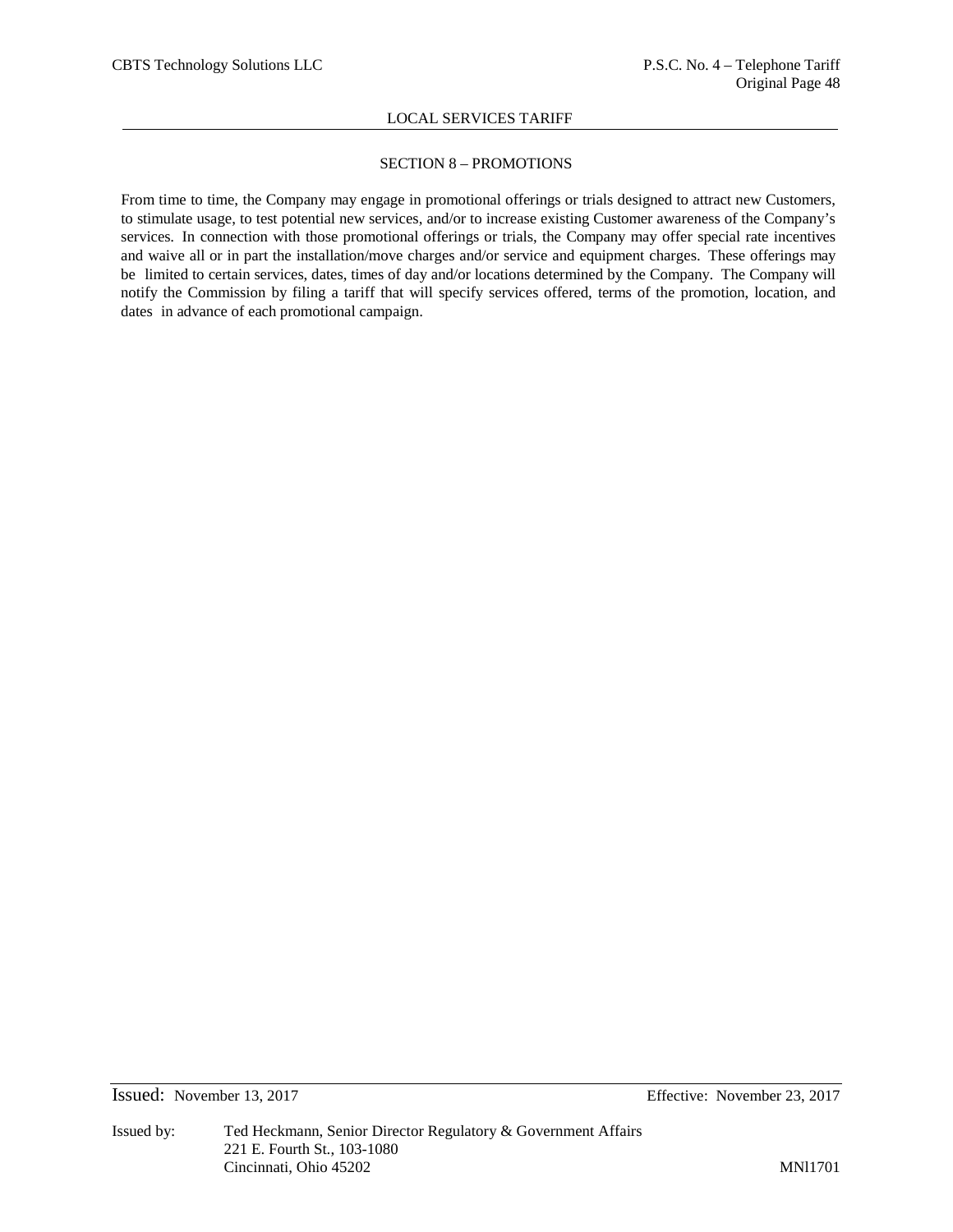# SECTION 9 – SPECIAL SERVICES AND PROGRAMS

### A. TELEPHONE ASSISTANCE PLAN (TAP)

1. General

TAP is a state sponsored assistance program under Minnesota Statutes Chapter 237 and is designed to make telephone service accessible to qualifying low-income residential households. Through this program, eligible households will receive a monthly discount on their telephone service.

2. Eligibility Requirements

To be eligible for assistance, an applicant must meet the following requirements:

- a. This discount applies on a single line at the principal place of residence for the applicant.
- b. Applicant signs document certifying under penalty of perjury that the consumer has income at or below 135 percent of the Federal Poverty Guidelines or receives benefits from at least one of the following programs:

Medicaid Food Support (Food stamps) Supplemental Security Income Federal Public Housing Assistance or Section 8 Low Income Home Energy Assistance Program National School Lunch Program's Free Lunch Program Temporary Assistance for Needy Families (Minnesota Family Investment Program, or MFIP)

Individuals who do no qualify under any of the above but live on a federally recognized reservation may qualify if the applicant signs a document certifying under penalty of perjury that the applicant receives benefits from at least one of the following programs:

Bureau of Indian Affairs General Assistance

Tribally Administered Temporary Assistance for Needy Families Head Start (only for those meeting its income qualifying standard)

National School Lunch Program's free lunch program

- c. Applicant agrees to notify the carrier if that consumer ceases to participate in any of the above listed federal assistance programs.
- 3. Eligibility Revocation

If the telephone company discovers that conditions exist that disqualify the recipient of TAP, the support will be discontinued. The customer will be billed retroactively to whichever is the most recent of the dates TAP assistance commenced or the recipient no longer qualified for the service not to exceed 12 months.

4. State TAP Monthly Surcharge: The surcharge rate is the effective rate ordered by the Minnesota Public Utilities Commission. The company is responsible for billing, collecting and remitting the surcharge to appropriate government agency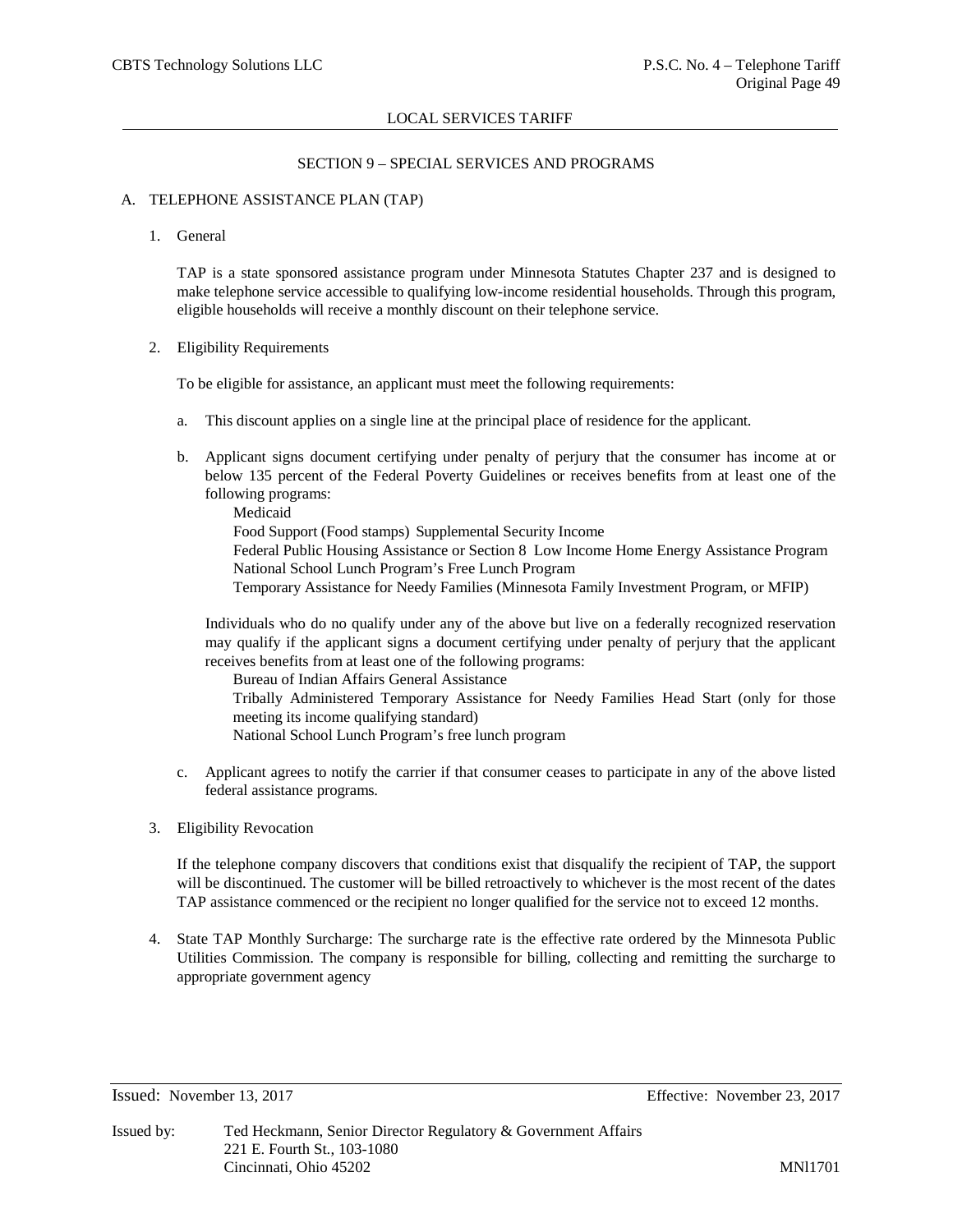### SECTION 9 – SPECIAL SERVICES AND PROGRAMS (CONT'D.)

### B. TELECOMMUNICATIONS ACCESS MINNESOTA (TAM)

### 1. Definition

This tariff provides for a surcharge to establish and administer a program to distribute communications devices to eligible Minnesotans who have a hearing, speech, or physical disability and to create and maintain telecommunications relay services.

2. Eligibility for Communications Devices

The Department of Human Services is responsible for distributing communications devices and will determine if a consumer is eligible for such devices. To be eligible to obtain a communication device, a person must be:

- a. able to benefit from and use the equipment for its intended purpose;
- b. have a hearing, speech or physical disability;
- c. a resident of the state;
- d. a resident in a household that has a median income at or below the applicable median household income in the state, except a deaf and blind person applying for a telebraille unit may reside in a household that has a median income no more than 150 percent of the applicable median household income in the state; and
- e. a resident in a household that has telephone service or that has made application for service and has been assigned a telephone number; or a resident in a residential care facility, such as a nursing home or group home where telephone service is not included as part of overall service provision.
- 3. Eligibility for Wiring Installation

If a person with a hearing, speech or physical disability does not have wiring to the person's premise to receive telephone service, and the person is subject to economic hardship as determined by the Department of Human Services, the telephone company providing local service shall at the direction of the administrator of the program install necessary outside wiring without charge to the household.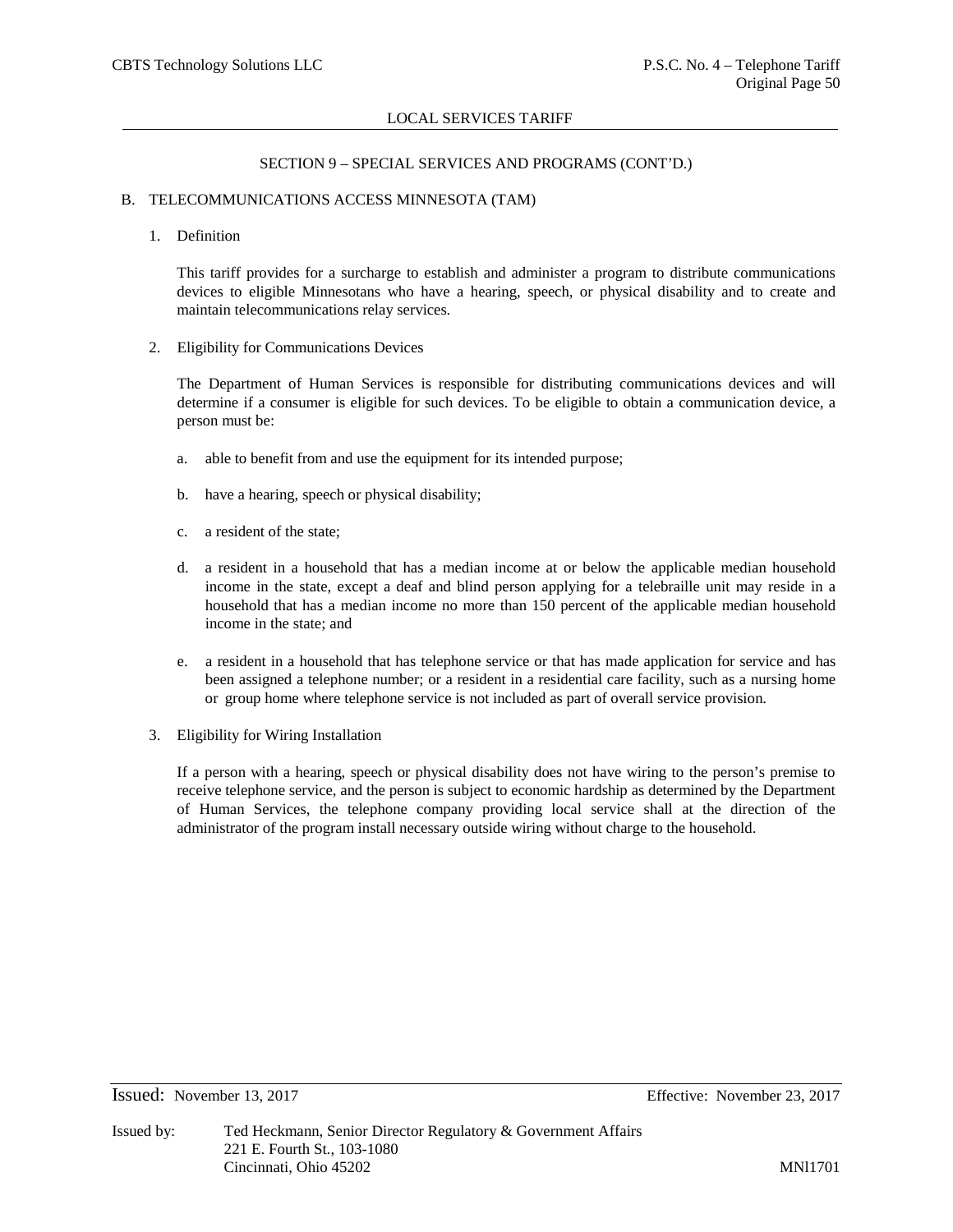### SECTION 9 – SPECIAL SERVICES AND PROGRAMS (CONT'D.)

# B. TELECOMMUNICATIONS ACCESS MINNESOTA (TAM) (CONT'D.)

4. Funding

The program is funded through a surcharge on residence and business access lines which pay the 911 surcharge.

5. Rates

The surcharge rate is the effective rate ordered by the Minnesota Public Utilities Commission. The company is responsible for billing, collecting and remitting the surcharge to appropriate government agency.

### C. CALL TRACING

1. General

Call Tracing allows for the identification and recording of the telephone numbers of some or all of the incoming calls to the telephone line of a customer.

- 2. Definitions
	- a. Customers means a person, firm, partnership, limited liability company, corporation, municipality, cooperative association or organization, government, caller, agency, or other entity receiving telecommunications services.
	- b. Customer-originated call-tracing service means a customer-activated, call specific form of call tracing available as part of a set of services called Customer Local Area Signaling Service (CLASS).
	- c. Emergency means a situation that appears to present immediate danger to person or property.
	- d. Investigative or law enforcement officer means an officer of the United States, a state, or a political subdivision of the United States or a state, or a University of Minnesota peace officer, which is empower by law to investigate or make arrests for crimes related to communications, or an attorney authorized by law to prosecute those crimes.
- 3. Terms and Conditions
	- a. Call Tracing will be provided when requested by both a customer and an investigative or law enforcement officer and the customer has provided consent. Normally written consent will be required.

In emergencies, call tracing will be provided upon receiving oral consent from the customer. The customer will be requested to provide written consent promptly and advised to seek the assistance of an investigative or law enforcement officer.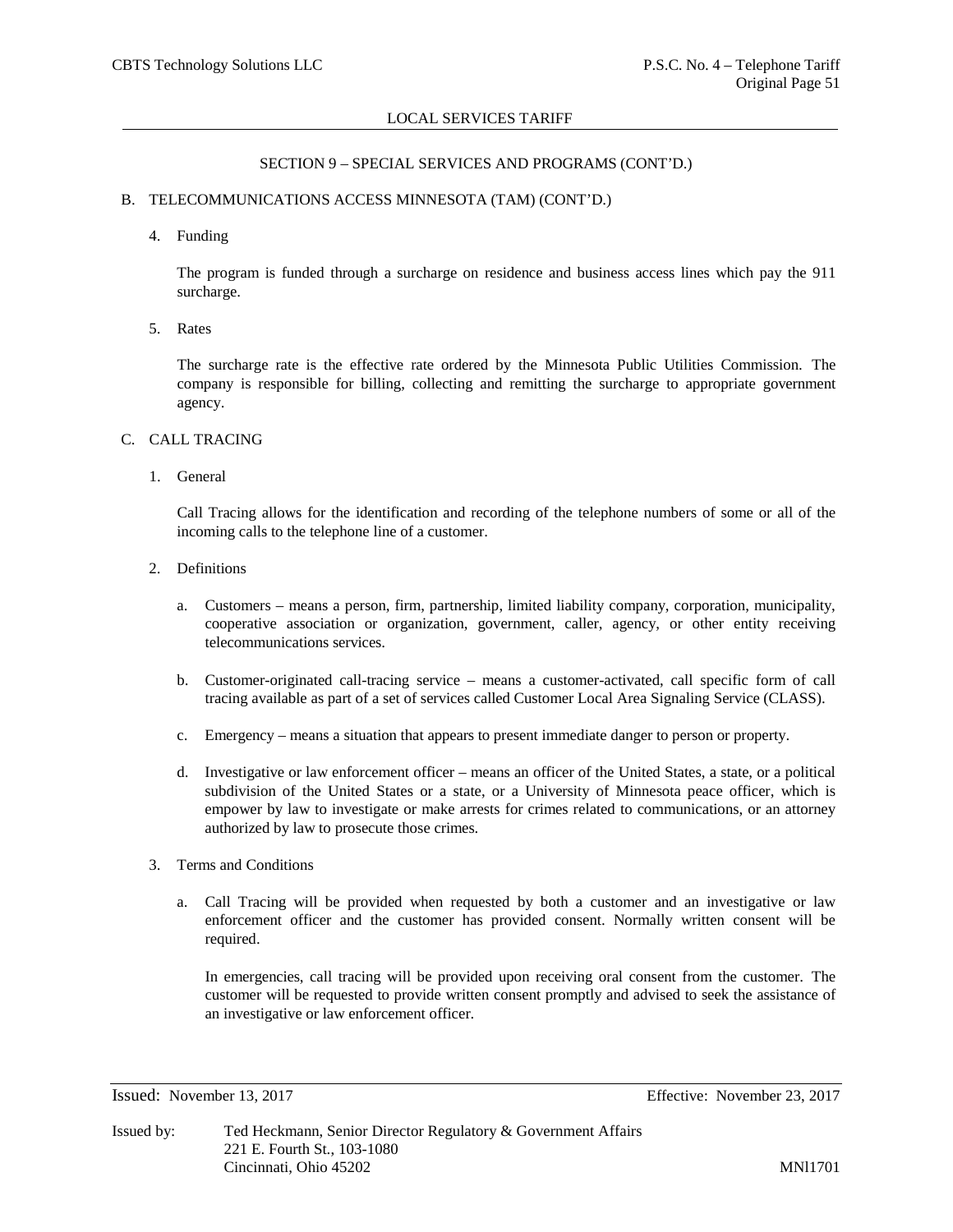# SECTION 9 – SPECIAL SERVICES AND PROGRAMS (CONT'D.)

### C. CALL TRACING (CONT'D.)

- 3. Terms and Conditions (Cont'd.)
	- b. Information regarding the originating telephone numbers will be disclosed only to investigative or law enforcement officers, not to customers receiving call-tracing services.
	- c. The company will work with investigative or law enforcement officers to determine how long calltracing services should be provided.
	- d. The company may provide customer-originated call-tracing service (CLASS Call Trace) as an alternative to Call Tracing in response to a Call Tracing request from a customer who is located in an exchange where CLASS Call Trace is available and where CLASS Call Trace will function as accurately as Call Tracing.
- 4. Rates
	- a. Call Tracing Setup
		- 1. During Normal Business Hours \$5.00
		- 2. Outside of Business Hours \$50.00
	- b. Extension of Call Tracing period at request of investigative or law enforcement agency No Charge c. Provision of Call Tracing information to investigative or law enforcement agency No Charge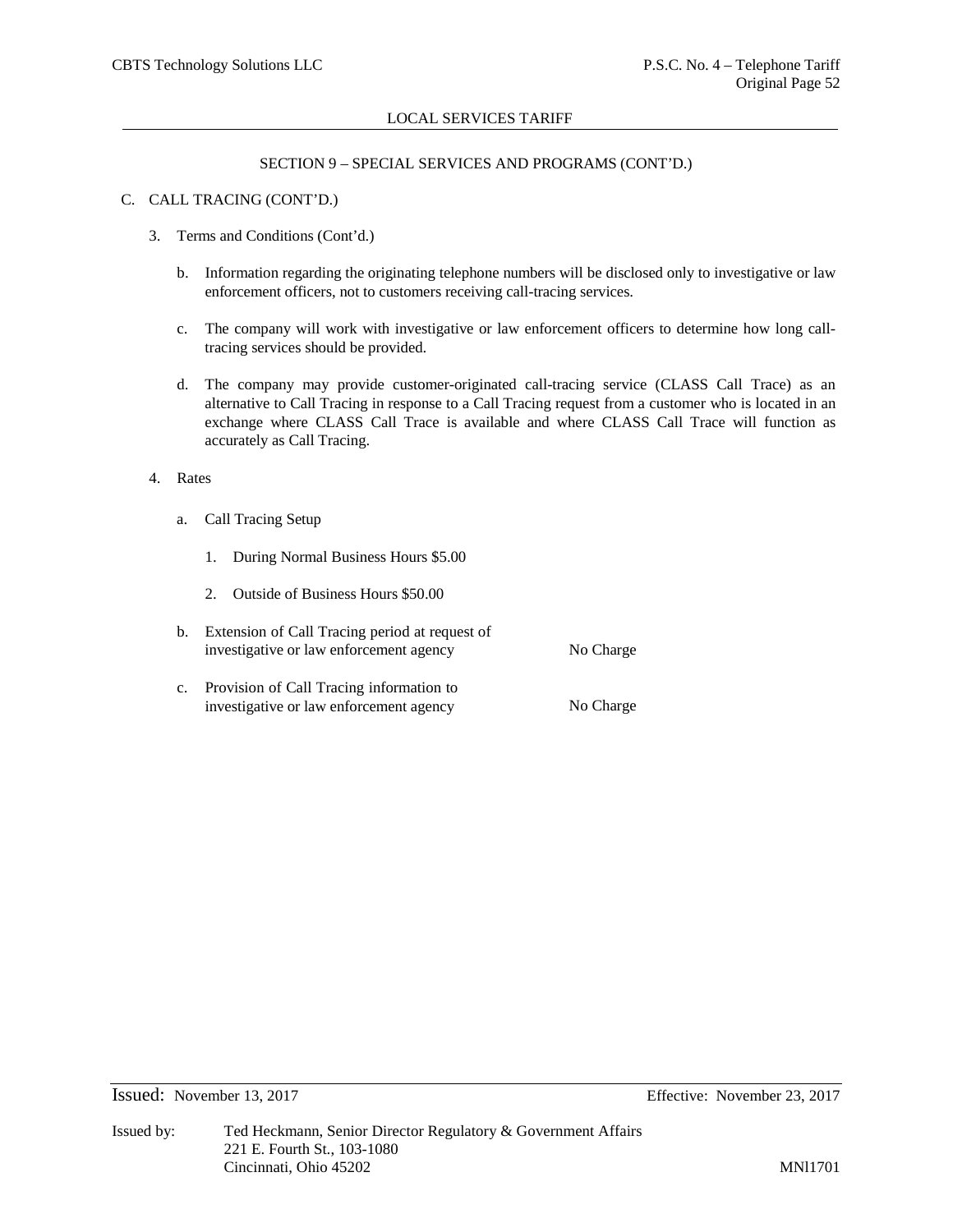# SECTION 9 – SPECIAL SERVICES AND PROGRAMS (CONT'D.)

# D. TOLL RESTRICTION

1. General

Toll restriction is a central office service arrangement in which calls dialed to other than the local toll free service area over access lines receive a recorded restriction announcement.

- 2. Terms and Conditions
	- a. Toll restriction does not allow  $1+, 0+, 0-, 900$ , or 700 calls.
	- b. Subscribing to toll restriction does not relieve customers of responsibility for calls charged to their telephone number(s).
	- c. Toll restriction does not restrict non-chargeable calls to numbers such as repair service, public emergency service (911), or 1+800 calling.
	- d. Toll restricted lines do not have dial access to Company operators.
	- e. The Company will not be liable to the customer or any other person or entity for damages of any nature or kind arising out of, resulting from, or in connection with the provision of the service, including without limitation, the inability to access the operator or any non-toll-free number for any purpose.
- 3. Rates

The following rate applies to toll restriction service and is in addition to all other rates and charges applicable to the associated service.

|                                                     | Initial<br>Charge | Monthly<br>Rate |
|-----------------------------------------------------|-------------------|-----------------|
| 1 <sup>st</sup> Toll Restriction, per line equipped | no charge         | no charge       |
| Additional Toll restriction, per line equipped      | \$15.00           | \$10.00         |